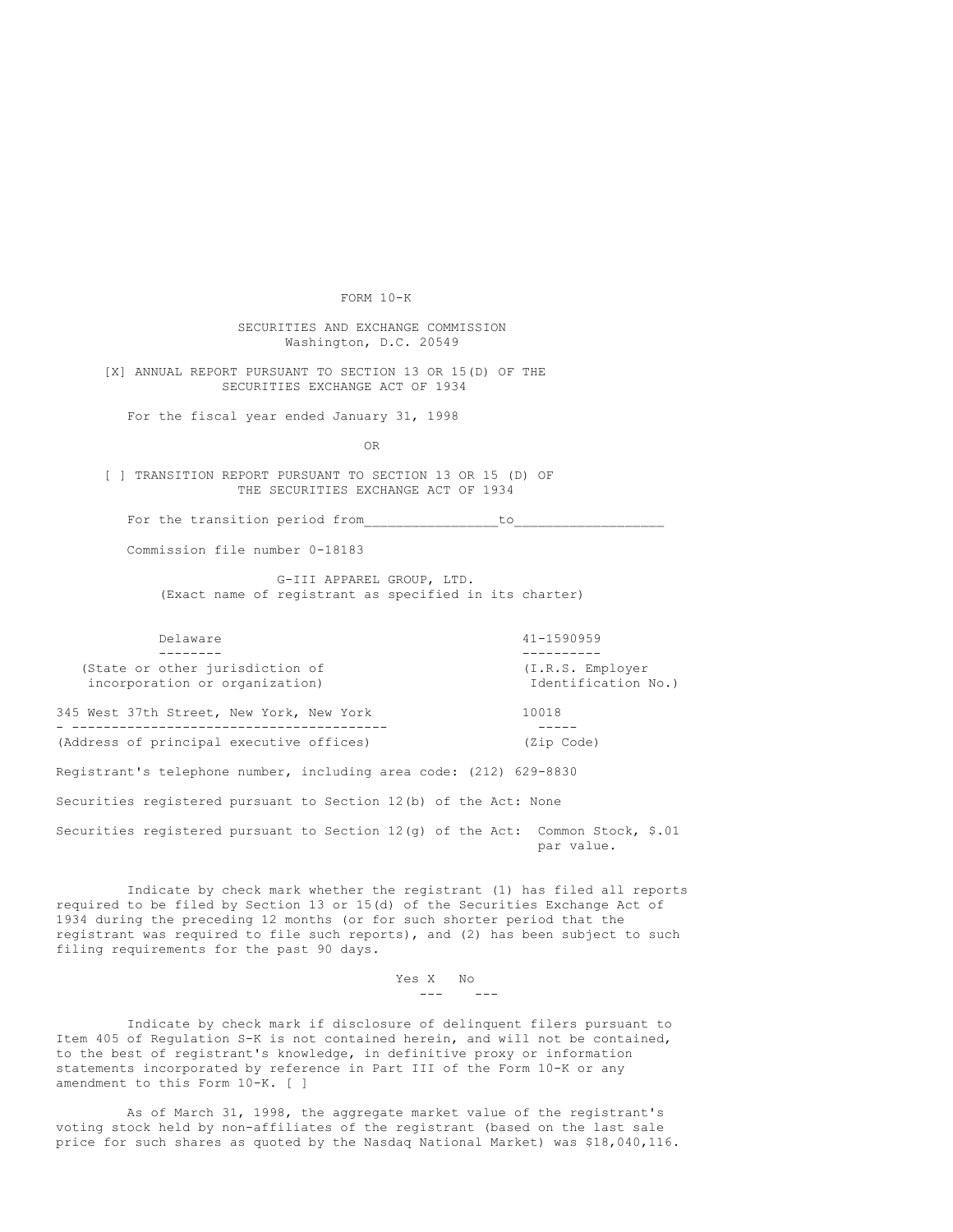The number of outstanding shares of the registrant's Common Stock as of March 31, 1998 was 6,509,286.

Documents incorporated by reference: Certain portions of the registrant's definitive Proxy Statement relating to the registrant's Annual Meeting of Stockholders to be held on or about June 18, 1998, to be filed pursuant to Regulation 14A of the Securities Exchange Act of 1934 with the Securities and Exchange Commission, are incorporated by reference into Part III of this Report.

ITEM 1. BUSINESS

GENERAL

G-III Apparel Group, Ltd. (the "Company") designs, manufactures, imports and markets an extensive range of leather and non-leather apparel including coats, jackets, pants, skirts and other sportswear items under its "G-III"'tm', "Siena"'tm', "Siena Studio"'tm' and "Colebrook and Co."'tm' labels and under licensed and private retail labels. The Company commenced operations in 1974, initially selling moderately priced women's leather coats and jackets under its G-III label. The Company has continuously expanded its product lines and began selling higher priced, more fashion oriented women's leather apparel under its Siena and "Cayenne"'tm' (now called Siena Studio) labels in 1981 and 1988, respectively. In 1988, the Company introduced a line of men's leather apparel, presently consisting primarily of jackets and coats sold under the G-III label. In 1990, the Company formed a textile division, which designs, imports and markets a moderately priced line of women's textile outerwear and sportswear under the J.L. Colebrook label. The Company replaced the Cayenne label with the Siena Studio label for its mid-priced line of women's leather apparel during 1991 and introduced a men's textile apparel line in the fall of 1992.

The sale of licensed products is a key element of the Company's strategy and the Company has significantly expanded its offerings of licensed products over the last five years. In 1993, the Company entered into a licensing agreement with NFL Properties to market a line of outerwear apparel with NFL team logos. In 1995, the Company entered into a licensing agreement with Kenneth Cole Productions to design and market a line of women's leather and woven outerwear under the Kenneth Cole label. In 1996, the Company entered into an agreement with the National Hockey League to market a line of outerwear apparel with the NHL team logos. In 1997, the Company formed a joint venture with Black Entertainment Television, Inc. to produce a branded clothing and accessory line and in the first quarter of 1998 introduced the EXSTO 24/7 line of apparel.

During the last year, the Company entered into license agreements to market products under the Nine West, Tommy Hilfiger and Starter trademarks. Under these agreements, the Company is authorized to design and market women's outerwear under the Nine West label, men's and boys' leather and combination outerwear under the Tommy Hilfiger label and men's, women's and children's leather and combination outerwear under the Starter label. In March 1998, the Company entered into a license agreement with the National Basketball Association to market adult and children's leather and leather/textile combination outerwear apparel.

The Company sells to approximately 2,200 customers, including nationwide chains of department and specialty retail stores, price clubs and individual specialty boutiques. In the fiscal year ended January 31, 1998, substantially all the Company's products were manufactured for the Company by foreign independent contractors, located principally in China and Indonesia and,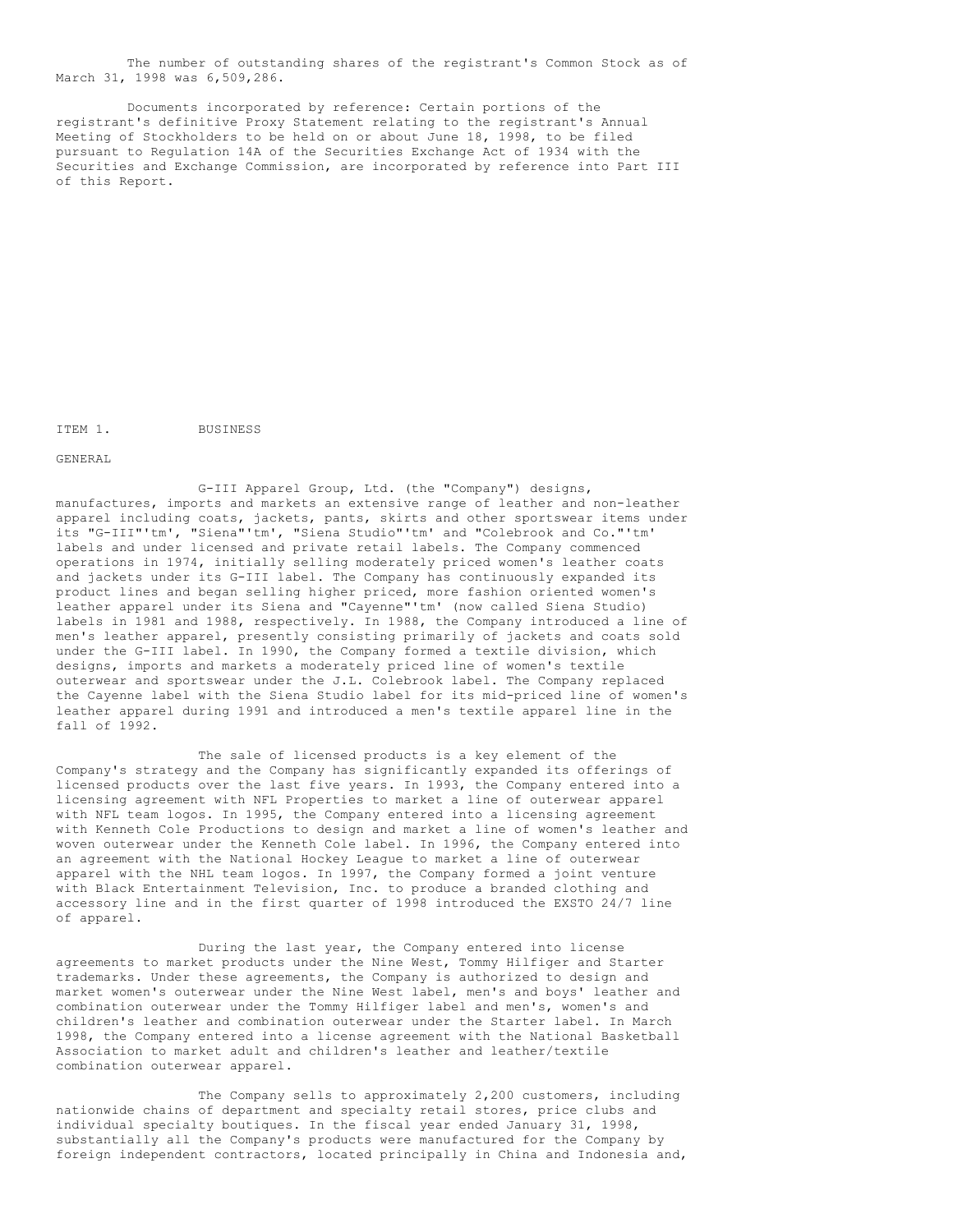to a lesser extent, in South Korea, India, the Philippines and Hong Kong. The Company manufactures certain products at its wholly-owned factory in Indonesia and its partially-owned factory in Northern China. A select number of garments were also manufactured for the

Company by independent contractors located in the New York City area.

References to the Company include the operations of all the Company's subsidiaries.

PRODUCTS - DEVELOPMENT AND DESIGN

The Company manufactures and markets a full line of women's leather apparel in "junior," "missy," and "half sizes" and an outerwear line of men's leather apparel at a wide range of retail sales prices. The Company's product offerings also include textile outerwear, woolen coats, raincoats and sportswear. The Company's products are sold under Company-owned brand names, licensed brand names and private retail labels.

The G-III line of women's apparel consists of moderately priced women's leather apparel, which typically sells at retail prices from \$30 for sportswear items to \$400 for coats. The Siena Collection, which caters to the higher priced, designer market, typically has retail prices from \$300 for sportswear items to \$1,000 for coats. Siena Studio, the Company's bridge-priced line of women's leather apparel, primarily consists of jackets and skirts with retail prices from \$100 for skirts to \$600 for outerwear. Products in the men's line of leather outerwear, sold under the G-III label, typically have retail prices between \$40 and \$400. The moderately priced line of women's textile outerwear and sportswear, sold under the Colebrook & Co. label, has retail prices in the range of \$50 to \$130. The men's textile apparel line, consisting of moderately priced outerwear, has retail prices ranging from \$25 to \$175.

The Company works with retail chains in developing product lines sold under private retail labels. With regard to private label sales, the Company meets frequently with buyers who custom order products by color, fabric and style. These buyers may provide samples to the Company or may select styles already available in the Company's showrooms. The Company has established a reputation among such buyers for the ability to arrange for manufacture of apparel on a reliable, expeditious and cost-effective basis.

The Company works closely with its licensors in creating designs and styles for each licensed brand sold by the Company. Licensors generally must approve products to be sold under their brand names prior to production by the Company.

The Company's in-house designers are responsible for the design and look of the Company's products. The Company responds to style changes in the apparel industry by maintaining a continuous program of style, color and type of leather and fabric selection. In designing new products and styles, the Company attempts to incorporate current trends and consumer preferences in the Company's traditional product offerings. The Company seeks to design products in response to anticipated trends in consumer preferences, rather than to attempt to establish market trends and styles.

Design personnel meet regularly with the Company's sales and merchandising departments, as well as with the design and merchandising staffs of the Company's licensors, to review market trends, sales results and the popularity of the Company's latest products. In addition, representatives of the Company regularly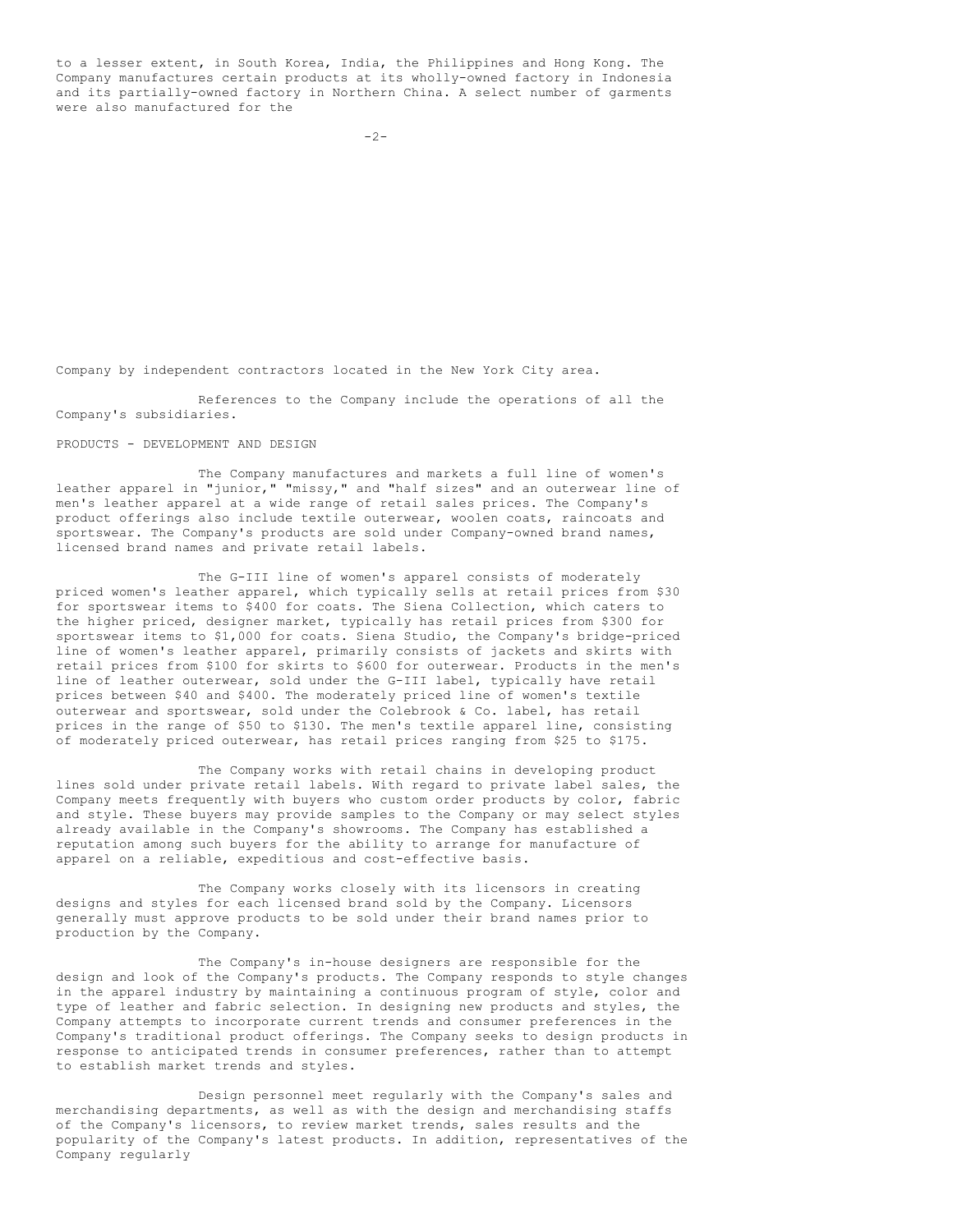attend trade and fashion shows and shop at fashion forward stores in the United States, Europe and the Far East, and present sample items to the Company along with their evaluation of the styles expected to be in demand in the United States. The Company also seeks input from selected customers with respect to product design. The Company believes that its sensitivity to the needs of its retail customers, coupled with the flexibility of its production capabilities and its continual monitoring of the retail market, enables the Company to modify designs and order specifications in a timely fashion.

The Company's arrangements with selected overseas factories for textile apparel enables it to conduct test-marketing, in cooperation with specialty retailers and department stores, prior to full manufacturing and marketplace introduction of certain styles and products. Testmarketing typically involves introducing a new style into approximately 20 to 30 store locations in certain major markets. If the Company finds acceptance of the product on a consumer level, the Company proceeds with full-scale manufacturing and market introduction.

#### LEATHER APPAREL

#### MANUFACTURING

Substantially all of the Company's products are imported from independent manufacturers located primarily in Indonesia and China and, to a lesser extent, in South Korea, India, the Philippines and Hong Kong. The Company manufacturers certain products at its wholly-owned factory in Indonesia and its partially-owned factory in Northern China. A selected number of garments are also manufactured for the Company by independent contractors located in the New York City area.

The Company has a branch office in Seoul, South Korea, which acts as a liaison between the Company and the various manufacturers located throughout Indonesia, China and South Korea used to produce the Company's leather and woven garments. Upon receipt from the Company's headquarters of production orders stating the number, quality and types of garments needed to be produced, this liaison office negotiates and places orders with one or more Indonesian, Chinese or South Korean manufacturers. In allocating production among independent suppliers, the Company considers a number of criteria, including quality, availability of production capacity, pricing and ability to meet changing production requirements. At January 31, 1998, the South Korean office employed 13 persons.

In connection with the foreign manufacture of the Company's leather apparel, manufacturers purchase skins and necessary "submaterials" (such as linings, zippers, buttons and trimmings) according to parameters specified by the Company. Prior to commencing the manufacture of garments, samples of the skins and submaterials are sent to the South Korean liaison office and the Company's New York offices for approval. Employees of the liaison office regularly inspect and supervise the manufacture of the products for the Company in order to ensure timely delivery, maintain quality control, monitor compliance with Company manufacturing specifications and inspect finished apparel.

Because of the nature of leather skins, the manufacture of leather apparel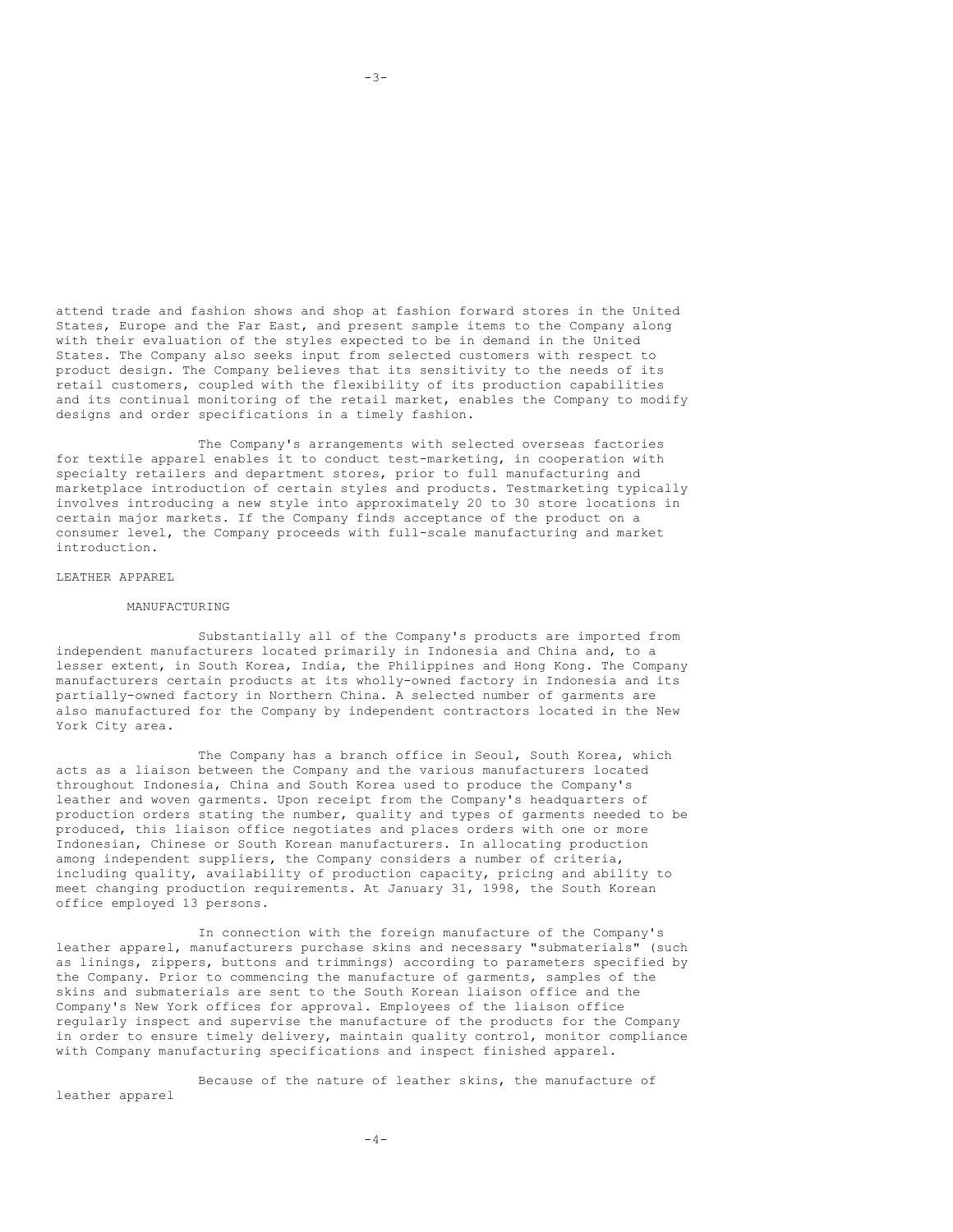is performed manually. A pattern is used in cutting hides to panels which are assembled in the factory. All submaterials are also added at this time. Products are inspected throughout this process to insure that design and quality specifications of the order, as provided by the Company, are being maintained as the garment is assembled. After pressing, cleaning and final inspection, the garment is labeled and hung awaiting shipment. A final random inspection occurs when the garments are packed for shipment.

The Company arranges for the production of apparel on a purchase order basis, with each order to a foreign manufacturer generally backed by an irrevocable international letter of credit. Substantially all letters of credit arranged by the Company require as a condition, among others, the release of funds to the manufacturer and an inspection certificate to be signed by a representative of the Company. Accordingly, if an order is not filled by a foreign manufacturer, the letter of credit is not paid and the Company does not bear the risk of liability for the goods being manufactured. The Company assumes the risk of loss on an F.O.B. basis when goods are delivered to a shipper and is insured against casualty losses arising during shipping.

As is customary in the leather industry, the Company has not entered into any long-term contractual arrangement with any contractor or manufacturer. In order to provide for more efficient communications and operations with certain of the larger leather apparel manufacturers, in addition to utilizing its South Korean branch office, the Company has historically placed orders for leather apparel with two of its largest manufacturers through an established buying agent located in New York City. The buying agent, under the supervision of Company personnel located in the United States and South Korea, is responsible for procuring sufficient contract production capacity from these manufacturers to meet the forecasted demand for the Company's products. For the fiscal years ended January 31, 1996, 1997 and 1998, approximately 13%, 11% and 12%, respectively, of the Company's products were produced by manufacturers working through the Company's buying agent. The Company believes that the production capacity of foreign manufacturers with which it has developed or is developing a relationship is adequate to meet the Company's leather apparel production requirements for the foreseeable future. The Company believes that alternative foreign leather apparel manufacturers are readily available and that the loss of any manufacturer or the buying agent would not materially adversely affect the Company's operations.

The Company's arrangements with foreign manufacturers of its apparel are subject to the usual risks of doing business abroad, including currency fluctuations, political instability and potential import restrictions. During the past year, both Indonesia and South Korea have experienced significant inflation and currency devaluation. Although the Company has not been materially adversely affected by any of such factors to date, due to the significant portion of the Company's garments which are produced abroad, political instability in Indonesia or South Korea or any substantial disruption in the business of foreign manufacturers or the Company's relationships with such manufacturers could materially adversely affect the Company's operations. In addition, since the Company negotiates its purchase orders with its foreign manufacturers in United States dollars, if the value of the United States dollar against local currencies was to go down, these manufacturers might increase the United States dollar prices charged to the Company for products. Virtually all the Company's imported leather products and raw materials are subject to United States Customs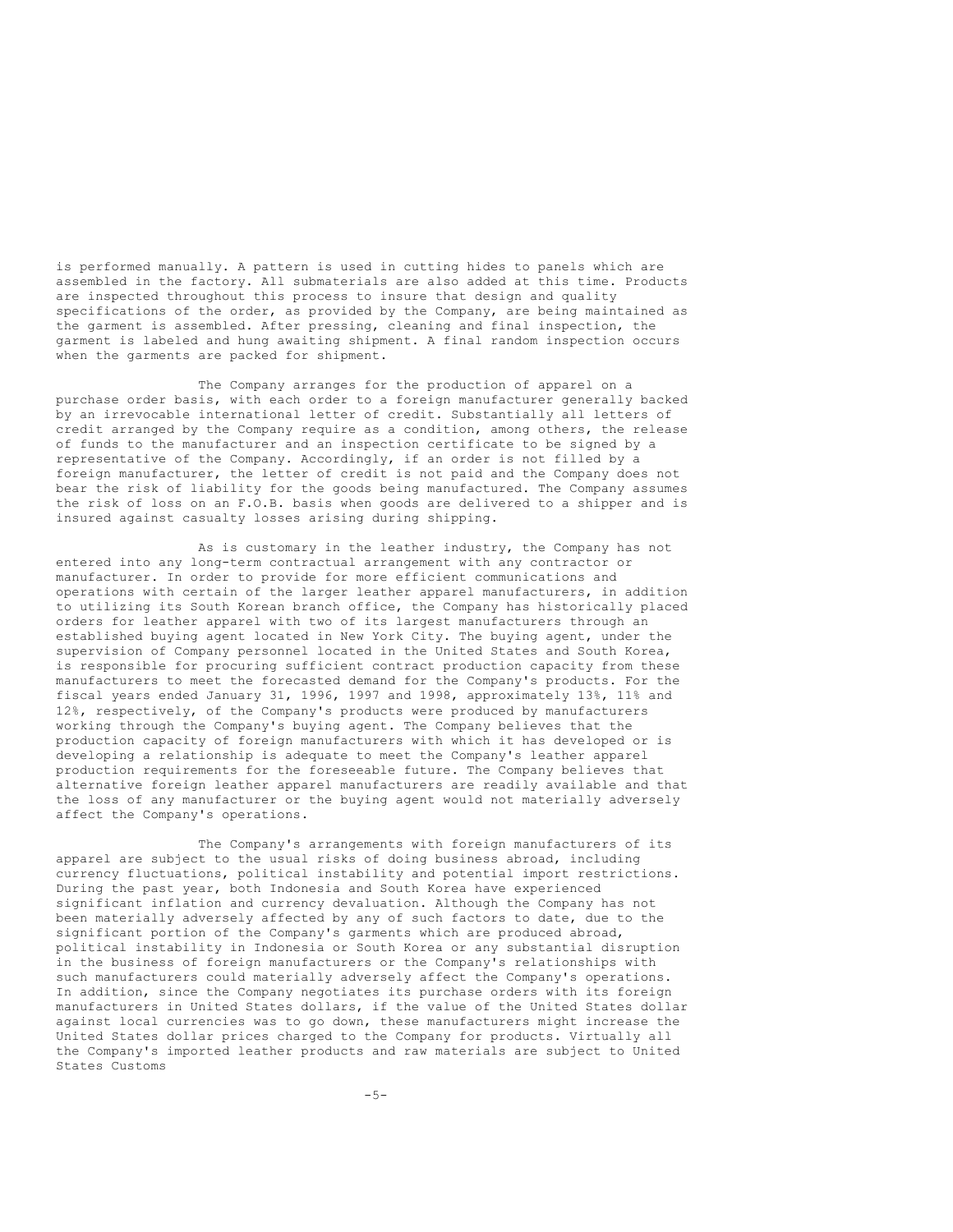duties of approximately 6%.

A majority of all finished goods manufactured abroad are shipped to the Company's New Jersey warehouse and distribution facility for final inspection and allocation and reshipment to customers. The goods are delivered to the Company and its customers by independent shippers, choosing the form of shipment (principally ship, truck or air) based upon a customer's needs and cost and time considerations.

## MARKETING AND DISTRIBUTION

The Company's products are sold primarily to department, specialty and mass merchant retail stores in the United States. The Company sells to approximately 2,200 customers, ranging from national and regional chains of specialty retail and department stores, whose annual purchases from the Company exceed \$1,000,000, to small specialty stores whose annual purchases from the Company are less than \$1,000. In the fiscal years ended January 31, 1997 and 1998, the Sam's Club and Wal-Mart divisions of Wal-Mart Stores, Inc. accounted for an aggregate of 12.8% and 17.1%, respectively, of the Company's net sales. No customer accounted for more than 10% of the Company's net sales in the fiscal year ended January 31, 1996.

Almost all of the Company's sales are made in the United States. The Company also markets its products in Canada and Europe.

Along with the Company's foreign offices, the Company's trading company subsidiary, Global International Trading Company, located in Seoul, Korea, assists in providing services to the Company's customers. As of January 31, 1998, Global International Trading Company employed 18 persons.

The Company's products are sold primarily through a direct employee sales force which consisted of 24 employees as of January 31, 1998. The Company's principal executives are also actively involved in sales of its products. A limited amount of the Company's products are also sold by various retail buying offices located throughout the United States. Final authorization of all sales of products is solely through the Company's New York showroom, enabling the Company's management to deal directly with, and be readily accessible to, major customers, as well as to control more effectively the Company's selling operations.

The Company primarily relies on its reputation and relationships in the industry to generate business. The Company believes it has developed a significant customer following and positive reputation in the industry, as a result of, among other things, standards of quality control, on-time delivery, competitive pricing and willingness and ability to assist customers in their merchandising of the Company's products. In addition, the Company has, to a limited extent, advertised its products and engaged in cooperative ad programs with retailers. The Company believes it has developed brand awareness of Company-owned labels, despite the absence of general advertising, primarily through its reputation, consumer acceptance and the fashion press.

Brand name products sold by the Company pursuant to a license agreement are promoted by institutional and product advertisements placed by the licensor. The Company's license agreements generally provide that the Company is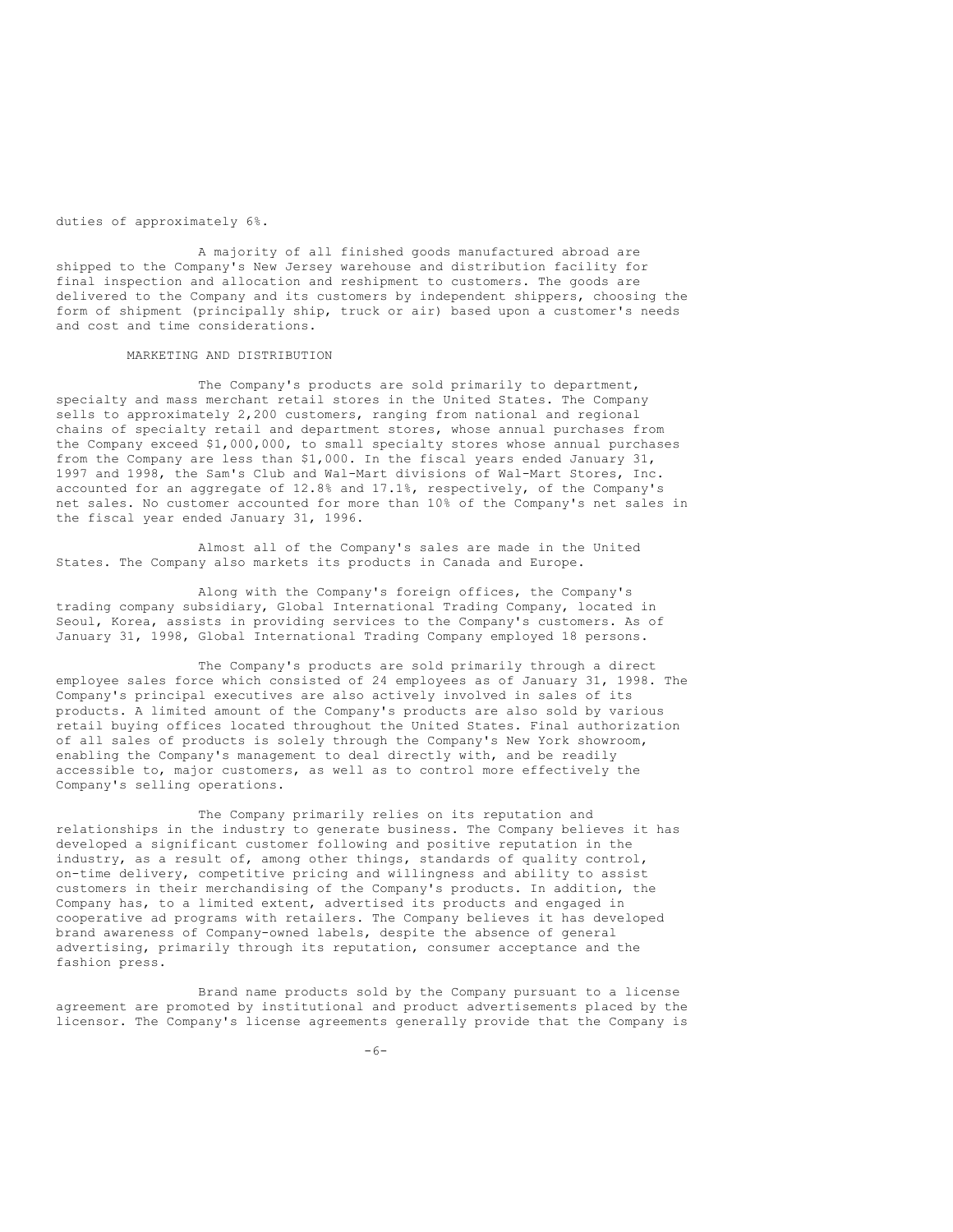required to pay the licensor a fee, based on a percentage of net sales of licensed product, to pay for a portion of these advertising costs.

The Company operates four retail outlet stores, including one store located at its Secaucus, New Jersey warehouse. These outlet stores assist the Company in determining sales trends of various styles, colors and skin and fabric types and enable the Company to sell damaged merchandise which could not be resold at regular prices. No additional stores are planned to be opened during fiscal 1999.

## RAW MATERIALS

Most products manufactured for the Company are purchased by the Company on a finished goods basis. Raw materials used in the production of the Company's leather apparel are available from numerous sources and are in adequate supply. The Company is not aware of any manufacturer of the Company's apparel not being able to satisfy its requirements for any such raw materials due to an inadequacy of supply.

The leather apparel industry competes with manufacturers of other leather products for the supply of leather. Leather skins are a byproduct. Accordingly, raw material costs are impacted by changes in meat consumption worldwide as well as by the popularity of leather products.

#### TEXTILE APPAREL

The Company also produces outerwear from a variety of textiles such as wools, cottons and synthetic blends, suitable for leisure and active wear. The Company designs, imports and markets a moderately priced line of women's textile outerwear and sportswear under the Colebrook & Co. label. The men's textile apparel line consists of moderately priced outerwear.

The Company's development and design process as well as its marketing and distribution strategies for textile apparel are similar to those employed for its leather apparel. See "Products-Development and Design" and "Leather Apparel -- Marketing and Distribution" of this Item 1 above. Textile outerwear is manufactured for the Company by several independent contractors located primarily in the Far East and, to a lesser extent, domestically. Manufacturers produce finished garments in accordance with production samples approved by the Company and obtain necessary quota allocations and other requisite customs clearances.

To facilitate better service for the Company's textile and leather apparel customers and accommodate and control the volume of manufacturing in the Far East, the Company has an office in Hong Kong. Similar to the Seoul office, the Hong Kong office acts as a liaison between the Company and the various manufacturers of textile and leather apparel located in Hong Kong and China. The Company utilizes its domestic and Hong Kong office employees to monitor production at each manufacturer's facility to ensure quality control, compliance with the Company's specifications and timely delivery of finished garments to the Company's distribution

-7-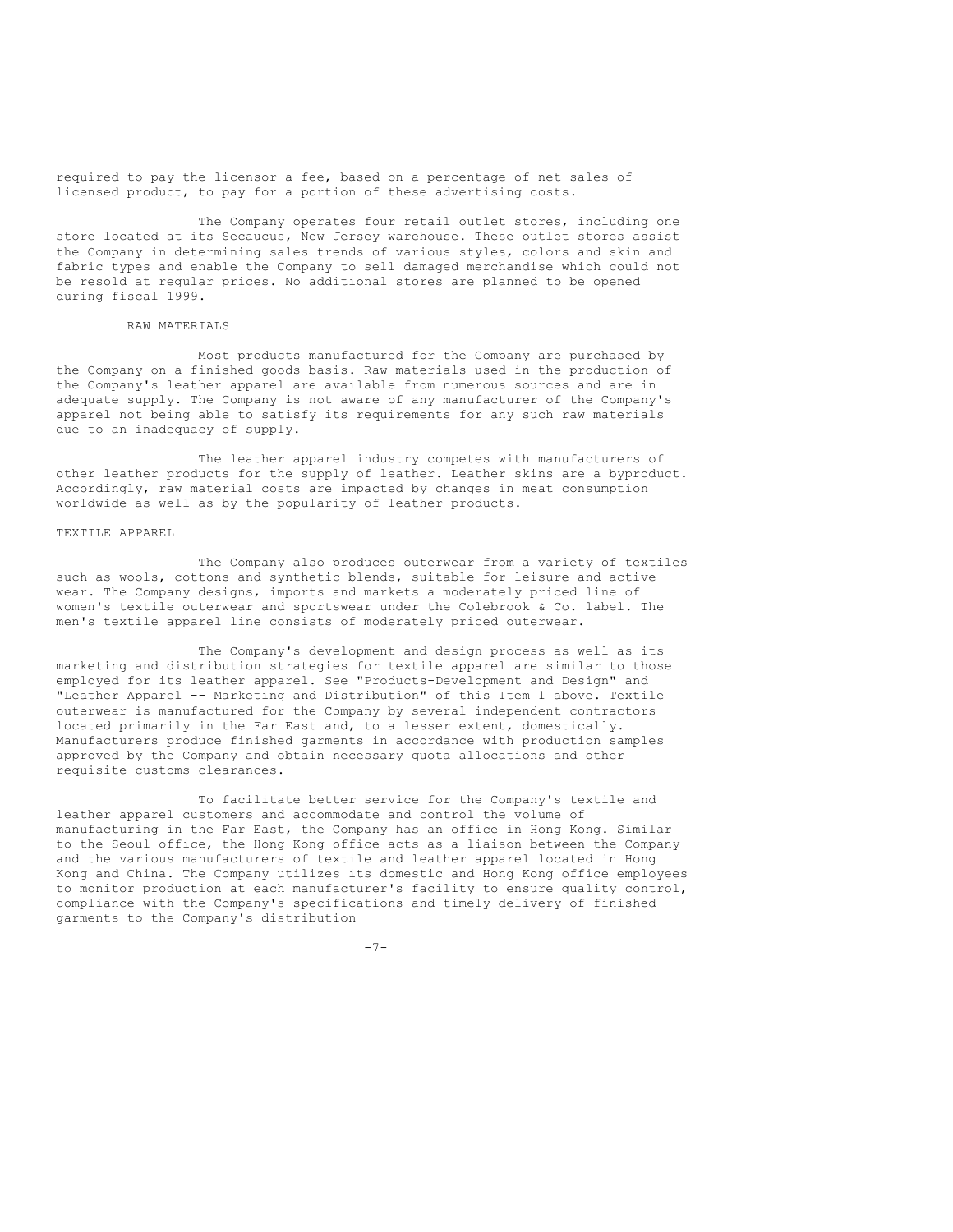facilities or customers. The Hong Kong office employed 16 persons as of January 31, 1998.

The Company's arrangements with its textile manufacturers and suppliers are subject to the risks attendant to doing business abroad, including the availability of quota and other requisite customs clearances for textile apparel, the imposition of export duties, political and social instability and currency fluctuations. United States customs duties on the Company's textile apparel presently range from 5% to 30%, depending upon the type of fabric used and how the garment is constructed. The Company monitors duty, tariff and quota-related developments and seeks to minimize its potential exposure to quota-related risks through, among other measures, geographical diversification of its manufacturing sources and shifts of production among countries and manufacturers.

## LICENSING

The sale of licensed products is a key element of the Company's strategy and the Company has significantly expanded its offerings of licensed products over the last five years. The Company has license agreements to produce products under the Kenneth Cole, Nine West, Tommy Hilfiger and Starter fashion labels. The Company is also licensed to produce products containing trademarks owned by the National Football League, National Hockey League, National Basketball Association, NASCAR and several universities located in the United States. The Company continues to seek other opportunities to enter into trademark license agreements in order to expand its product offerings under nationally recognized labels. Revenues from the sale of licensed products accounted for approximately 24% of the Company's net sales during fiscal 1998.

In 1997, the Company formed BET Design Studio LLC, a joint venture with Black Entertainment Television, Inc. ("BET"), to produce a branded clothing and accessory line to be initially targeted to the African-American and young men's contemporary market. BET has granted a ten year exclusive license to the joint venture for the manufacture and distribution of women's, men's and children, apparel and accessories utilizing "BET," "Black Entertainment Television" and other BET- related marks. The initial product line, which will be marketed under the EXSTO XXIV VII label created by the joint venture, was introduced to the market in February 1998 and the Company expects to begin shipping product during July 1998 for the 1998 fall season.

#### SEASONALITY

Retail sales of outerwear apparel have traditionally been seasonal in nature. Although the Company sells its apparel products throughout the year, net sales in the months of July through November accounted for approximately 78% and 75% of the Company's net sales during the fiscal years ended January 31, 1997 and 1998, respectively. The July through November time frame is expected to continue to provide a disproportionate amount of the Company's net sales.

 $-8-$ 

## BACKLOG

A significant portion of the Company's orders are short-term purchase orders from customers who place orders on an as-needed basis. The amount of unfilled orders at any time has not been indicative of future sales. Information relative to open purchase orders at any date may also be materially affected by, among other things, the timing of the initial showing of apparel to the trade, as well as by the timing of recording of orders and shipments. As a result, the Company does not believe that the amount of its unfilled customer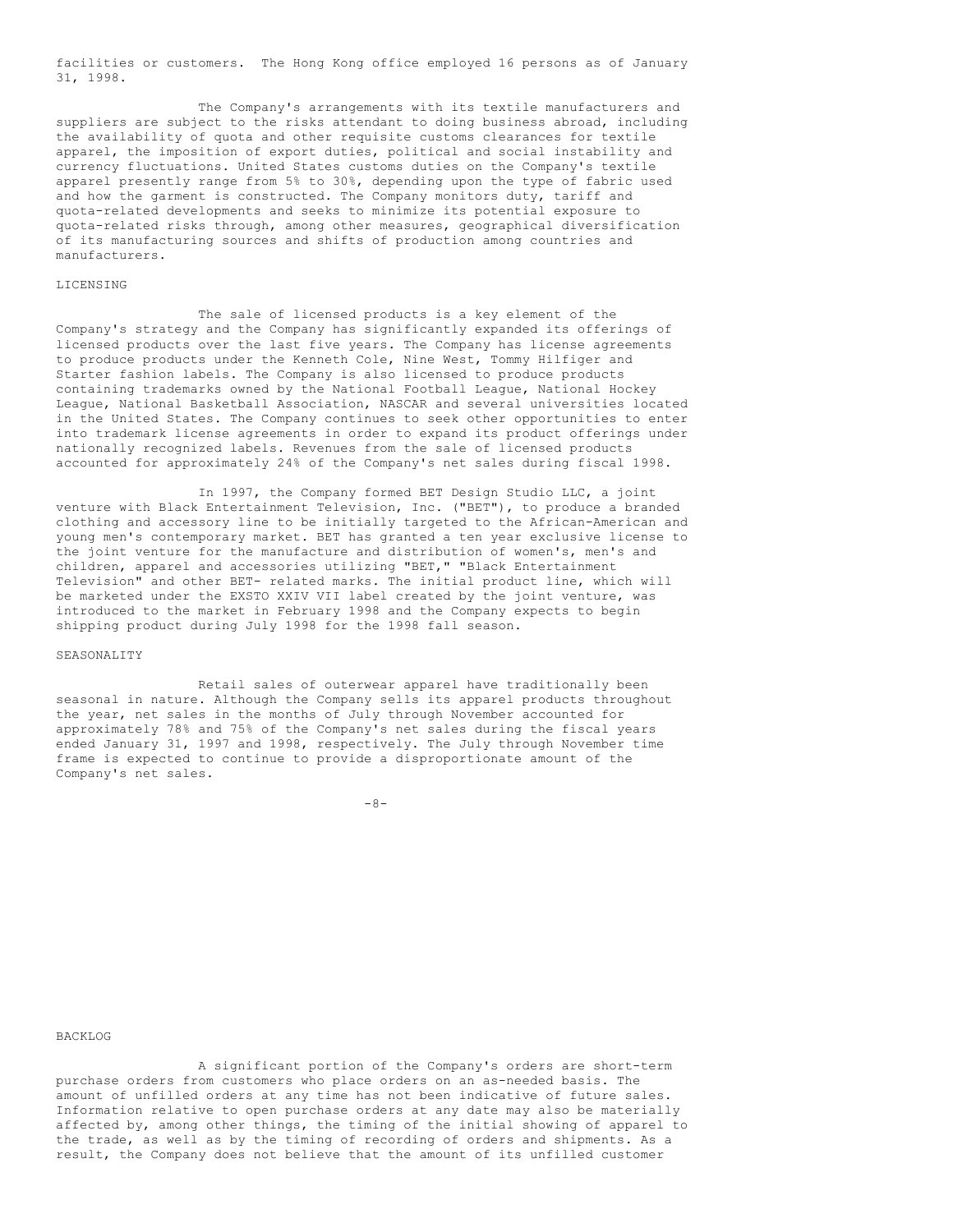orders at any time is meaningful.

#### TRADEMARKS

Several trademarks owned by the Company have been granted federal trademark protection through registration with the U.S. Patent and Trademark Office, including for G-III, Avalanche, J.L. Colebrook, Laura Renee, Laura Jeffries, Colebrook Kids, Urban Cowboy, Cayenne, G-III Outerwear Company Store, JLC (& design), JLC Outerwear (& design), J.L.C. (& design), Trouble Wanted (& design), and Last Resort. The Company has applications for several additional registrations pending before the U.S. Patent and Trademark Office.

The Company has been granted trademark protection for G-III in France, Canada and Mexico, for J.L. Colebrook in Germany, Canada, Mexico, France, Great Britain and Benelux and for J.L.C. (& design) and JLC (& design) in Canada. The Company also has several additional registrations pending in the European Community and Canada.

Although the Company regards its trademarks as valuable assets and intends to vigorously enforce its trademark rights, the Company does not believe that any failure to obtain federal trademark registrations for which it has applied would have a material adverse effect on the Company.

#### COMPETITION

The apparel business is highly competitive. The Company has numerous competitors with respect to the sale of leather and textile apparel, including distributors that import leather apparel from abroad and domestic retailers with established foreign manufacturing capabilities. Sales of the Company's products are affected by style, price, quality and general fashion trends. The Company may also be deemed to compete with vertically-integrated apparel manufacturers that also own retail stores. In addition, the Company competes for supplies of raw materials and manufacturing and tanning capacity.

#### EMPLOYEES

As of January 31, 1998, the Company had 243 full-time employees, of whom 70 worked in executive, administrative or clerical capacities, 91 worked in design and manufacturing, 46 worked in warehouse facilities, 24 worked in sales and 12 worked in the retail outlet division. The Company employs both union and non-union

 $-9-$ 

personnel and believes that the Company's relations with its employees are good. The Company has not experienced any interruption of any of its operations due to a labor disagreement with its employees.

The Company is a party to an agreement with the Amalgamated Clothing and Textile Workers Union (the "Union"), covering approximately 53 full-time employees as of January 31, 1998. This agreement, which is currently in effect through October 30, 1999, automatically renews on an annual basis thereafter unless terminated by the Company or the Union prior to August 30 of that year.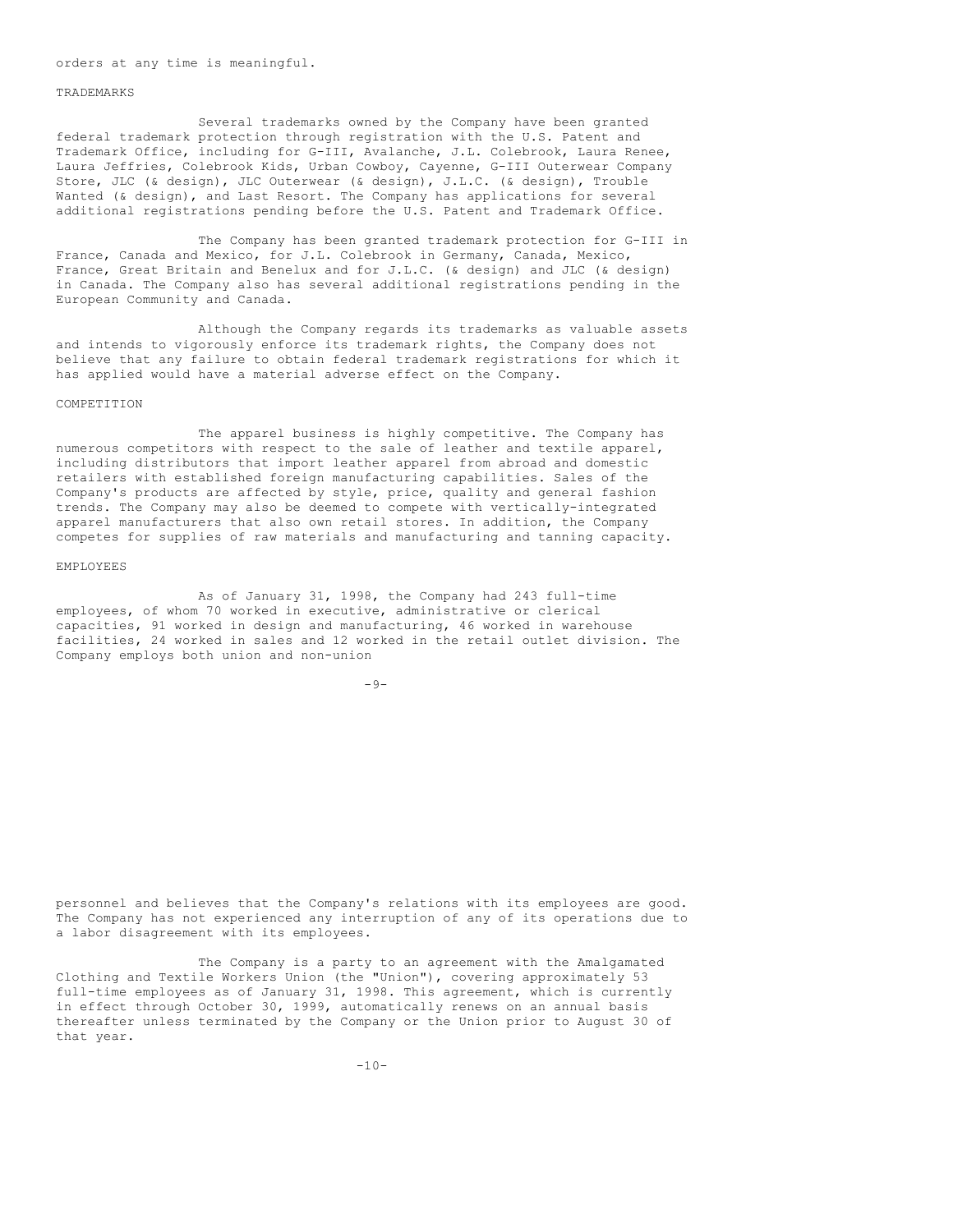## EXECUTIVE OFFICERS OF THE REGISTRANT

The following table sets forth certain information with respect to the executive officers and significant employees of the Company.

|                         |         |                                                                                            | Executive<br>Officer or<br>Significant<br>Employee |
|-------------------------|---------|--------------------------------------------------------------------------------------------|----------------------------------------------------|
| Name                    | Age     | Position                                                                                   | Since                                              |
|                         | $- - -$ |                                                                                            |                                                    |
| Morris Goldfarb         | 47      | Co-Chairman of the Board,<br>Chief Executive Officer,<br>Director                          | 1974                                               |
| Aron Goldfarb           | 75      | Co-Chairman of the Board,<br>Director                                                      | 1974                                               |
| Jeanette Nostra-Katz    | 46      | President                                                                                  | 1981                                               |
| Alan Feller             | 55      | Executive Vice President, Chief<br>Operating Officer, Treasurer<br>and Secretary, Director | 1990                                               |
| Carl Katz               | 57      | Executive Vice President of<br>Siena, Director                                             | 1981                                               |
| Frances Boller-Krakauer | 32      | Vice President - Men's Division<br>of G-TTT                                                | 1993                                               |
| Deborah Gaertner        | 43      | Vice President - Women's Sales<br>of G-TTT                                                 | 1989                                               |
| Keith Sutton Jones      | 49      | Vice President - Foreign<br>Manufacturing of G-III                                         | 1989                                               |
| Michael Laskau          | 42      | Vice President - Women's Non-<br>Branded Division of G-III                                 | 1994                                               |

Morris Goldfarb is the Co-Chairman of Board and Chief Executive Officer of the Company, as well as one of its directors. Until April, 1997, Mr. Goldfarb also served as President of the Company. He has served as either President or Vice President of G-III Leather Fashions, Inc. ("G-III") since its formation in 1974. Mr. Goldfarb is responsible for the foreign manufacture, marketing, merchandising and financing of the G-III line of apparel. He also has overall responsibility for developing selling programs, customer relations and administration of the Company. Mr. Goldfarb is also a director of Grand Casinos, Inc.

Aron Goldfarb is Co-Chairman of the Board of the Company, and its founder. Mr. Goldfarb served as either President or Vice President of G-III and as a

-11-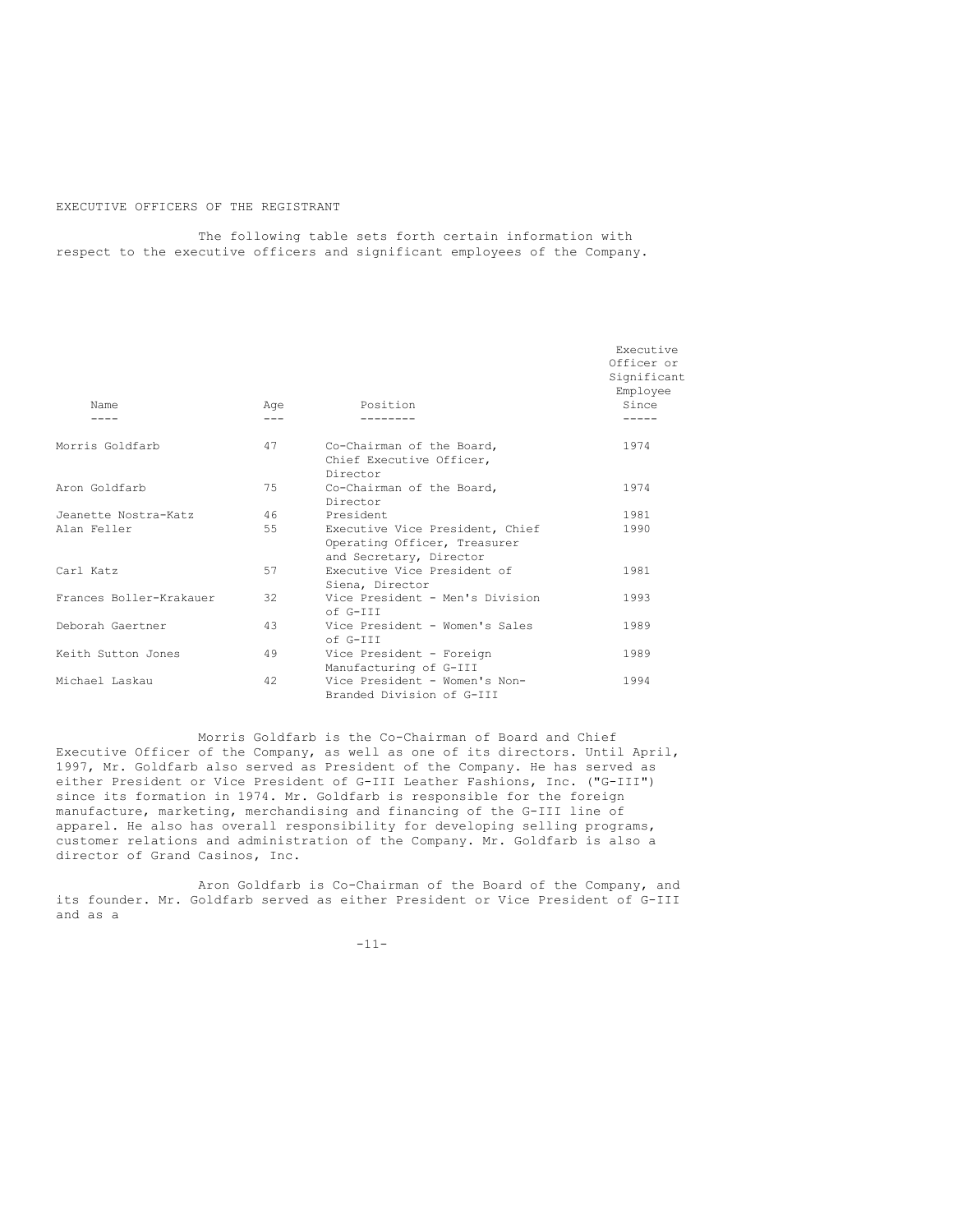Vice President of Siena from their respective formations until 1994 and, since January 1995, has served as a consultant to the Company.

Jeanette Nostra-Katz became President of the Company in April 1997. She had been the Executive Vice President of the Company since March 1992. Ms. Nostra-Katz's responsibilities for the Company include sales for the Women's Branded Division, marketing, public relations, and operations as they relate to sales. Since August 1989, she has served as an Executive Vice President of Siena. Ms. Nostra-Katz has been employed by the Company since 1981 in various capacities.

Alan Feller has been employed by the Company as its Chief Financial Officer since January 1990 and was elected the Vice President of Administration and Finance, Treasurer and Secretary of the Company in March 1990 and Executive Vice President and Chief Operating Officer in June 1995. Mr. Feller was elected a Director of the Company in April 1995.

Carl Katz has been employed as an Executive Vice President of Siena since August 1989 and, prior thereto, as a Vice President of Siena since 1981. Mr. Katz supervises the merchandising and designing, as well as production and pattern and sample making, for the Siena and Licensing divisions. Mr. Katz is also a director of the Company.

Frances Boller-Krakauer is Vice President -- Men's Division of G-III and has held the position since February 1993. Prior to February 1993, she held various sales positions in the Men's Division. Ms. Krakauer joined the Company in March 1989.

Deborah Gaertner is the Vice President -- Women's Non-Branded Sales of G-III. Ms. Gaertner is responsible for sales and marketing of the women's non- branded apparel line. She served previously as Vice President, Imports since June 1989, coordinating production and merchandising.

Keith Sutton Jones is the Vice President -- Foreign Manufacturing of G-III and has been employed in such capacity since January 1989. His responsibilities include coordinating and controlling all aspects of the Company's Far Eastern sourcing and production.

Michael Laskau is a Vice President -- Women's Non-Branded Division of G-III and has been employed in such capacity since July 1994. His responsibilities include coordinating the production and merchandising of the Company's textile apparel. For the 18 years prior to joining the Company, Mr. Laskau was in charge of production and sourcing at Junior Gallery, an importer of apparel.

Aron Goldfarb and Morris Goldfarb are father and son, respectively. Carl Katz and Jeanette Nostra-Katz are married to each other.

 $-12-$ 

ITEM 2. PROPERTIES

The Company's executive offices and office support departments are located at 345 West 37th Street in New York City. This property is leased pursuant to a sublease from a corporation owned by Morris Goldfarb and Aron Goldfarb for which the Company pays rent monthly, plus real estate taxes. For the fiscal years ended January 31, 1997 and 1998, the total payments for the premises were approximately \$325,000 and \$359,000, respectively. In the first quarter of 1998, the Company sub-let a portion of the 345 West 37th Street building to two different tenants. One lease is for a five-year term and the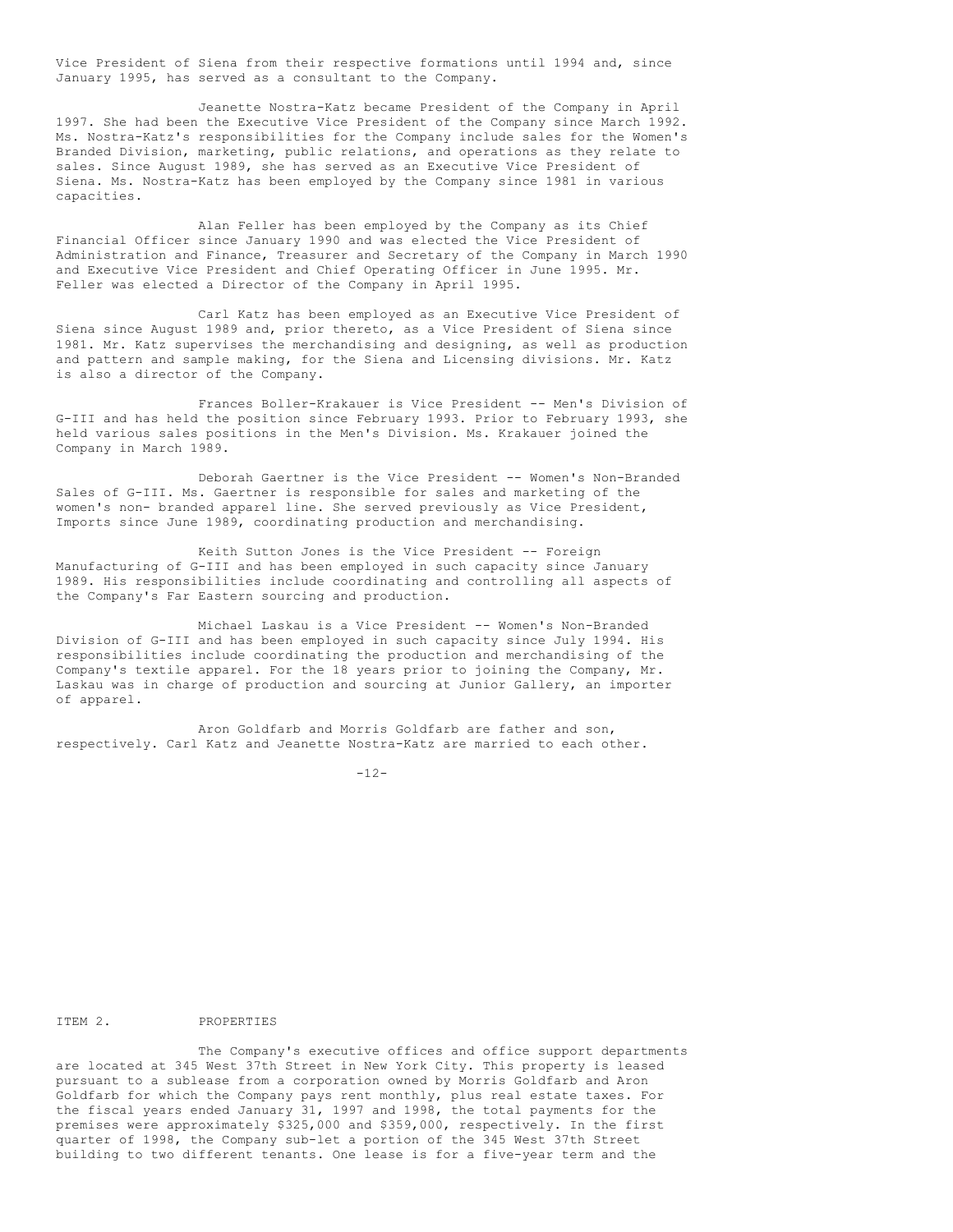other lease is for a three-year term. The aggregate annual rental under these two leases is \$81,000.

The Company's sales showrooms and support staff are located at 512 Seventh Avenue, which is one of the leading outerwear apparel buildings in New York City. The Company leases an aggregate of approximately 31,800 square feet in this building through January 31, 2003 at a current aggregate annual rent of approximately \$478,000. The sales showrooms and support staff of BET Design Studio LLC are also located at 512 Seventh Avenue. It leases approximately 8,100 square feet with a current aggregate annual rent of approximately \$122,000.

The Company's warehouse and distribution facility, located in Secaucus, New Jersey, contains approximately 107,000 square feet, plus a 3,000 square foot retail outlet store. This facility is leased through March, 2000 at an annual rent of approximately \$482,000. The lease provides for two option renewal terms of five years each with rental for the renewal term based on market rates. A majority of the Company's finished goods are shipped to the New Jersey distribution facilities for final reshipment to customers.

In March 1996, the Company subleased its other warehouse and distribution facility in Secaucus, New Jersey to an unaffiliated third party and consolidated all of its warehouse and distribution operations at one location. The sublease is co-extensive with the lease term, which extends through March 2000, although the sub-lessee has the right to terminate the sub-lease at any time on six months notice. The sub-lease, provides for the sub-lessee to pay rent of approximately \$700,000 per year to the Company and for the Company to pay all operating costs of the facility except for utilities and internal maintenance. The Company's annual rent obligation to the lessor of this facility increases from approximately \$750,000 to \$937,000 during the term of the sub-lease.

The Company leases three retail outlet stores in addition to the store at its distribution facility. These leases terminate between August 1998 and March 2000 and generally require payment of either fixed rent plus a percentage of sales above a pre-determined level or rent based solely on a percentage of sales. Aggregate rental expense for the three retail outlet stores during the fiscal year ended January 31, 1998 was approximately \$169,000.

 $-13-$ 

Leases with provisions for increasing rents have been expensed

accrued on a straight-line basis over the life of the lease.

|  | ITEM |  |  | LEGAL PROCEEDINGS |
|--|------|--|--|-------------------|
|--|------|--|--|-------------------|

and

None.

ITEM 4. SUBMISSION OF MATTERS TO A VOTE OF SECURITY HOLDERS None.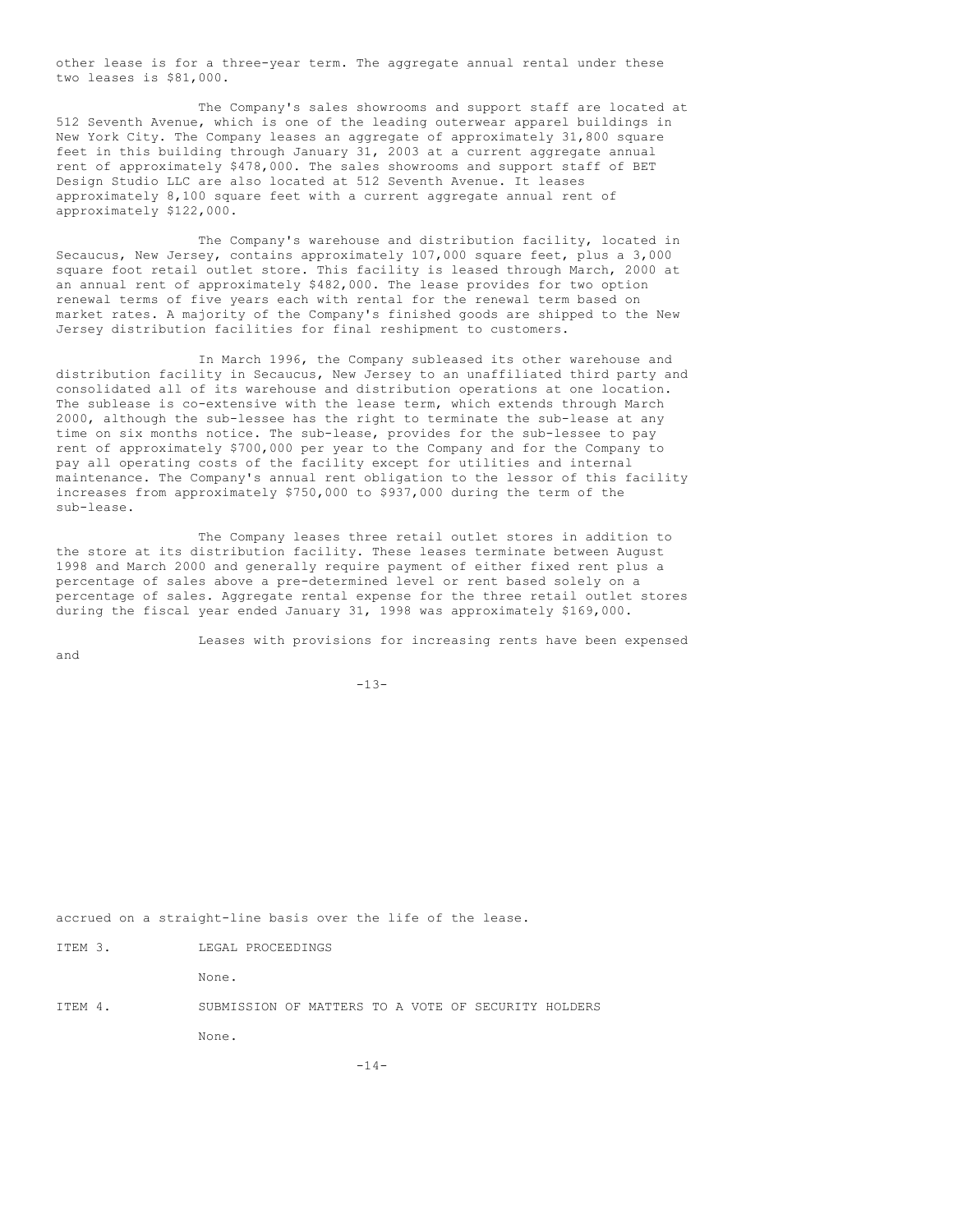#### PART II

## ITEM 5. MARKET FOR THE REGISTRANT'S COMMON EQUITY AND RELATED STOCKHOLDER MATTERS

## MARKET FOR COMMON STOCK

The Common Stock is publicly traded in the over-the-counter market and is quoted on the Nasdaq National Market System under the trading symbol "G-III". The following table sets forth, for the fiscal periods shown, the high and low last sales prices for the Common Stock, as reported by the Nasdaq National Market.

| Fiscal 1997                  |                                                                                                                                                             |                | High Prices                                 |  | Low Prices                                            |  |  |
|------------------------------|-------------------------------------------------------------------------------------------------------------------------------------------------------------|----------------|---------------------------------------------|--|-------------------------------------------------------|--|--|
|                              | Fiscal Quarter ended April 30, 1996<br>Fiscal Quarter ended July 31, 1996<br>Fiscal Quarter ended October 31, 1996<br>Fiscal Quarter ended January 31, 1997 | $\overline{4}$ | $$3 \t3/4$<br>$3\;11/16$<br>$3 \frac{1}{8}$ |  | $$2 \t1/4$<br>2 5/16<br>$2 \frac{1}{4}$<br>$2\;\;5/8$ |  |  |
| Fiscal 1998<br>- ----------- |                                                                                                                                                             |                |                                             |  |                                                       |  |  |
|                              | Fiscal Quarter ended April 30, 1997                                                                                                                         |                | $$5 \t1/4$                                  |  | \$37/16                                               |  |  |
|                              | Fiscal Quarter ended July 31, 1997                                                                                                                          |                | $6 \frac{1}{2}$                             |  | 47/8                                                  |  |  |
|                              | Fiscal Quarter ended October 31, 1997                                                                                                                       |                | 63/8                                        |  | 49/16                                                 |  |  |
|                              | Fiscal Quarter ended January 31, 1998                                                                                                                       |                | $5 \frac{3}{4}$                             |  | $4 \cdot 3/8$                                         |  |  |
| Fiscal 1999                  |                                                                                                                                                             |                |                                             |  |                                                       |  |  |
|                              |                                                                                                                                                             |                |                                             |  |                                                       |  |  |
|                              | Fiscal Quarter ended April 30, 1998<br>(through March 31, 1998)                                                                                             |                | $$6 \; 3/4$                                 |  | \$5 11/16                                             |  |  |

The last sales price of the Common Stock as reported by the Nasdaq National Market on March 31, 1998 was \$6.00 per share.

On March 31, 1998, there were 74 holders of record and, the Company believes, approximately 1,500 beneficial owners of the Common Stock.

#### DIVIDEND POLICY

The Board of Directors currently intends to follow a policy of retaining any earnings to finance the continued growth and development of the Company's business and does not anticipate paying cash dividends in the foreseeable future. Any future determination as to the payment of cash dividends will be dependent upon the Company's financial condition, results of operations and other factors deemed relevant by the Board of Directors. Certain agreements related to the financing of the building containing the Company's executive offices prohibit the payment of cash dividends without consent. In addition, the Company's loan agreement prohibits the payment of cash dividends without the consent of the banks. See "Management's Discussion and Analysis of Financial Condition and Results of Operations -- Liquidity and Capital Resources" in Item 7 below.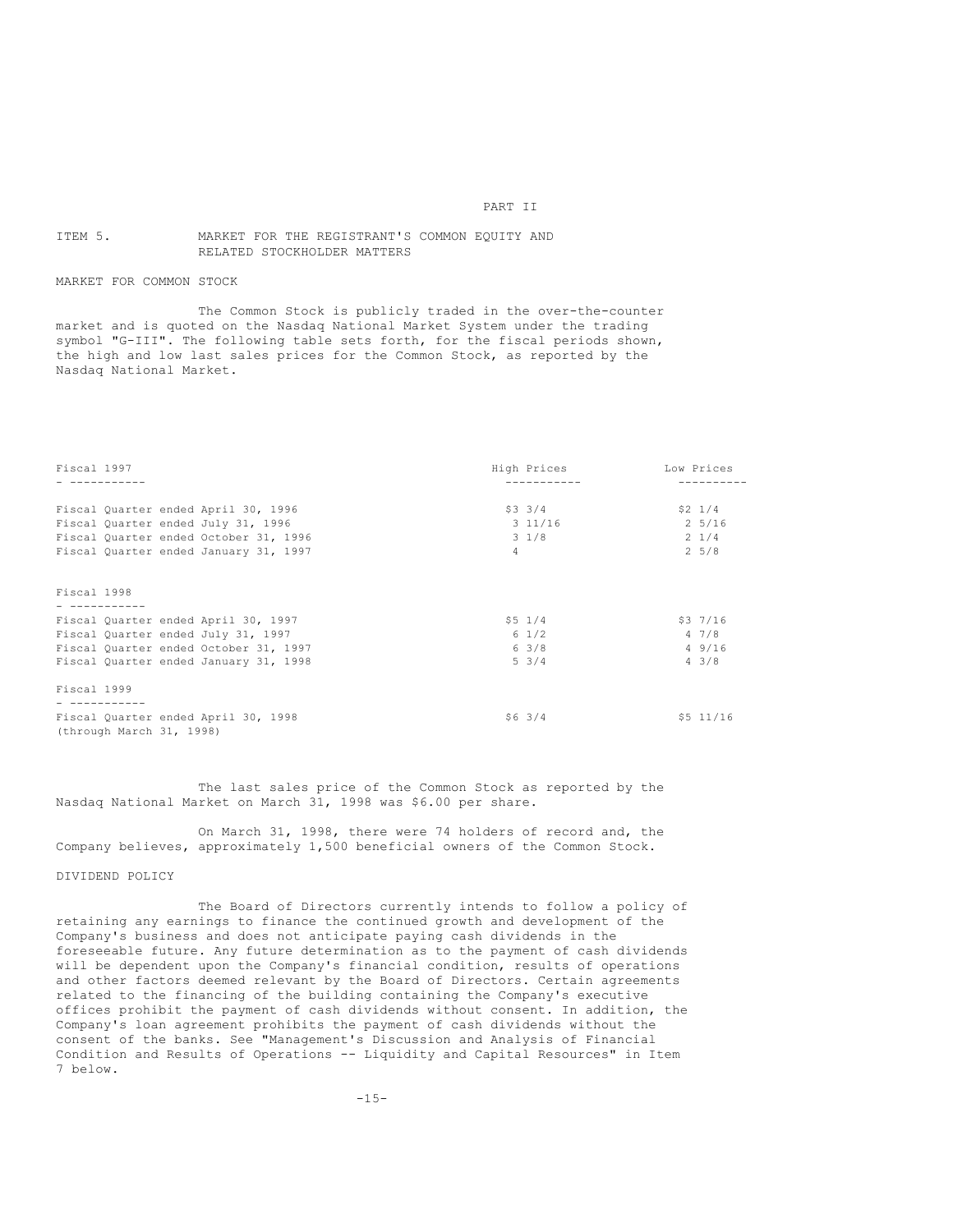## ITEM 6. SELECTED CONSOLIDATED FINANCIAL DATA

The selected consolidated financial data set forth below as of and for the years ended January 31, 1994, 1995, 1996, 1997 and 1998 have been derived from the audited consolidated financial statements of the Company. The audited financial statements as of January 31, 1994, 1995 and 1996 and for the years ended January 31, 1994 and 1995 are not included in this filing. The selected consolidated financial data should be read in conjunction with "Management's Discussion and Analysis of Financial Condition and Results of Operations" (Item 7 of this Report) and the audited consolidated financial statements and related notes thereto included elsewhere herein.

 $-16-$ 

#### (In thousands, except share and per share data)

#### Year Ended January 31,

|                                                                                                                      | 1994<br>------------ | 1995                   | 1996                                                             | 1997            | 1998                                                             |
|----------------------------------------------------------------------------------------------------------------------|----------------------|------------------------|------------------------------------------------------------------|-----------------|------------------------------------------------------------------|
| INCOME STATEMENT DATA:                                                                                               |                      |                        |                                                                  |                 |                                                                  |
|                                                                                                                      | \$208,877            | \$171,441              | \$121,663                                                        | \$117,645       | \$120.136                                                        |
| Cost of goods sold                                                                                                   | 181,270              | 146,484                | 97.769                                                           | 89.166          | 92,706                                                           |
|                                                                                                                      | ---------            | ---------              | $- - - - - - -$                                                  | $- - - - - - -$ | $- - - - - - -$                                                  |
| Selling, general &                                                                                                   | 27.607               | 24.957                 | 23,894                                                           | 28,479          | 27.430                                                           |
| administrative expenses<br>Unusual or non-                                                                           | 22,869               | 25,823                 | 21.769                                                           | 22,433          | 22,640                                                           |
| recurring charges                                                                                                    |                      | 11,320                 | $- -$                                                            | $- -$           | $- -$                                                            |
|                                                                                                                      |                      | --------               |                                                                  |                 |                                                                  |
| Operating profit (loss)                                                                                              | 4,738                | (12, 186)              | 2.125                                                            | 6,046           | 4,790                                                            |
|                                                                                                                      | 2.339                | 3,959                  | 2.433                                                            | 2.075           | 1,534                                                            |
|                                                                                                                      | --------             | --------               | -------                                                          | -------         | -------                                                          |
| Income before minority interest and                                                                                  |                      |                        |                                                                  |                 |                                                                  |
| income taxes (loss)                                                                                                  | 2,399                | (16, 145)              | (308)                                                            | 3,971           | 3,256                                                            |
|                                                                                                                      | $- -$                | (324)                  | $- -$                                                            | $ -$            | (449)                                                            |
|                                                                                                                      | --------             | --------               | -------                                                          | -------         | -------                                                          |
| Income (loss) before income taxes                                                                                    | 2.399                | (15.821)               | (308)                                                            | 3.971           | 3.705                                                            |
| Income taxes (benefit)                                                                                               | 1,064                | (4.087)                | 89                                                               | 885             | 906                                                              |
|                                                                                                                      | ---------            | ---------              | -------                                                          | -------         | -------                                                          |
| Net income $(\text{loss}), \ldots, \text{S}, \ldots, \text{S}, \ldots, \text{S}, \ldots, \text{S}, \ldots, \text{S}$ | \$1.335              | \$(11.734)             | \$(397)                                                          | \$3,086         | \$2,799                                                          |
|                                                                                                                      | --------             | ----------             |                                                                  |                 | $\qquad \qquad \equiv \equiv \equiv \equiv \equiv \equiv \equiv$ |
| Primary:                                                                                                             |                      |                        |                                                                  |                 |                                                                  |
| Basic earnings (loss)                                                                                                |                      |                        |                                                                  |                 |                                                                  |
|                                                                                                                      | \$0.20               | \$(1.82)               | \$(0.06)                                                         | \$0.48          | \$0.43                                                           |
|                                                                                                                      | --------             |                        | $\qquad \qquad \equiv \equiv \equiv \equiv \equiv \equiv \equiv$ |                 |                                                                  |
| Weighted average                                                                                                     |                      |                        |                                                                  |                 |                                                                  |
| shares outstanding - basic                                                                                           | 6.600.692            | 6.459.381              | 6.459.975                                                        | 6,468,830       | 6.486.899                                                        |
| Diluted earnings (loss)                                                                                              |                      |                        |                                                                  |                 |                                                                  |
|                                                                                                                      | \$0.20<br>--------   | \$(1.82)<br>---------- | \$(0.06)<br>$\frac{1}{2}$                                        | \$0.46          | \$0.40<br>$=$ = = = = =                                          |
| Weighted average                                                                                                     |                      |                        |                                                                  |                 |                                                                  |
| shares outstanding - diluted                                                                                         | 6,600,692            | 6.459.381              | 6.459.975                                                        | 6.739.029       | 7,051,099                                                        |
|                                                                                                                      |                      |                        |                                                                  |                 |                                                                  |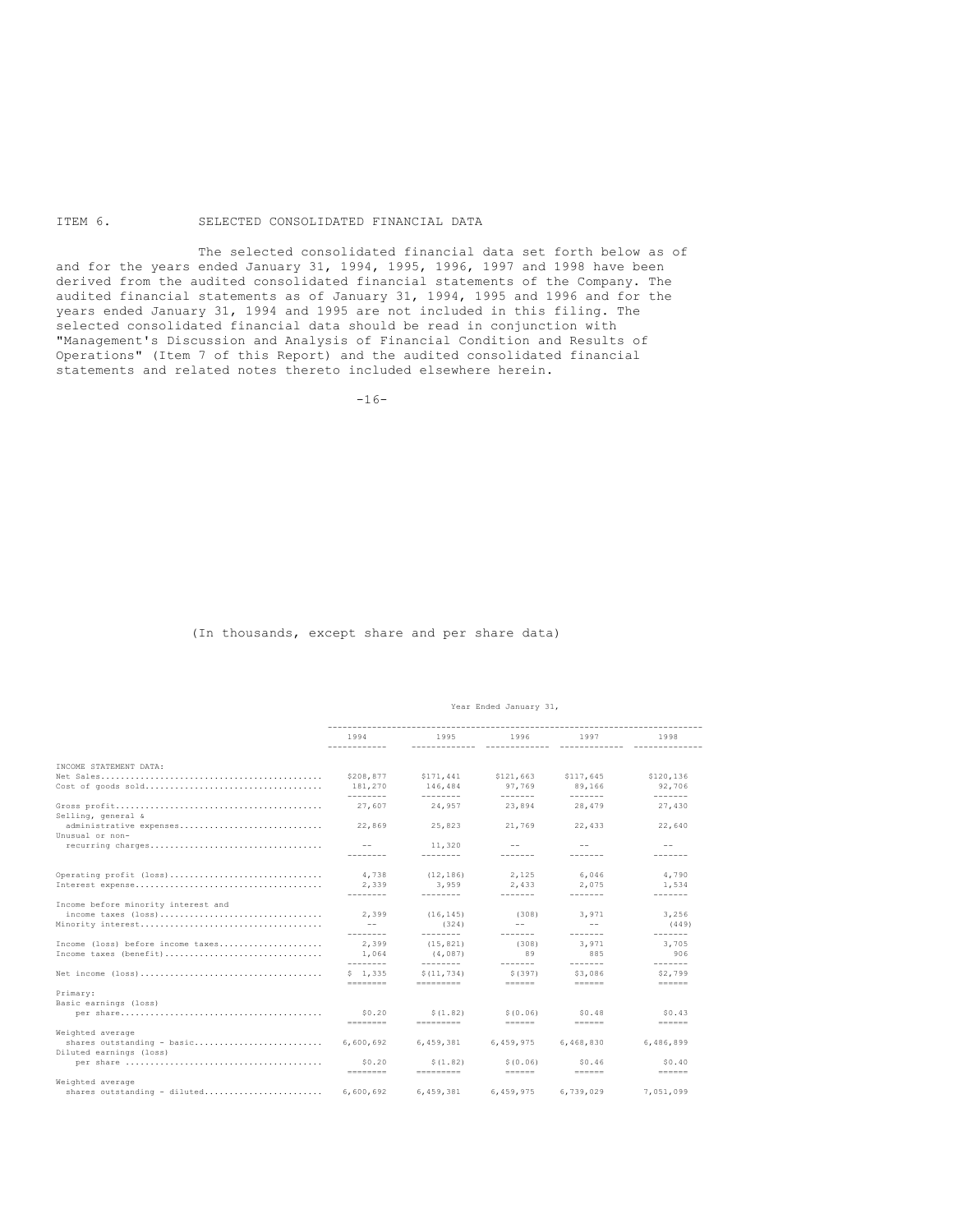As of January 31,

|                            | 1994     | 1995     | 1996     | 1997     | 1998     |
|----------------------------|----------|----------|----------|----------|----------|
|                            |          |          |          |          |          |
| BALANCE SHEET DATA:        |          |          |          |          |          |
|                            | \$31,494 | \$22,602 | \$22,224 | \$24,497 | \$29,239 |
|                            | 67,571   | 54,572   | 41,257   | 44,555   | 46,746   |
|                            | 13,179   | 13,480   | 3,551    | 3,835    | 3,734    |
| Long-term debt,            |          |          |          |          |          |
| excluding current portion  | 794      | 1,479    | 919      | 554      | 352      |
| Total stockholders' equity | 41,835   | 30,101   | 29,716   | 32,825   | 35,686   |

-17-

#### ITEM 7. MANAGEMENT'S DISCUSSION AND ANALYSIS OF FINANCIAL CONDITION AND RESULTS OF OPERATIONS

Statements in this Annual Report on Form 10-K concerning the Company's business outlook or future economic performance; anticipated revenues, expenses or other financial items; product introductions and plans and objectives related thereto; and statements concerning assumptions made or expectations as to any future events, conditions, performance or other matters, are "forward-looking statements" as that term is defined under the Federal securities laws. Forward-looking statements are subject to risks, uncertainties and other factors which could cause actual results to differ materially from those stated in such statements. Such risks, uncertainties and factors include, but are not limited to, reliance on foreign manufacturers, risks of doing business abroad, the nature of the apparel industry, including changing consumer demand and tastes, seasonality, customer acceptance of new products, the impact of competitive products and pricing, dependence on existing management, general economic conditions, as well as other risks detailed in the Company's filings with the Securities and Exchange Commission, including this Annual Report on form 10-K.

The following presentation of management's discussion and analysis of the Company's financial condition and results of operations should be read in conjunction with the Company's Financial Statements, accompanying notes thereto and other financial information appearing elsewhere in this Report.

References to fiscal years refer to the year ended January 31 of that year.

RESULTS OF OPERATIONS

The following table sets forth selected operating data of the Company as a percentage of net sales for the fiscal years indicated below:

| 1996 - | 1997                       | 1998 |
|--------|----------------------------|------|
|        |                            |      |
|        | $100.0%$ $100.0%$ $100.0%$ |      |
|        | 80.4 75.8 77.2             |      |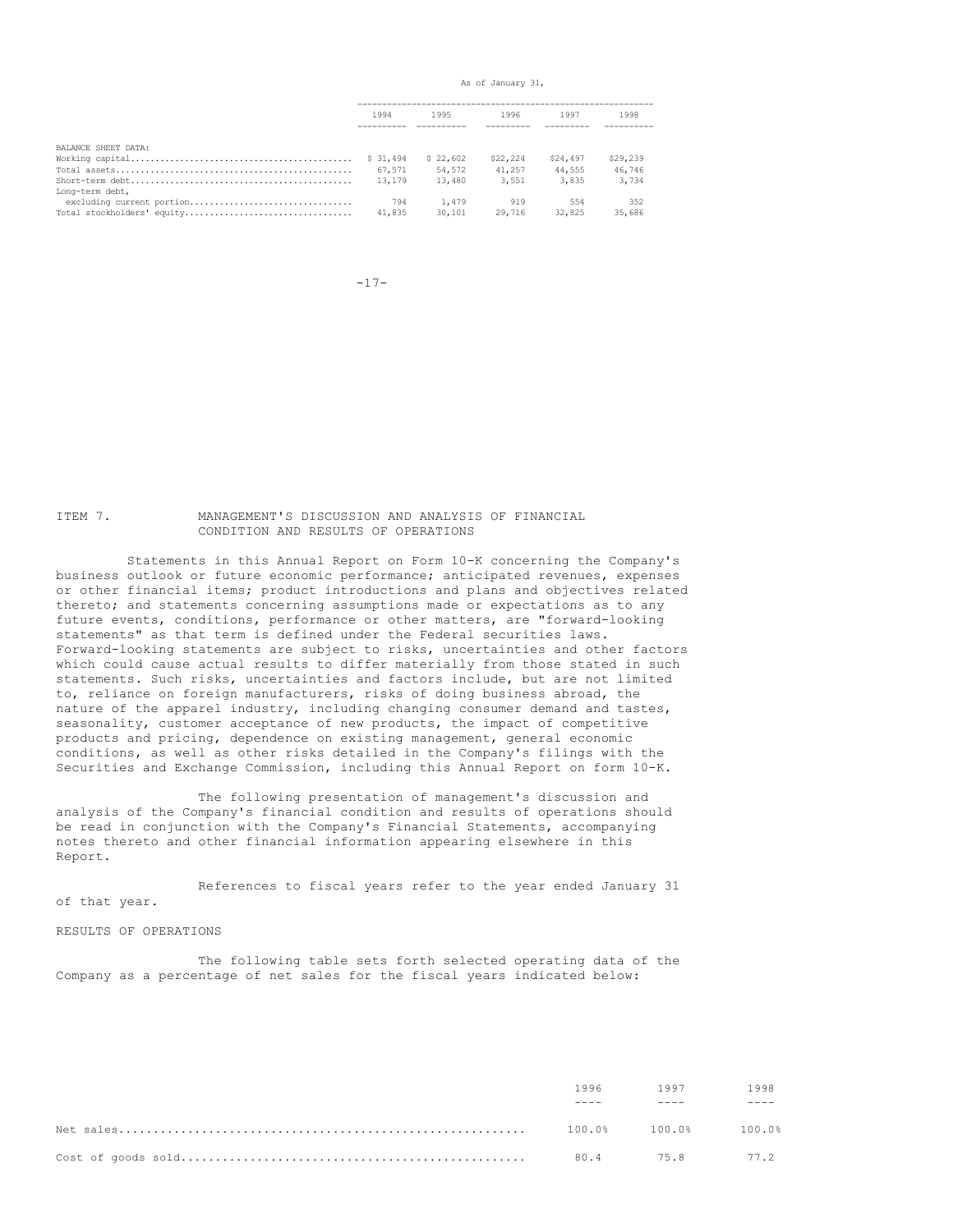|                                                                                                                      | 19.6             | 24.2                     | 22.8               |
|----------------------------------------------------------------------------------------------------------------------|------------------|--------------------------|--------------------|
| Selling, general and administrative expenses                                                                         | 17.9             | 19.1                     | 18.8               |
|                                                                                                                      | $- - - -$<br>1.7 | $- - - - -$<br>5.1       | 4.0                |
|                                                                                                                      | 2.0              | 1.8                      | 1.3                |
|                                                                                                                      |                  |                          |                    |
| Income (loss) before minority interest and income                                                                    | (0.3)            | 3.3                      | 2.7                |
|                                                                                                                      |                  |                          | (0.4)<br>$- - - -$ |
|                                                                                                                      | (0, 3)           | 3.3                      | 3.1                |
|                                                                                                                      | 0.0              | 0.7                      | 0.8                |
|                                                                                                                      |                  |                          |                    |
| Net income $(\text{loss}) \dots \dots \dots \dots \dots \dots \dots \dots \dots \dots \dots \dots \dots \dots \dots$ | (0.3)            | 2.6                      | 2.3                |
|                                                                                                                      | $- - - - -$      | $\frac{1}{2}$<br>$- - -$ | $- - -$            |

-18-

## General

During fiscal 1998, the Company continued its strategy of expanding its product offering of licensed branded apparel and entered into license agreements to distribute leather and combination leather woven outerwear apparel utilizing the Nine West, Tommy Hilfiger and Starter trademarks. The Company is authorized to distribute women's leather and combination leather/woven outerwear apparel under the Nine West label, men's and boy's leather and combination leather/woven outerwear apparel under the Tommy Hilfiger label and men's, women's and children's leather and combination leather/woven outerwear apparel under the Starter label. In March 1998, the Company entered into a license agreement with the National Basketball Association to market adult's and children's leather and leather/textile combination outerwear apparel.

During fiscal 1998, the Company entered into a joint venture with BET to design, manufacture, and distribute sportswear and outerwear apparel targeted to the African American and urban consumer. The initial product offerings by the joint venture were introduced to the market in February 1998 and the Company expects to begin shipping products to customers during July 1998 for the fall 1998 season. The Company owns 50.1% of this joint venture and, accordingly, its entire results of operation are consolidated with those of the Company. The interest of BET in the joint venture is reflected in the "Minority interest" line item in the Company's financial statements. During fiscal 1998, the Company incurred approximately \$450,000 of expenses, net of BET's interest, in connection with the start-up of this joint venture. The Company expects to continue to incur losses from this joint venture in fiscal 1999.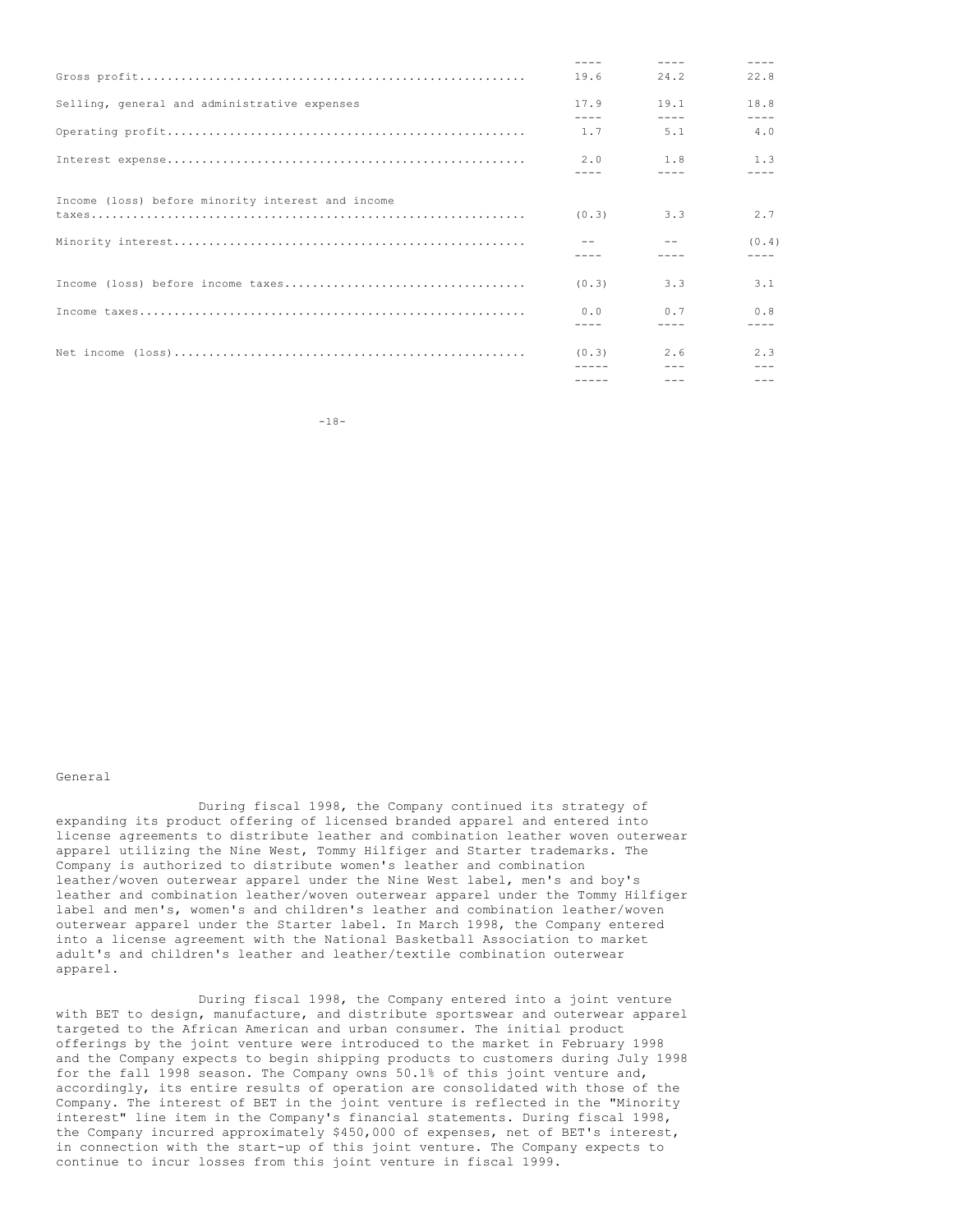Certain areas of Southeast Asia have experienced significant economic problems during the past year. The Company utilizes manufacturers located in Indonesia and South Korea, owns a manufacturing factory in Indonesia and has a branch office in South Korea. Both of these countries have experienced significant inflation and currency devaluation during the past year. While the devaluation of the currency in these countries may reduce the Company's operating costs in these locations, political instability and/or severe inflation in Indonesia or South Korea could materially adversely affect the Company's results of operations.

## Year 2000 Compliance

The Company has conducted a review of its computer systems to identify the systems that could be affected by the "Year 2000" issue and is developing an implementation plan to resolve the issue. The year 2000 problem is the result of computer programs being written using two digits rather than four digits to define the applicable year. Any of the Company's programs that have time-sensitive software may recognize a date using "00" as the year 1900 rather than the year 2000. This could result in a system failure or miscalculations.

The Company expects its year 2000 date conversion project to

be

 $-19-$ 

completed on a timely basis. During the execution of this project the Company will incur internal staff costs as well as consulting and other expenses related to enhancements necessary to prepare its systems for the year 2000. The expense of the year 2000 project, as well as the related potential effect on the Company's earnings, is not expected to have a material effect on its financial position or results of operations.

YEAR ENDED JANUARY 31, 1998 ("FISCAL 1998") COMPARED TO YEAR ENDED JANUARY 31, 1997 ("FISCAL 1997")

Net sales were \$120.1 million in fiscal 1998 compared to \$117.6 million in fiscal 1997. An increase of approximately \$7.3 million in net sales of the Company's licensed branded product was offset, in part, by a decrease of approximately \$2.1 million in net sales of men's woven product and the discontinuance of two product lines that accounted for approximately \$2.5 million of net sales in fiscal 1997.

Gross profit was \$27.4 million in fiscal 1998 compared to \$28.5 million in fiscal 1997. As a percentage of net sales, gross profit was 22.8% in fiscal 1998 compared to 24.2% in fiscal 1997. The decrease in the gross profit percentage was primarily attributable to a reduction in the margins of the Company's traditional product lines, partially offset by the increase in net sales of licensed branded product that has a higher gross margin.

Selling, general and administrative expenses were \$22.6 million in fiscal 1998, including \$449,000 of expenses with respect to the joint venture attributable to BET's minority interest. Excluding these attributable expenses, selling, general and administrative expenses were \$22.2 million in fiscal 1998 compared to \$22.4 million in fiscal 1997. As a percentage of net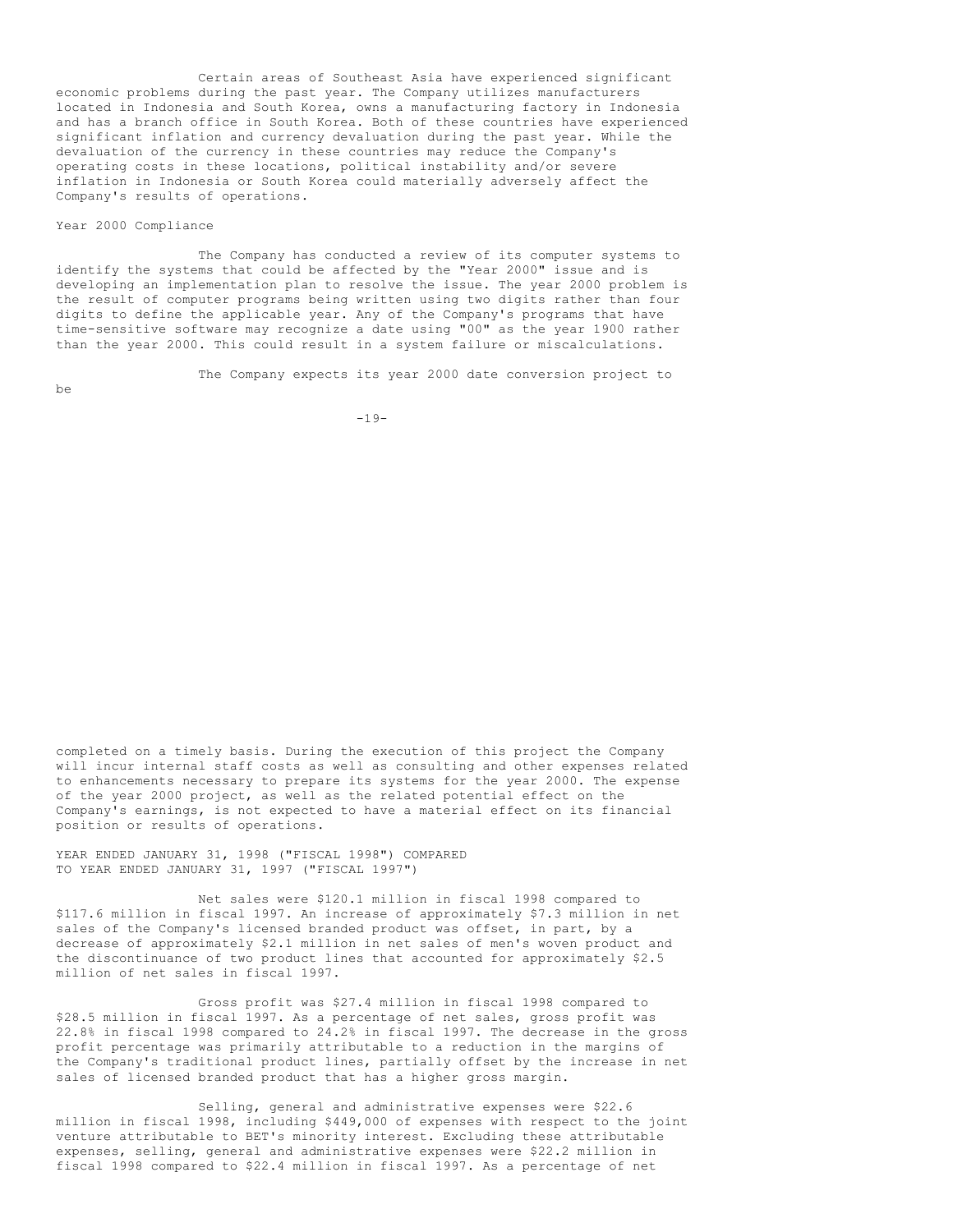sales, selling, general and administrative expenses, excluding the attributable expenses, but including \$450,000 of joint venture expenses attributable to the Company's interest therein, were 18.5% in fiscal 1998 compared to 19.1% in fiscal 1997. The slight decrease in selling, general and administrative expenses is primarily attributable to closing two stores in the Company's retail outlet division during fiscal 1998 (\$456,000), lower warehousing and distribution costs (\$380,000) and savings from discontinued product divisions (\$187,000), partially offset by higher payroll costs (\$572,000).

Interest expense was \$1.5 million in fiscal 1998 compared to \$2.1 million in fiscal 1997. This decrease in interest expense is primarily attributable to lower interest rates under the Company's amended credit facility entered into in May 1997 and interest income earned on excess cash at the beginning of the year.

As a result of the foregoing, the Company realized income before income taxes of \$3.7 million in fiscal 1998 compared to income before income taxes of \$4.0 million in fiscal 1997.

Income taxes were \$906,000 in fiscal 1998 compared to \$885,000 in fiscal 1997. The Company's effective tax rate for fiscal 1998 was 24.5% which included benefits from net operating loss carryforwards for state income tax purposes and the reversal of the deferred tax asset valuation allowance. In fiscal 1997, the effective tax

 $-20-$ 

rate was 22.3% as a result of tax benefits derived from state net operating loss carryforwards and deferred tax benefits.

The Company had net income of \$2.8 million, or \$.40 per share on a diluted basis, in fiscal 1998 compared to a net income of \$3.1 million, or \$.46 per share on a diluted basis, in fiscal 1997.

YEAR ENDED JANUARY 31, 1997 COMPARED TO YEAR ENDED JANUARY 31, 1996 ("FISCAL 1996")

Net sales were \$117.6 million in fiscal 1997 compared to \$121.7 million in fiscal 1996. An increase of approximately \$20.5 million in the net sales of the Company's branded product was more than offset by a decrease of approximately \$24.0 million in net sales of the Company's traditional leather and woven product lines.

Gross profit was \$28.5 million in fiscal 1997 compared to \$23.9 million in fiscal 1996. As a percentage of net sales, gross profit was 24.2% in fiscal 1997 compared to 19.6% in fiscal 1996. The increase in the gross profit percentage was the result of increased sales of branded product, which generates higher gross margins, as well as an improvement in the gross margin for several of the Company's traditional product lines.

Selling, general and administrative expenses were \$22.4 million in fiscal 1997 compared to \$21.8 million in fiscal 1996. As a percentage of net sales, selling, general and administrative expenses were 19.1% in fiscal 1997 compared to 17.9% in fiscal 1996. The increase in selling, general and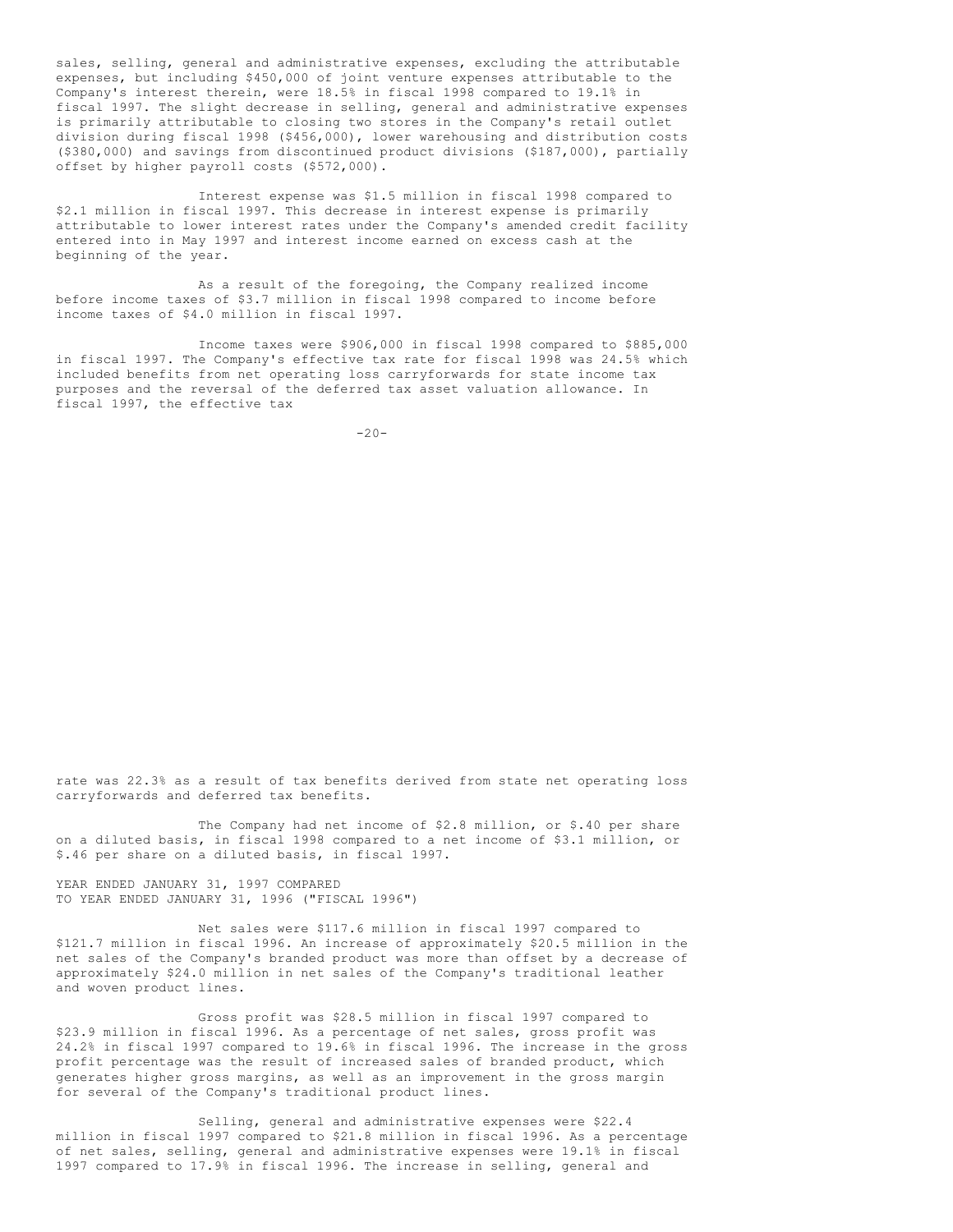administrative expenses is primarily attributable to costs incurred in connection with the start-up of new divisions (\$829,000), an increase in compensation expense (\$400,000), higher professional fees, primarily consultants assisting the Company with strategic planning (\$360,000) and higher overseas travel costs (\$279,000). These increases were offset in part by lower bad debt expenses due to lower receivable write-offs and recoveries on certain receivables previously written off (\$700,000) and reduced distribution facility costs as a result of subleasing one of the Company's distribution facilities in March 1996 (\$582,000).

Interest expense was \$2.1 million in fiscal 1997 compared to \$2.4 million in fiscal 1996. This decrease is attributable to lower bank debt balances as the result of lower inventory levels maintained during fiscal 1997.

As a result of the foregoing, the Company realized income before income taxes of \$4.0 million in fiscal 1997 compared to a loss before income taxes of \$308,000 in fiscal 1996.

Income taxes for fiscal 1997 were \$885,000 compared to income taxes of \$89,000 in fiscal 1996 due to foreign income taxes and the resolution of a Federal tax examination. The Company's effective tax rate for fiscal 1997 was 22.3% as a result

 $-21-$ 

of tax benefits in the amount of \$1,017,000 attributable to the utilization of state net operating loss carryforwards and deferred tax benefits.

The Company had net income of \$3.1 million, or \$0.46 per share on a diluted basis, in fiscal 1997 compared to a net loss of \$397,000, or \$.06 per share, in fiscal 1996.

## LIQUIDITY AND CAPITAL RESOURCES

The Company has a loan agreement, which expires May 31, 1999, providing the Company with a collateralized working capital line of credit with three banks for a maximum amount of \$52 million from May 31 to October 30, and \$40 million from October 31 to May 30, during each year of the agreement. A maximum of \$40 million from May 31 to November 14, and \$30 million from November 15 to May 30, during each year of the agreement is available for direct borrowing and bankers' acceptances. The unused balance may be used for letters of credit. Amounts available for borrowing are subject to borrowing base formulas and over advances specified in the agreement. Direct borrowings under the line of credit bear interest at the agent bank's prime rate (8.5% as of April 13, 1998) or LIBOR plus 250 basis points, at the election of the Company. The loan agreement requires the Company, among other covenants, to maintain certain earnings and tangible net worth levels, and prohibits the payment of cash dividends. The amount borrowed under the line of credit varies based on the Company's seasonal requirements. The maximum amount outstanding (i.e., open letters of credit, bankers acceptances and direct borrowings) under the Company's loan agreement was approximately \$46.7 million, \$44.9 million and \$44.9 million during fiscal 1996, 1997 and 1998, respectively. As of January 31, 1998, there were no outstanding direct borrowings, no bankers' acceptances and \$6.8 million of contingent liability under open letters of credit, as compared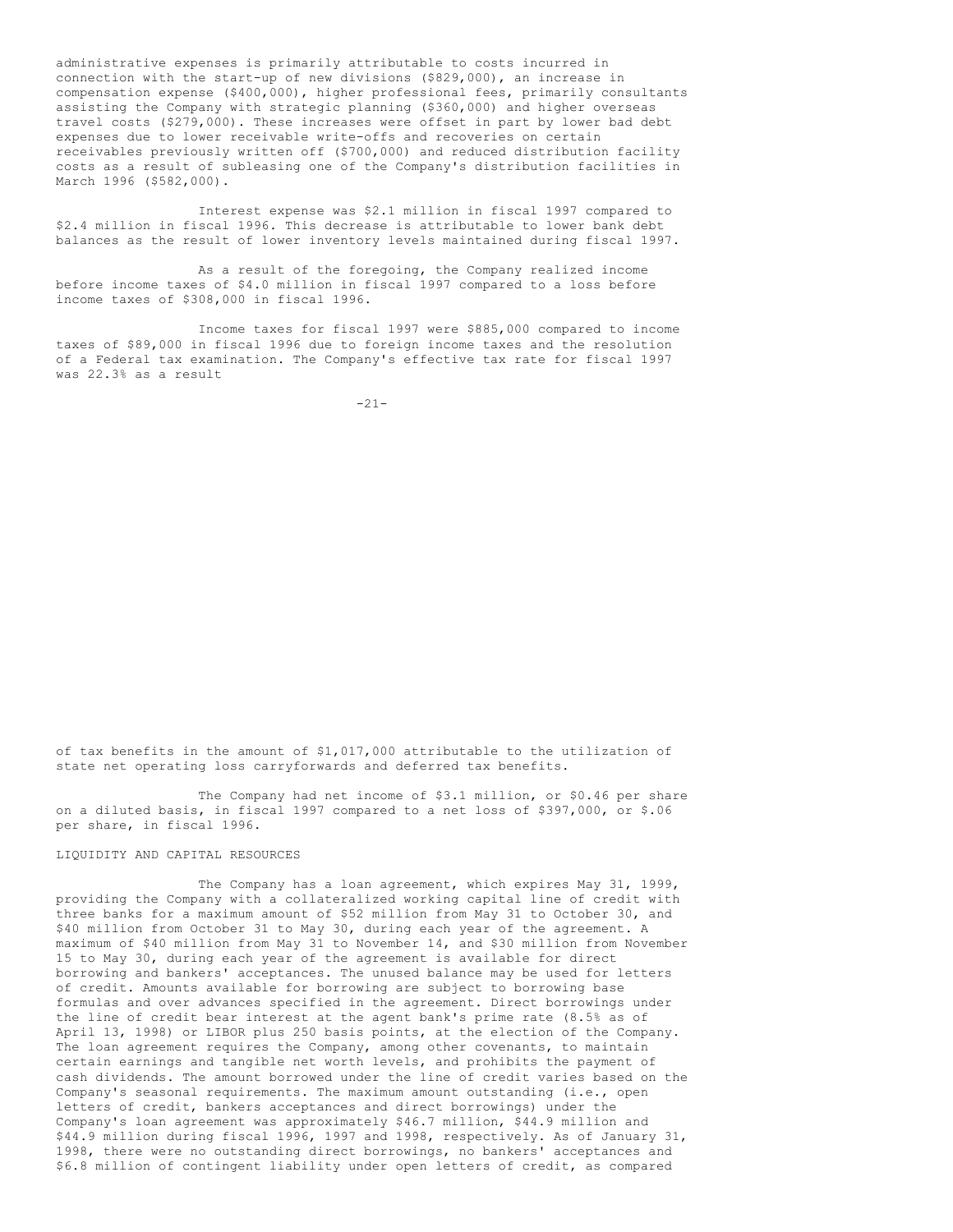to no outstanding direct borrowings, no bankers' acceptances and \$4.8 million of contingent liability under open letters of credit as of January 31, 1997.

The Company's wholly owned Indonesian subsidiary has a line of credit with a bank for approximately \$3.5 million which is supported by a \$2.0 million stand-by letter of credit issued under the Company's loan agreement. As of January 31, 1998, the borrowing by the Indonesian subsidiary under its line of credit approximated \$3.5 million.

In fiscal 1998, the Company formed a joint venture with BET to provide a BET-branded clothing and accessory line. The joint venture agreement provides for the Company and BET each to make an initial capital contribution in the amount of \$1.0 million. In addition, the agreement provides for the Company and BET each to make an additional capital contribution up to \$1.0 million. As of January 31, 1998, BET and the Company have contributed \$750,000 to this joint venture with the balance of the initial capital contribution to be made during the first quarter of fiscal 1999. The joint venture has negotiated an asset based credit facility with The CIT Group. To support the requirement for over advances which

 $-22-$ 

occur when the available collateral is not sufficient to support the level of direct bank debt and letters of credit opened to pay for product, both partners have opened stand-by letters of credit in the amount of \$750,000 under which The CIT Group is the beneficiary.

The Company had \$18.0 million and \$2.8 million of cash provided by operating activities in fiscal 1996 and fiscal 1997, respectively, primarily as a result of significant decreases in inventories and accounts receivable in fiscal 1996 and the net income generated in fiscal 1997. The Company used \$7.8 million of cash in operating activities in fiscal 1998 primarily due to increased inventories and accounts receivable. The Company's inventories increased because of an increase in finished goods inventory due to an unusually mild winter season causing reorders to be lower than expected and an acceleration in the purchase of raw material inventory to take advantage of lower prices due to the economic crisis in Asia. Year end accounts receivable balances were higher than the previous year primarily due to a higher shipping volume in January 1998.

The Company used \$961,000, \$419,000 and \$2.0 million in cash for investing activities in fiscal 1996, fiscal 1997 and fiscal 1998, respectively, primarily for capital expenditures. Historically, the Company's business has not required significant capital expenditures. The Company's capital expenditures were approximately \$902,000, \$507,000 and \$1.3 million for fiscal 1996, 1997 and 1998, respectively. Capital expenditures were used primarily for additional computer upgrades, leasehold improvements and furniture, fixtures and equipment in fiscal 1997 and 1998. In addition, capital expenditures in fiscal 1998 include \$451,000 of capital costs for the BET Design Studio joint venture showroom and support office.

The Company used \$10.5 million, \$58,000 and \$241,000 in financing activities in fiscal 1996, fiscal 1997 and fiscal 1998, respectively. In fiscal 1996, \$9.9 million of the cash used was for the net repayment of debt. The remainder of the cash used in fiscal 1996, and the primary use in fiscal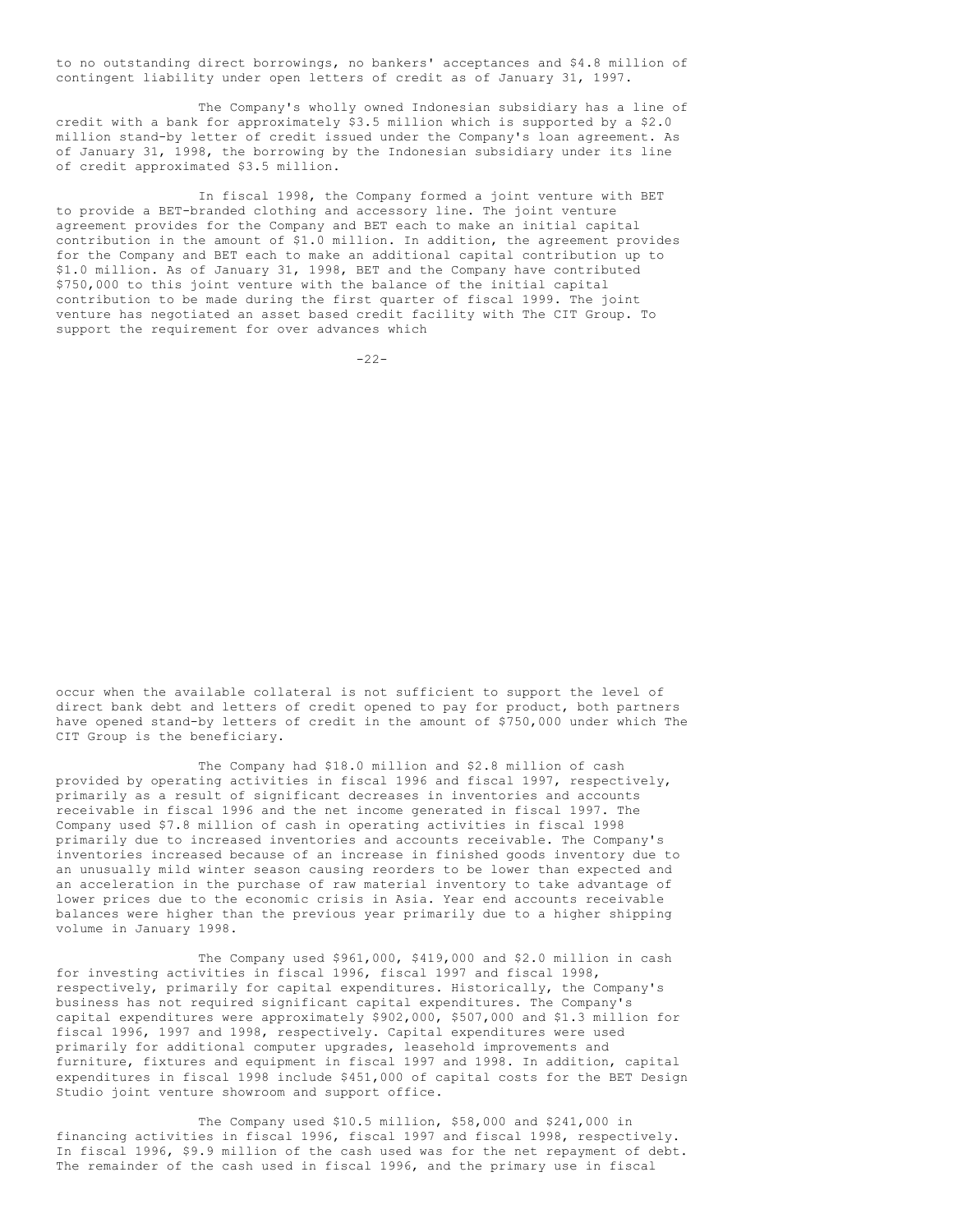1997 and fiscal 1998, was for the payment of capital lease obligations.

IMPACT OF INFLATION AND FOREIGN EXCHANGE

The results of operations of the Company for the periods discussed have not been significantly affected by inflation or foreign currency fluctuation. The Company negotiates its purchase orders with its foreign manufacturers in United States dollars. Thus, notwithstanding any fluctuation in foreign currencies, the Company's cost for any purchase order is not subject to change after the time the order is placed. However, if the value of the United States dollar against local currencies was to go down, certain manufacturers might increase their United States dollar prices for products.

-23-

I

TEM 8. FINANCIAL STATEMENTS AND SUPPLEMENTARY DATA

Financial statements and supplementary data required pursuant to this Item begin on page F-1 of this Report.

ITEM 9. CHANGES IN AND DISAGREEMENTS WITH ACCOUNTANTS ON ACCOUNTING AND FINANCIAL DISCLOSURE

None.

-24-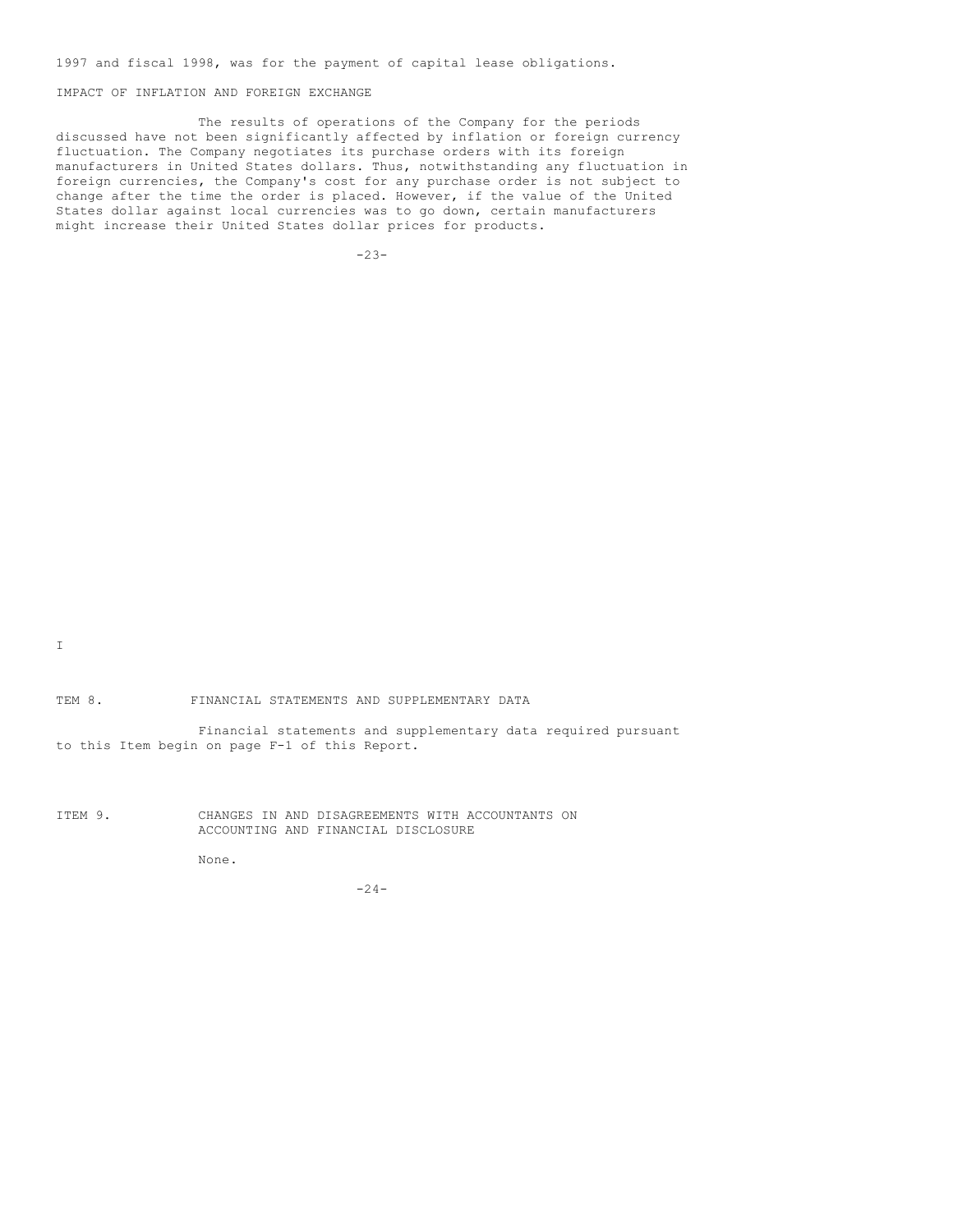## PART III

## ITEM 10. DIRECTORS AND EXECUTIVE OFFICERS OF THE REGISTRANT

The information contained under the heading "Proposal No. 1- Election of Directors" in the Company's definitive Proxy Statement (the "Proxy Statement") relating to the Company's Annual Meeting of Stockholders to be held on or about June 18, 1998, to be filed pursuant to Regulation 14A of the Securities Exchange Act of 1934 with the Securities and Exchange Commission is incorporated herein by reference. For information concerning the executive officers and other significant employees of the Company, see "Business-Executive Officers of the Registrant" in Item 1 above of this Report.

#### ITEM 11. EXECUTIVE COMPENSATION

The information contained under the heading "Executive Compensation" in the Company's Proxy Statement is incorporated herein by reference.

## ITEM 12. SECURITY OWNERSHIP OF CERTAIN BENEFICIAL OWNERS AND MANAGEMENT

The information contained under the heading "Security Ownership of Common Stock by Certain Stockholders and Management" in the Company's Proxy Statement is incorporated herein by reference.

## ITEM 13. CERTAIN RELATIONSHIPS AND RELATED TRANSACTIONS

The information contained under the heading "Certain Relationships and Related Transactions" in the Company's Proxy Statement is incorporated herein by reference.

-25-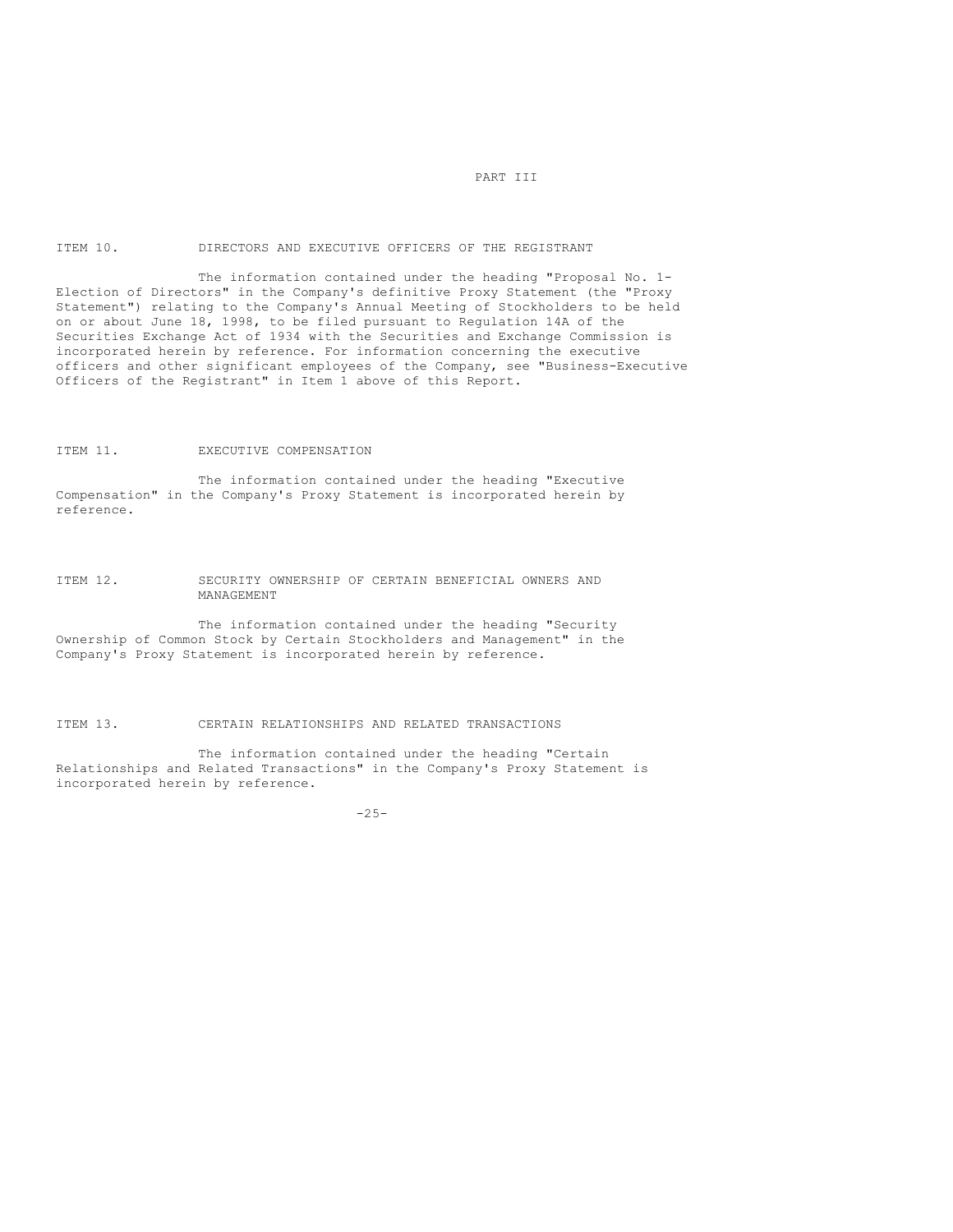ITEM 14. EXHIBITS, FINANCIAL STATEMENT SCHEDULES, AND REPORTS ON FORM 8-K

(a) 1. Financial Statements.

2. Financial Statement Schedules.

The Financial Statements and Financial Statement Schedules are listed in the accompanying index to financial statements beginning on page F-1 of this report.

| 3.    | Exhibits:                                                                                                                                                                                                                                                                         |
|-------|-----------------------------------------------------------------------------------------------------------------------------------------------------------------------------------------------------------------------------------------------------------------------------------|
| 3.1   | Certificate of Incorporation. (1)                                                                                                                                                                                                                                                 |
| 3.2   | By-Laws, as amended, of G-III Apparel Group, Ltd. (the<br>"Company"). $(8)$                                                                                                                                                                                                       |
| 10.1  | Employment Agreement, dated February 1, 1994, between<br>the Company and Morris Goldfarb. (5)                                                                                                                                                                                     |
| 10.3  | Fourth Amended and Restated Loan Agreement,<br>dated May 31, 1997, by and among G-III<br>Leather Fashions, Inc. ("G-III"), the banks<br>signatories thereto (the "Banks"), and Fleet<br>Bank, N.A., as Agent, Collateral Monitoring<br>Agent and Issuing Bank for such Banks. (8) |
| 10.4  | Lease Agreement, dated as of October 20, 1987, between<br>3738 West Company and G-III. (2)                                                                                                                                                                                        |
| 10.5  | Lease Agreement, dated as of September 14, 1989, between<br>3738 West Company and G-III. (2)                                                                                                                                                                                      |
| 10.6  | Sublease Agreement, dated March 9, 1990, between GWC<br>Investments and the Company. (3)                                                                                                                                                                                          |
| 10.7  | Agreement of Sub-Sublease, dated December<br>27, 1995, and First Amendment thereto, dated<br>February 16, 1996, between the Company and<br>Europe Craft Imports, Inc. (7)                                                                                                         |
| 10.8  | Lease, dated September 21, 1993, between Hartz Mountain<br>Associates and the Company. (4)                                                                                                                                                                                        |
| 10.9  | Lease, dated June 1, 1993, between 512 Seventh Avenue<br>Associates ("512") and the Company. (5)                                                                                                                                                                                  |
| 10.10 | Lease, dated January 31, 1994, between 512 and the                                                                                                                                                                                                                                |

-26-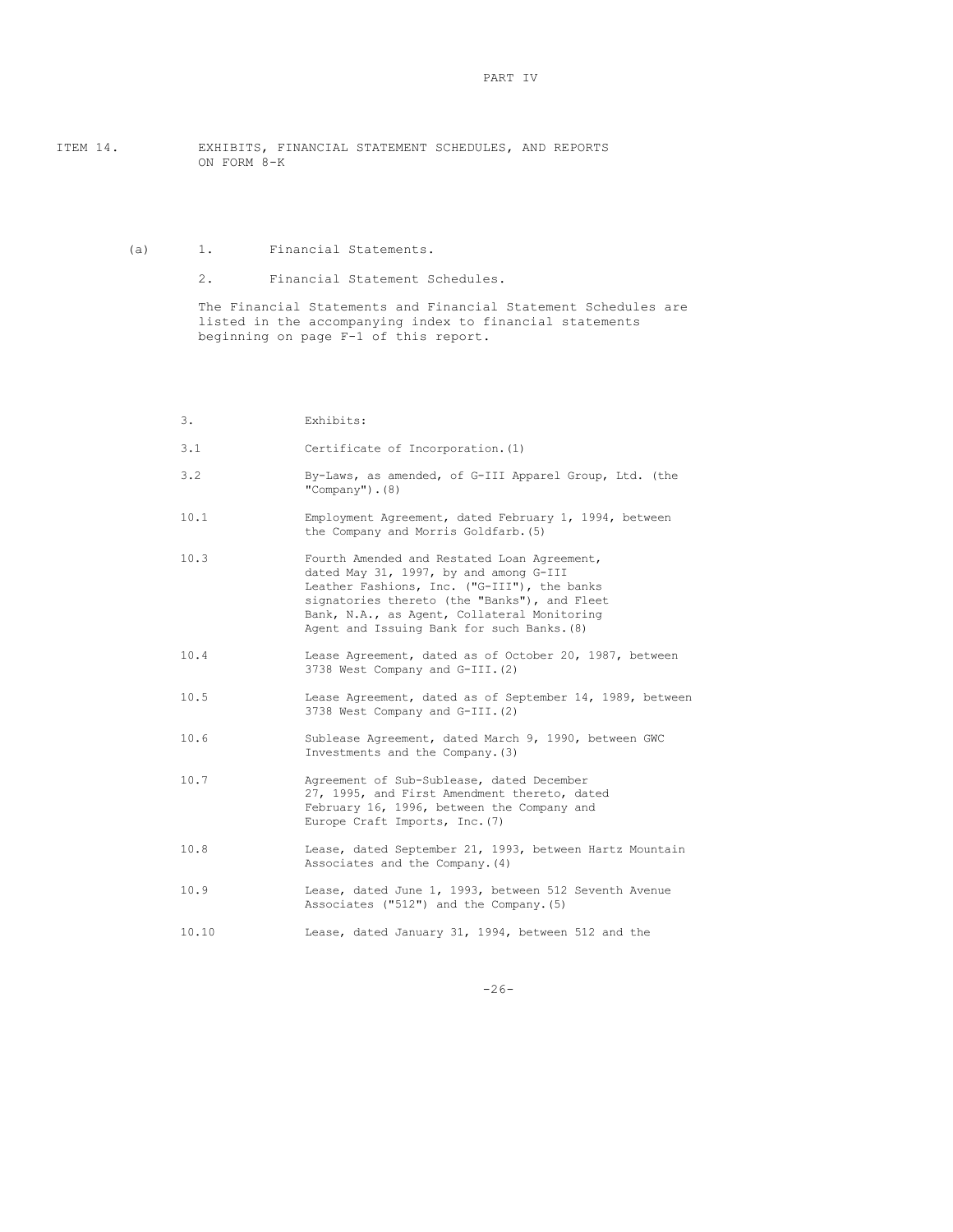Company.(6)

| 10.11 | G-III Apparel Group, Ltd. 1989 Stock Option Plan, as<br>amended. (5)                                                                                                 |
|-------|----------------------------------------------------------------------------------------------------------------------------------------------------------------------|
| 10.12 | G-III Apparel Group, Ltd. Stock Option Plan for Non-<br>Employee Directors. (3)                                                                                      |
| 10.13 | Limited Liability Company Agreement of BET STUDIO<br>LLC, dated April 11, 1997, between G-III Leather Fashions,<br>Inc. and Black Entertainment Television, Inc. (7) |
| 10.14 | G-III Apparel Group, Ltd. 1997 Stock Option Plan. (9)                                                                                                                |
| 21    | Subsidiaries of the Company.                                                                                                                                         |
| 23    | Consent of Grant Thornton LLP, dated April 13, 1998.                                                                                                                 |
| 27    | Financial Data Schedule Article 5.                                                                                                                                   |
| 27.1  | Restated Financial Data Schedule Article 5.<br>Year ended January 31, 1997.                                                                                          |

(b) Reports on Form 8-K:

None.

- ------------------

- (1) Previously filed as an exhibit to the Company's Registration Statement on Form S-1 (no. 33-31906), which exhibit is incorporated herein by reference.
- (2) Previously filed as an exhibit to the Company's Annual Report on Form 10-K for the fiscal year ended July 31, 1989, which exhibit is incorporated herein by reference.
- (3) Previously filed as an exhibit to the Company's Annual Report on Form 10-K for the fiscal year ended July 31, 1991, which exhibit is incorporated herein by reference.
- (4) Previously filed as an exhibit to the Company's Annual Report on Form 10-K for the fiscal year ended July 31, 1992, which exhibit is incorporated herein by reference.
- (5) Previously filed as an exhibit to the Company's Annual Report on Form 10-K for the fiscal year ended January 31, 1994, which exhibit is incorporated herein by reference.
- (6) Previously filed as an exhibit to the Company's Annual Report on Form 10-K for the fiscal year ended January 31, 1995, which exhibit is incorporated herein by reference.
- (7) Previously filed as an exhibit to the Company's Annual Report on Form 10-K for the fiscal year ended January 31, 1997, which exhibit is incorporated herein by reference.
- (8) Previously filed as an exhibit to the Company's Quarterly Report on Form 10-Q for the fiscal quarter ended April 30, 1997, which exhibit is incorporated herein by reference.
- (9) Previously filed as an exhibit to the Company's Quarterly Report on Form 10-Q for the fiscal quarter ended July 31,1997, which exhibit is incorporated herein by reference.

Exhibits have been included in copies of this Report filed with the Securities and Exchange Commission. The Company will provide, without charge, a copy of these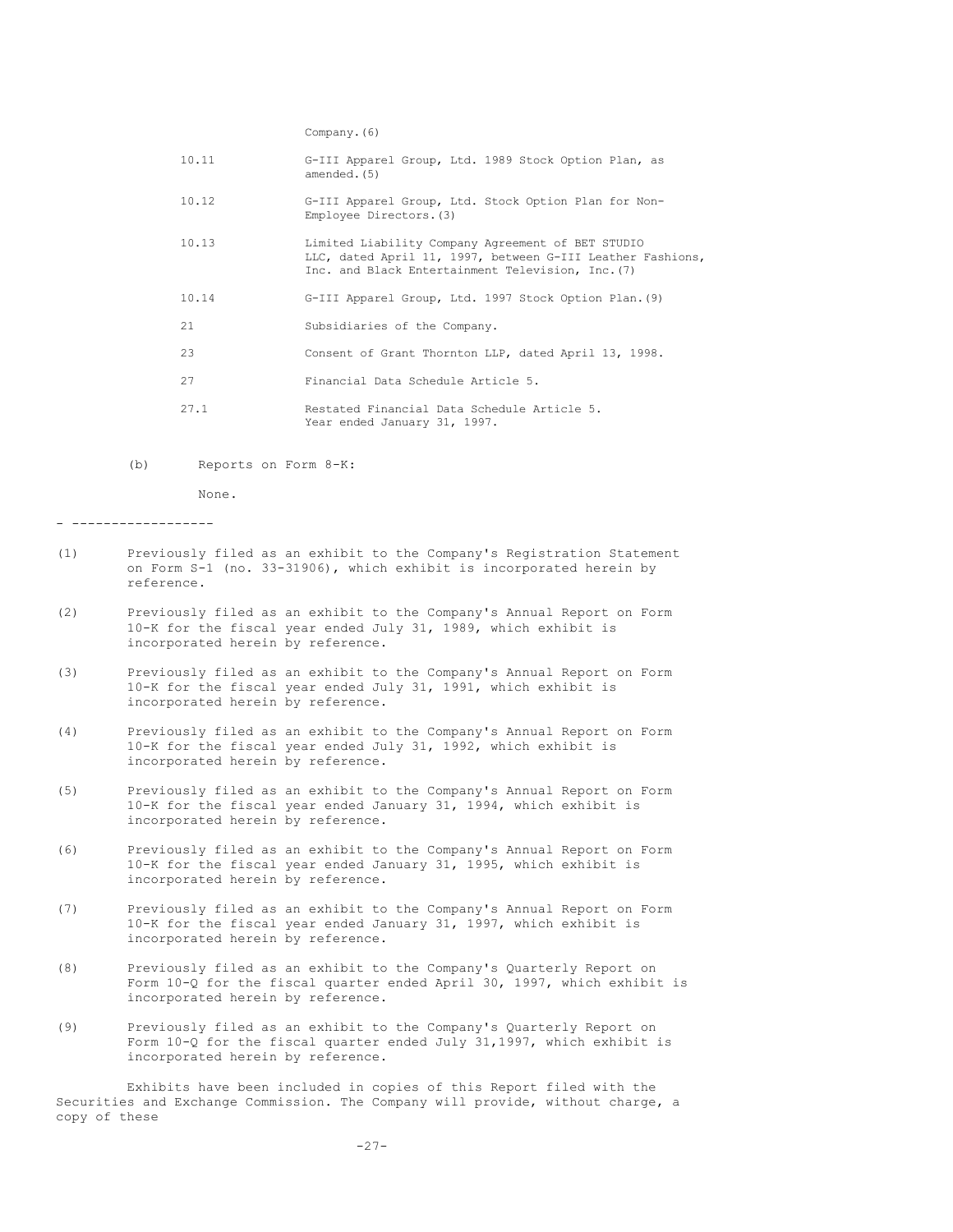exhibits to each stockholder upon the written request of any such stockholder therefor. All such requests should be directed to G-III Apparel Group, Ltd., 345 West 37th Street, New York, New York 10018, Attention: Mr. Alan Feller, Secretary.

-28-

## SIGNATURES

Pursuant to the requirements of Section 13 or 15(d) of the Securities Exchange Act of 1934, the registrant has duly caused this report to be signed on its behalf by the undersigned, thereunto duly authorized.

G-III APPAREL GROUP, LTD.

By /s/ Morris Goldfarb ----------------------------- (Morris Goldfarb),

Chief Executive Officer)

April 30, 1998

Pursuant to the requirements of the Securities Exchange Act of 1934, this report has been signed below by the following persons on behalf of the registrant and in the capacities and on the dates indicated.

| Signature           | Title                                                             |                | Date |  |
|---------------------|-------------------------------------------------------------------|----------------|------|--|
|                     |                                                                   |                |      |  |
| /s/ Morris Goldfarb | Director, Chief Executive Officer                                 | April 30, 1998 |      |  |
| (Morris Goldfarb)   | (principal executive officer)                                     |                |      |  |
| /s/ Alan Feller     | Director, Executive Vice President<br>and Chief Operating Officer | April 30, 1998 |      |  |
| (Alan Feller)       | (principal financial and accounting<br>officer)                   |                |      |  |
| /s/ Aron Goldfarb   | Director and Chairman of the Board                                | April 30, 1998 |      |  |
| (Aron Goldfarb)     |                                                                   |                |      |  |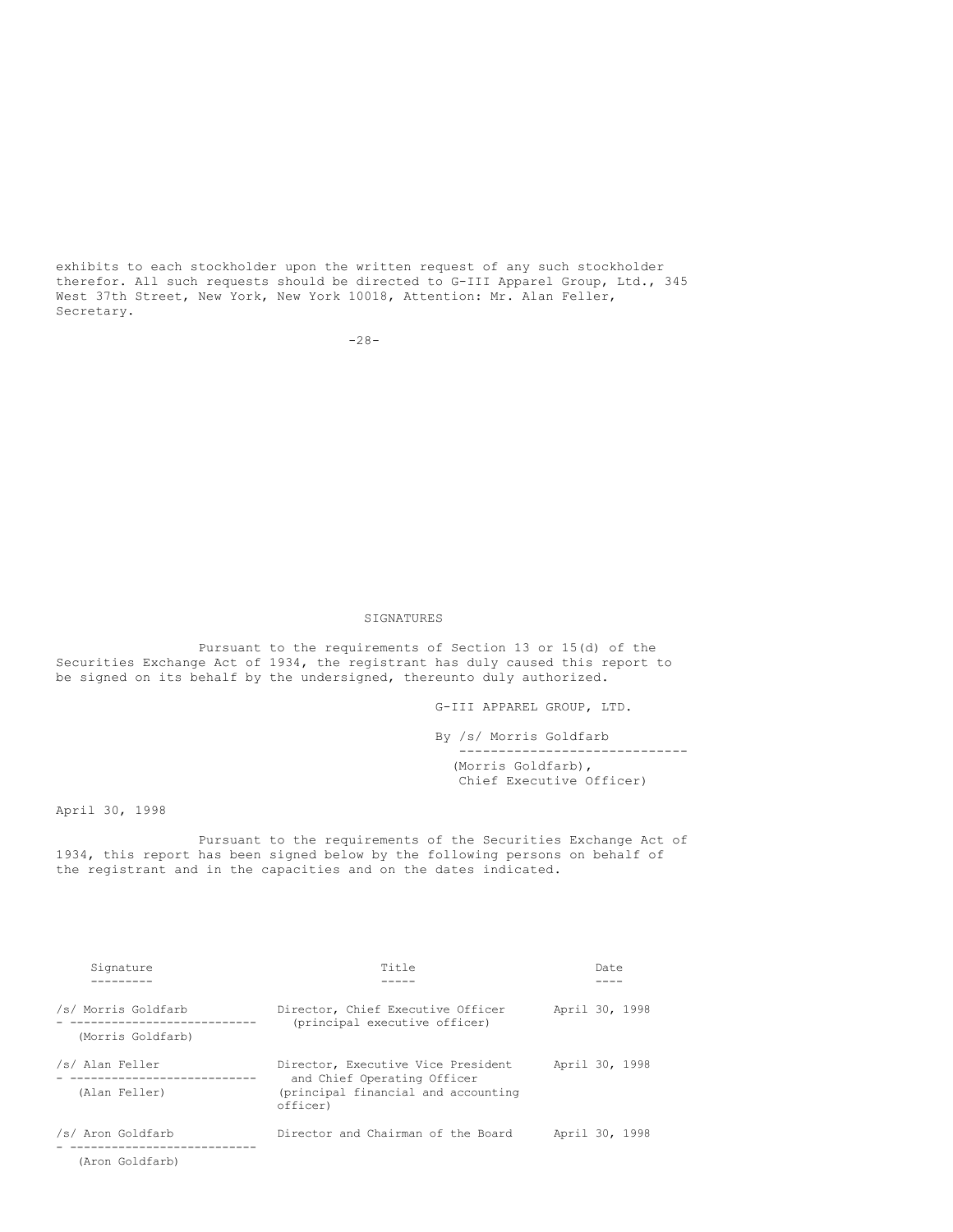| /s/ Lyle Berman                                           | Director | April 30, 1998 |  |
|-----------------------------------------------------------|----------|----------------|--|
| (Lyle Berman)                                             |          |                |  |
| /s/ Thomas J. Brosiq Director<br>------------------------ |          | April 30, 1998 |  |
| (Thomas J. Brosiq)                                        |          |                |  |
|                                                           | Director | April , 1998   |  |
| (Willem van Bokhorst)                                     |          |                |  |
| /s/ Sigmund Weiss                                         | Director | April 30, 1998 |  |
| (Sigmund Weiss)                                           |          |                |  |
| /s/ George J. Winchell Director                           |          | April 30, 1998 |  |
| (George J. Winchell)                                      |          |                |  |
| /s/ Carl Katz                                             | Director | April 30, 1998 |  |
| (Carl Katz)                                               |          |                |  |

-29-

# G-III Apparel Group, Ltd.

# INDEX TO CONSOLIDATED FINANCIAL STATEMENTS AND FINANCIAL STATEMENT SCHEDULES

# (ITEM 14(a))

|                                                    | Page             |
|----------------------------------------------------|------------------|
| Report of Independent Certified Public Accountants | $F - 2$          |
| Financial Statements                               |                  |
| Consolidated Balance Sheets                        | $F - 3$          |
| Consolidated Statements of Operations              | $F - 4$          |
| Consolidated Statement of Stockholders' Equity     | $F - 5$          |
| Consolidated Statements of Cash Flows              | $F-6$            |
| Notes to Consolidated Financial Statements         | $F - 8 - F - 27$ |
| Financial Statement Schedules                      |                  |
| II - Valuation and Qualifying Acconts              | $S-1$            |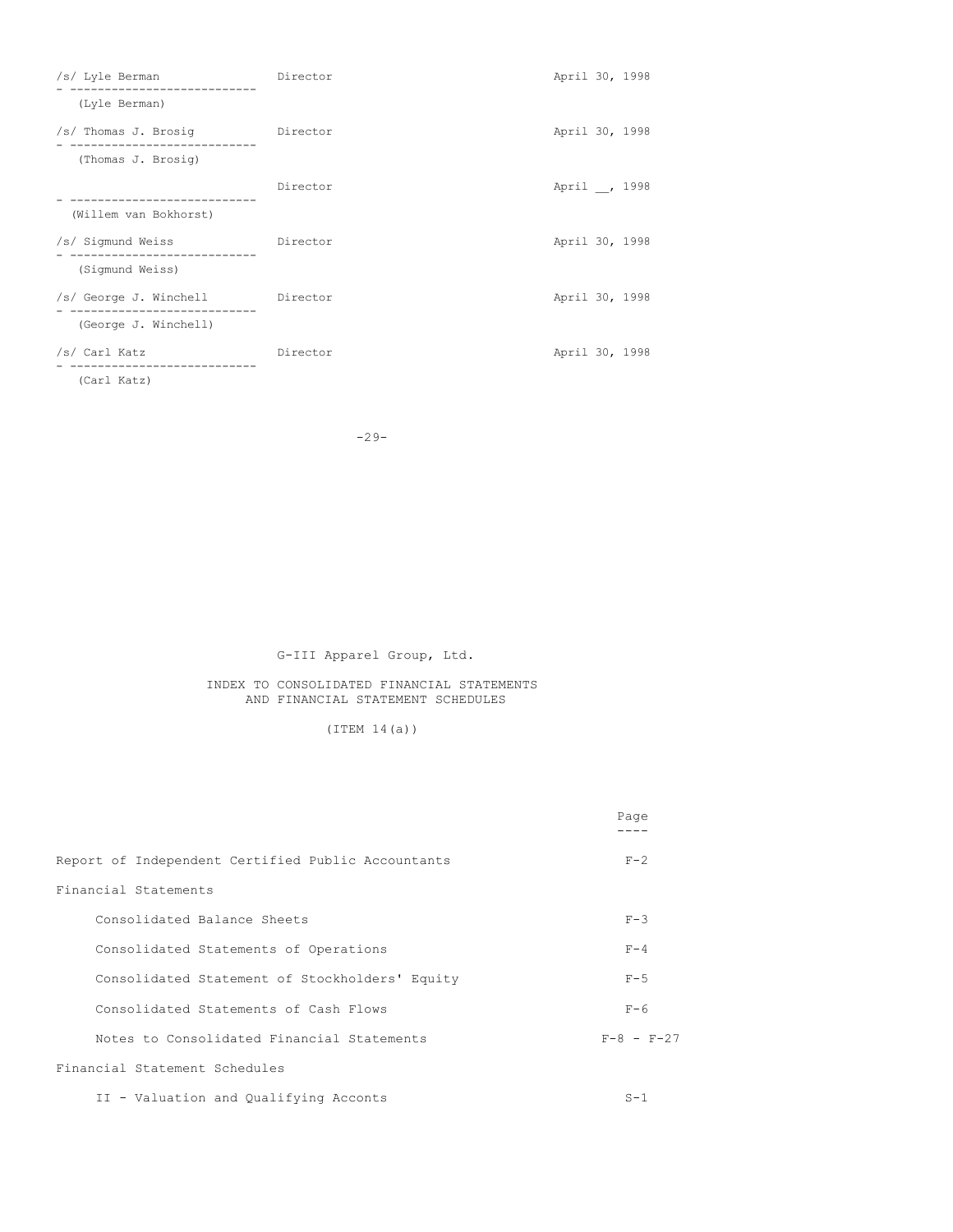All other schedules for which provision is made in the applicable regulations of the Securities and Exchange Commission are not required under the related instructions or are inapplicable and, accordingly, are omitted.

```
F-1
```
REPORT OF INDEPENDENT CERTIFIED PUBLIC ACCOUNTANTS

Board of Directors and Stockholders G-III APPAREL GROUP, LTD.

We have audited the accompanying consolidated balance sheets of G-III Apparel Group, Ltd. and subsidiaries as of January 31, 1998 and 1997, and the related consolidated statements of operations, stockholders' equity and cash flows for each of the three years in the period ended January 31, 1998. These financial statements are the responsibility of the Company's management. Our responsibility is to express an opinion on these financial statements based on our audits.

We conducted our audits in accordance with generally accepted auditing standards. Those standards require that we plan and perform the audit to obtain reasonable assurance about whether the financial statements are free of material misstatement. An audit includes examining, on a test basis, evidence supporting the amounts and disclosures in the financial statements. An audit also includes assessing the accounting principles used and significant estimates made by management, as well as evaluating the overall financial statement presentation. We believe that our audits provide a reasonable basis for our opinion.

In our opinion, the financial statements referred to above present fairly, in all material respects, the consolidated financial position of G-III Apparel Group, Ltd. and subsidiaries as of January 31, 1998 and 1997, and the consolidated results of their operations and their consolidated cash flows for each of the three years in the period ended January 31, 1998, in conformity with generally accepted accounting principles.

We have also audited Schedule II of G-III Apparel Group, Ltd. and subsidiaries for each of the three years in the period ended January 31, 1998. In our opinion, this schedule presents fairly, in all material respects, the information required to be set forth therein.

GRANT THORNTON LLP

New York, New York April 13, 1998

 $F-2$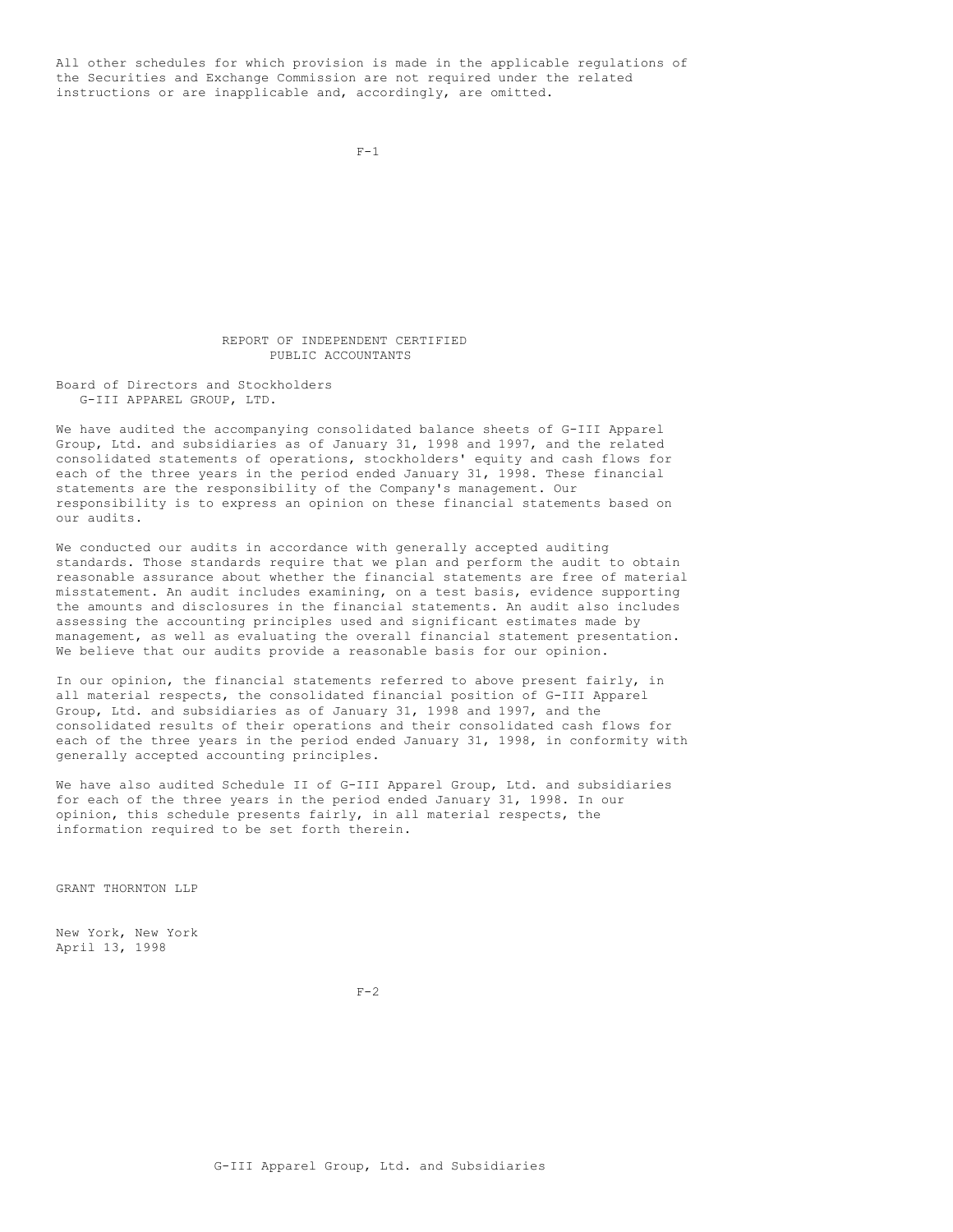## CONSOLIDATED BALANCE SHEETS January 31, (in thousands, except share and per share amounts)

| ASSETS                                                                                                            | 1998               | 1997                                                                    |
|-------------------------------------------------------------------------------------------------------------------|--------------------|-------------------------------------------------------------------------|
|                                                                                                                   | -------            | $\frac{1}{2}$                                                           |
| <b>CURRENT ASSETS</b>                                                                                             |                    |                                                                         |
|                                                                                                                   |                    |                                                                         |
| Cash and cash equivalents                                                                                         | \$5,842            | \$13,067                                                                |
| Accounts receivable                                                                                               | 12,664             | 9,870                                                                   |
| Allowance for doubtful accounts and sales discounts                                                               | (1, 247)           | (2, 694)                                                                |
| Inventories                                                                                                       | 20,232             | 13,986                                                                  |
| Prepaid expenses and other current assets                                                                         | 1,758              | 969                                                                     |
| Total current assets                                                                                              | --------<br>39,249 | 35,198                                                                  |
| PROPERTY, PLANT AND EQUIPMENT, NET                                                                                | 3,431              | 5,030                                                                   |
| DEFERRED INCOME TAXES                                                                                             | 3,125              | 3,351                                                                   |
| OTHER ASSETS                                                                                                      | 941                | 976                                                                     |
|                                                                                                                   | --------           |                                                                         |
|                                                                                                                   | \$46,746           | \$44,555                                                                |
|                                                                                                                   | $=$ = = = = = =    |                                                                         |
|                                                                                                                   |                    |                                                                         |
| LIABILITIES AND STOCKHOLDERS' EQUITY                                                                              |                    |                                                                         |
| CURRENT LIABILITIES                                                                                               |                    |                                                                         |
| Notes payable                                                                                                     | \$3,478            | \$3,459                                                                 |
|                                                                                                                   | 256                | 376                                                                     |
| Current maturities of obligations under capital leases                                                            | 973                | 447                                                                     |
| Income taxes payable<br>Accounts payable                                                                          | 2,627              | 2,169                                                                   |
| Accrued expenses                                                                                                  | 2,138              | 2,101                                                                   |
| Accrued nonrecurring charges                                                                                      | 538                | 2,149                                                                   |
|                                                                                                                   | --------           |                                                                         |
| Total current liabilities                                                                                         | 10,010             | 10,701                                                                  |
| OBLIGATIONS UNDER CAPITAL LEASE                                                                                   | 352                | 554                                                                     |
| NONRECURRING CHARGES - LONG-TERM                                                                                  | 397                | 475                                                                     |
| MINORITY INTEREST                                                                                                 | 301                |                                                                         |
| COMMITMENTS AND CONTINGENCIES                                                                                     |                    |                                                                         |
| STOCKHOLDERS' EQUITY                                                                                              |                    |                                                                         |
| Preferred stock, 1,000,000 shares authorized; no shares<br>issued and outstanding in all periods                  |                    |                                                                         |
| Common stock - \$.01 par value; authorized, 20,000,000 shares; issued and<br>outstanding, 6,506,276 and 6,477,156 |                    |                                                                         |
| shares on January 31, 1998 and 1997, respectively                                                                 | 65                 | 65                                                                      |
| Additional paid-in capital                                                                                        | 23,700             | 23,638                                                                  |
| Retained earnings                                                                                                 | 11,921             | 9,122                                                                   |
|                                                                                                                   | $- - - - - - -$    |                                                                         |
|                                                                                                                   | 35,686<br>-------  | 32,825                                                                  |
|                                                                                                                   | \$46,746           | \$44,555                                                                |
|                                                                                                                   | $\frac{1}{2}$      | $\qquad \qquad \equiv \equiv \equiv \equiv \equiv \equiv \equiv \equiv$ |
|                                                                                                                   |                    |                                                                         |

The accompanying notes are an integral part of these statements.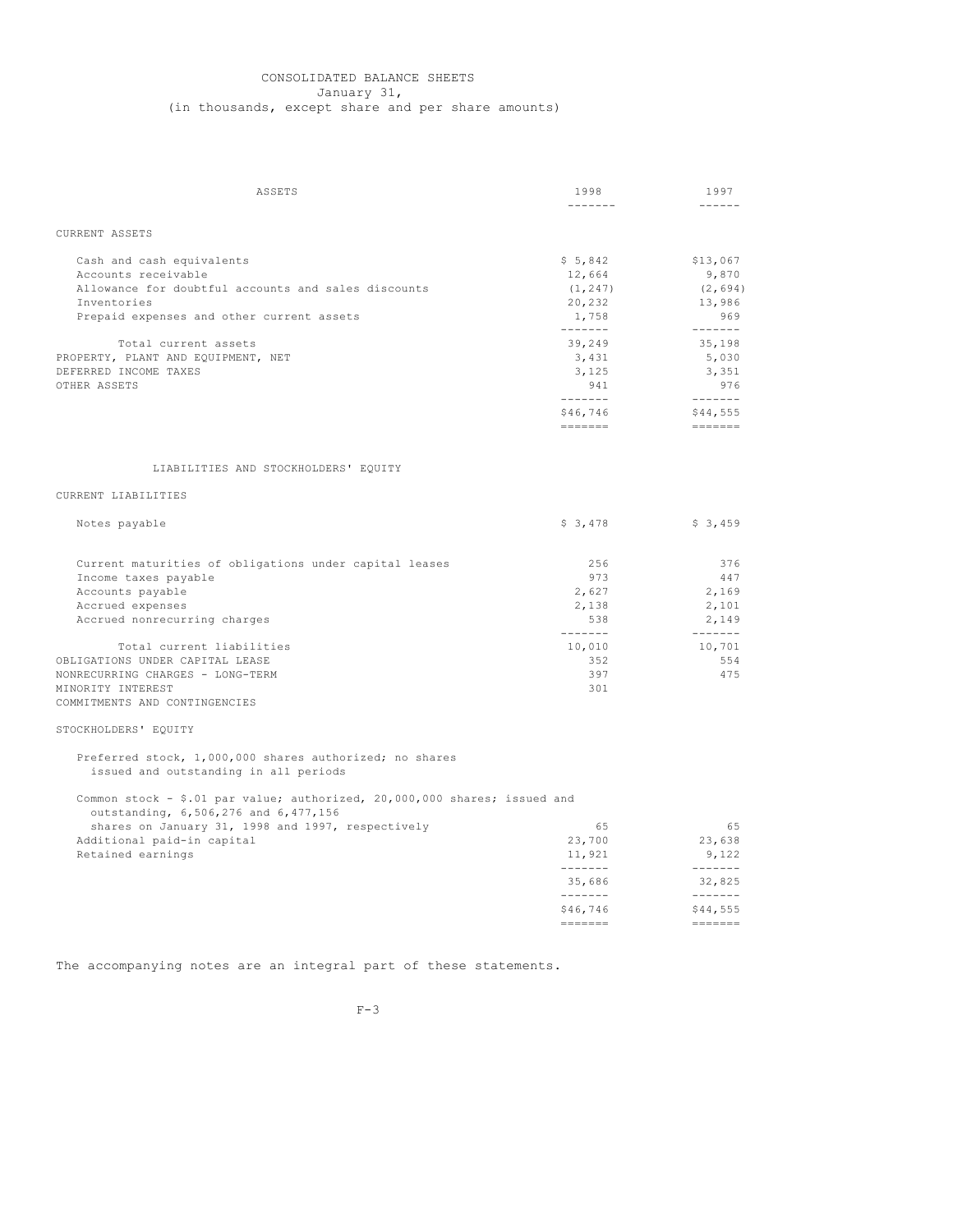G-III Apparel Group, Ltd. and Subsidiaries

## CONSOLIDATED STATEMENTS OF OPERATIONS (in thousands, except per share amounts)

|                                                            | Year ended January 31,           |                                  |                                 |
|------------------------------------------------------------|----------------------------------|----------------------------------|---------------------------------|
|                                                            | 1998                             | 1997                             | 1996                            |
| Net sales<br>Cost of goods sold                            | \$120,136<br>92,706<br>--------- | \$117,645<br>89,166<br>--------- | \$121,663<br>97,769<br>-------- |
| Gross profit                                               | 27,430                           |                                  | 28,479 23,894                   |
| Selling, general and administrative expenses               | 22,640<br>---------              | 22,433 21,769<br>_________       | ---------                       |
| Operating profit                                           | 4,790                            | 6,046                            | 2,125                           |
| Interest and financing charges, net                        | 1,534<br>---------               | 2,075 2,433<br>_________         | ---------                       |
| Income (loss) before minority interest<br>and income taxes |                                  | $3,256$ $3,971$ (308)            |                                 |
| Minority interest in loss of joint venture                 | 449<br>--------                  |                                  |                                 |
| Income (loss) before income taxes                          | 3,705                            | 3,971                            | (308)                           |
| Income taxes                                               | 906<br>--------                  | 885<br>---------                 | 89<br>--------                  |
| NET INCOME (LOSS)                                          | \$2,799                          | \$3,086                          | \$(397)                         |
| Earnings (loss) per common share<br>Basic                  | $\mathsf{S}$ . 43                | $\mathsf{S}$ . 48<br>========    | \$(.06)<br>=========            |
| Weighted average number of shares outstanding - basic      | 6,487                            | 6,469<br>========     ========   | 6,460<br>========               |
| Earnings (loss) per common share<br>Diluted                | $\sim 40$<br>========            | $\sqrt{5}$ . 46<br>========      | \$ (.06)<br>========            |
| Weighted average number of shares outstanding -<br>diluted | $=$ =======                      | 7,051 6,739 6,460<br>========    | $=$ ========                    |

The accompanying notes are an integral part of these statements.

 $F-4$ 

G-III Apparel Group, Ltd. and Subsidiaries CONSOLIDATED STATEMENT OF STOCKHOLDERS' EQUITY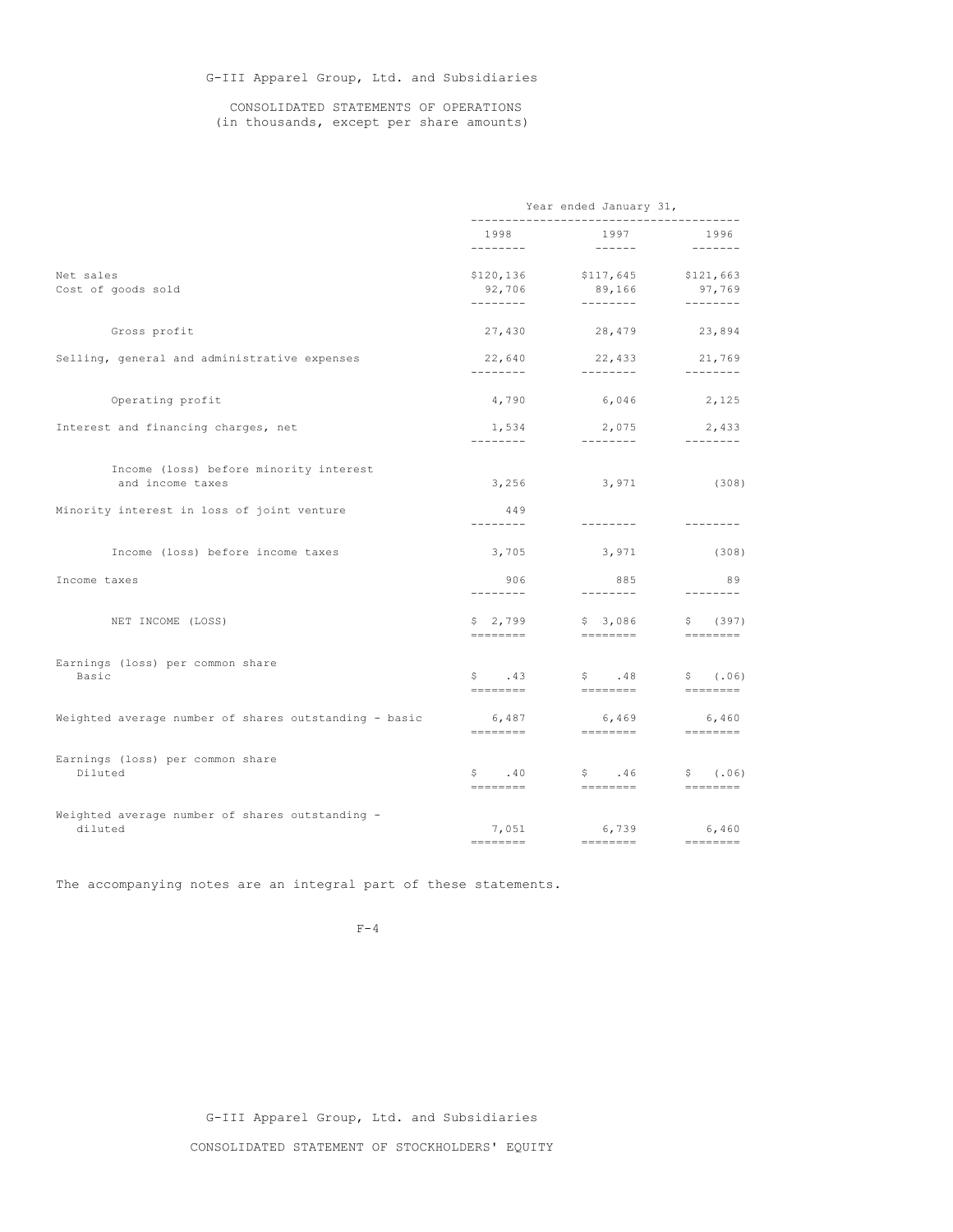## Years ended January 31, 1996, 1997 and 1998 (in thousands)

|                                  |           | Additional |          |          |
|----------------------------------|-----------|------------|----------|----------|
|                                  | Common    | paid-in    | Retained |          |
|                                  | stock     | capital    | earnings | Total    |
|                                  |           |            |          |          |
| Balance as of January 31, 1995   | \$65      | \$23,603   | \$6,433  | \$30,101 |
| Employee stock options exercised |           | 12         |          | 12       |
| Net loss for the year            |           |            | (397)    | (397)    |
|                                  |           |            |          |          |
| Balance as of January 31, 1996   | 65        | 23,615     | 6,036    | 29,716   |
| Employee stock options exercised |           | 23         |          | 23       |
| Net income for the year          |           |            | 3,086    | 3,086    |
|                                  |           |            |          |          |
| Balance as of January 31, 1997   | 65        | 23,638     | 9,122    | 32,825   |
| Employee stock options exercised |           | 62         |          | 62       |
| Net income for the year          |           |            | 2,799    | 2,799    |
|                                  |           |            | -------  | -------  |
| BALANCE AS OF JANUARY 31, 1998   | \$65      | \$23,700   | \$11,921 | \$35,686 |
|                                  | $== == =$ | =========  | =======  | =======  |

The accompanying notes are an integral part of this statement.

 $F-5$ 

G-III Apparel Group, Ltd. and Subsidiaries

CONSOLIDATED STATEMENTS OF CASH FLOWS (in thousands)

|                                                           | Year ended January 31, |             |       |
|-----------------------------------------------------------|------------------------|-------------|-------|
|                                                           | 1998                   | 1997        | 1996  |
| Cash flows from operating activities<br>Net income (loss) | \$2,799                | $$3,086$ \$ | (397) |

Adjustments to reconcile net income (loss) to net cash (used in) provided by operating activities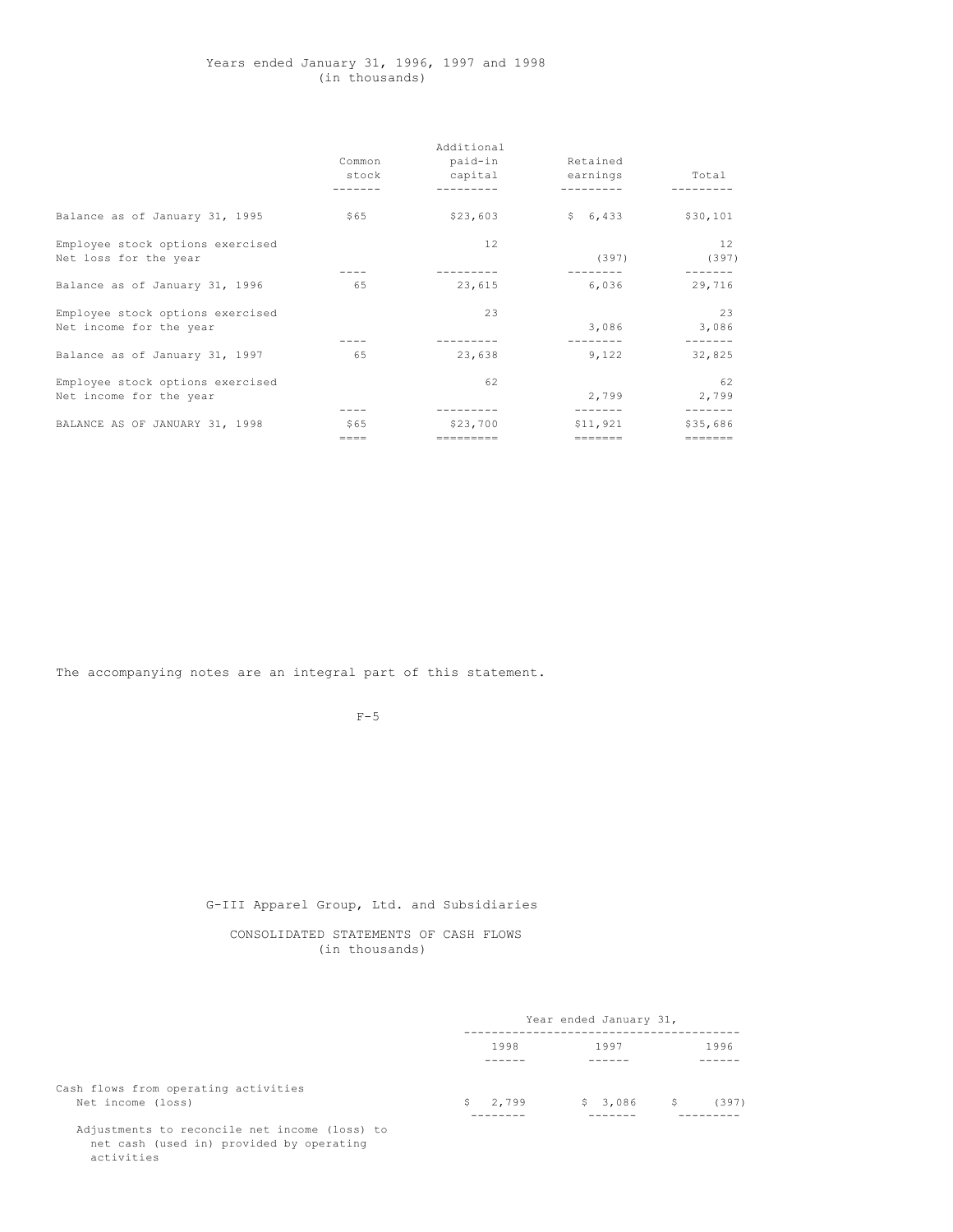| Depreciation and amortization               | 1,227                 | 1,534                   | 1,576              |
|---------------------------------------------|-----------------------|-------------------------|--------------------|
| Deferred income tax benefit                 | 294                   | (1, 634)                |                    |
| Loss on disposition of fixed assets         |                       | 179                     |                    |
| Changes in operating assets and liabilities |                       |                         |                    |
| Accounts receivable                         | (4, 241)              | 1,819                   | 4,419              |
| Inventories                                 | (6, 246)              | 221                     | 11,325             |
| Prepaid income taxes                        |                       | 502                     | 3,702              |
| Prepaid expenses and other current          |                       |                         |                    |
| assets                                      | (66)                  | (1)                     | (502)              |
| Other assets                                | 62                    | (49)                    | (48)               |
| Accounts payable and accrued                |                       |                         |                    |
| expenses                                    | 426                   |                         | $(177)$ $(2, 441)$ |
| Income taxes payable                        | 458                   | 447                     |                    |
| Minority interest                           | 301                   |                         |                    |
|                                             | (7, 785)<br>--------- | 2,841 18,031            |                    |
| Net cash (used in) provided by operating    |                       |                         |                    |
| activities                                  |                       | $(4, 986)$ 5,927 17,634 |                    |
|                                             |                       |                         |                    |
| Cash flows from investing activities        |                       |                         |                    |
| Capital expenditures                        | (1, 304)              | (507)                   | (902)              |
| Capital dispositions                        | 56                    | 88                      | 17                 |
| Investment in foreign subsidiaries          |                       |                         | (76)               |
| Investment in joint venture                 | (750)                 |                         |                    |
|                                             |                       |                         |                    |
| Net cash used in investing activities       | (1, 998)              | (419)                   | (961)              |
|                                             | ---------             | ----------              |                    |

 $F-6$ 

G-III Apparel Group, Ltd. and Subsidiaries

# CONSOLIDATED STATEMENTS OF CASH FLOWS (CONTINUED) (in thousands)

|                                                                                                                                                                        | Year ended January 31,    |                                                                                                                                    |                            |
|------------------------------------------------------------------------------------------------------------------------------------------------------------------------|---------------------------|------------------------------------------------------------------------------------------------------------------------------------|----------------------------|
|                                                                                                                                                                        | $1998$ and $1998$<br>---- | 1997 — 1997 — 1997 — 1997 — 1997 — 1997 — 1997 — 1997 — 1997 — 1997 — 1997 — 1998 — 1998 — 1998 — 1999 — 1999 — 199<br>$- - - - -$ | 1996                       |
| Cash flows from financing activities<br>Increase (decrease) in notes payable, net<br>Payments for capital lease obligations<br>Proceeds from exercise of stock options | (322)<br>62               | $\begin{array}{ccccccc}\n\text{S} & & 19 & & \text{S} & 479 \\ \end{array}$<br>(560)<br>23                                         | \$ (9, 927)<br>(562)<br>12 |
| Net cash used in financing activities                                                                                                                                  |                           | $(241)$ $(58)$ $(10, 477)$                                                                                                         | --------                   |
| NET (DECREASE) INCREASE IN CASH<br>AND CASH EQUIVALENTS                                                                                                                | (7, 225)                  | 5,450                                                                                                                              | 6,196                      |
| Cash and cash equivalents at beginning of year                                                                                                                         |                           | 13,067 7,617 1,421                                                                                                                 |                            |
| Cash and cash equivalents at end of year                                                                                                                               |                           | $$5,842$ $$13,067$                                                                                                                 | 57.617                     |
| Supplemental disclosures of cash flow information:<br>Cash paid during the year for<br>Interest<br>Income taxes                                                        | 517                       | $$1,520$ $$2,047$ $$2,293$<br>1,836                                                                                                | 227                        |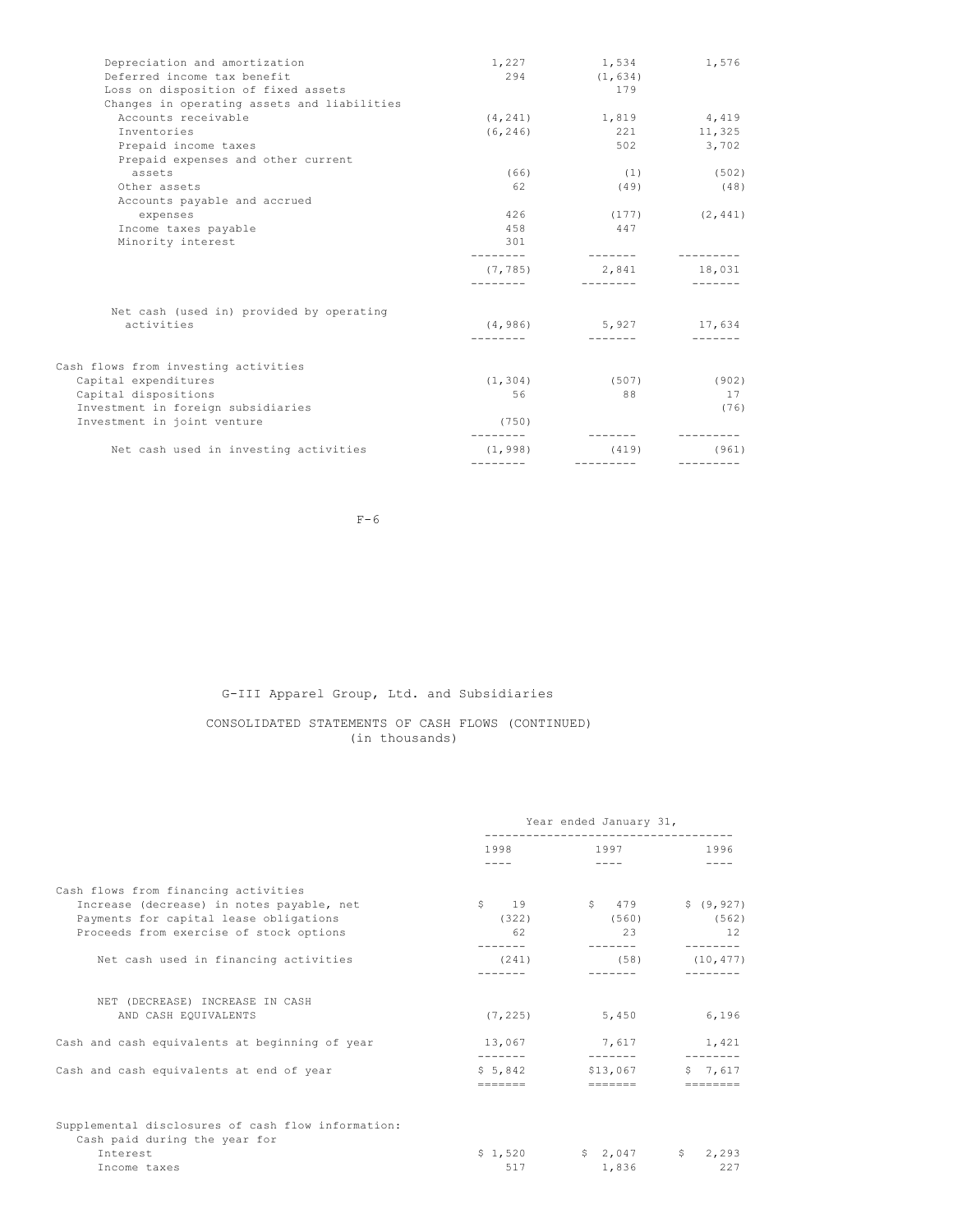The accompanying notes are an integral part of these statements.

 $F-7$ 

G-III Apparel Group, Ltd. and Subsidiaries NOTES TO CONSOLIDATED FINANCIAL STATEMENTS January 31, 1998, 1997 and 1996

NOTE A - SIGNIFICANT ACCOUNTING POLICIES

A summary of the significant accounting policies consistently applied in the preparation of the accompanying consolidated financial statements follows:

1. Business Activity and Principles of Consolidation

As used in these financial statements, the term "Company" refers to G-III Apparel Group, Ltd. and its majority-owned subsidiaries. The Company designs, manufactures, imports and markets an extensive range of leather and textile apparel which is sold to retailers throughout the United States. The Company also operates four retail outlet stores.

The Company consolidates the accounts of all its majority-owned subsidiaries. All material intercompany balances and transactions have been eliminated.

2. Use of Estimates

In preparing financial statements in conformity with generally accepted accounting principles, management is required to make estimates and assumptions that affect the reported amounts of assets and liabilities, the disclosure of contingent assets and liabilities at the date of the financial statements, and the reported amounts of revenues and expenses during the reporting period. Actual results could differ from those estimates.

3. Joint Ventures

In fiscal 1995, the Company entered into a joint venture agreement with a Chinese entity principally to operate a factory located in the People's Republic of China. The Company invested \$542,000 to obtain a 39% interest in the joint venture company. The joint venture company has an initial term of twenty years. The Company accounts for the joint venture operations, which are not material, using the equity method of accounting.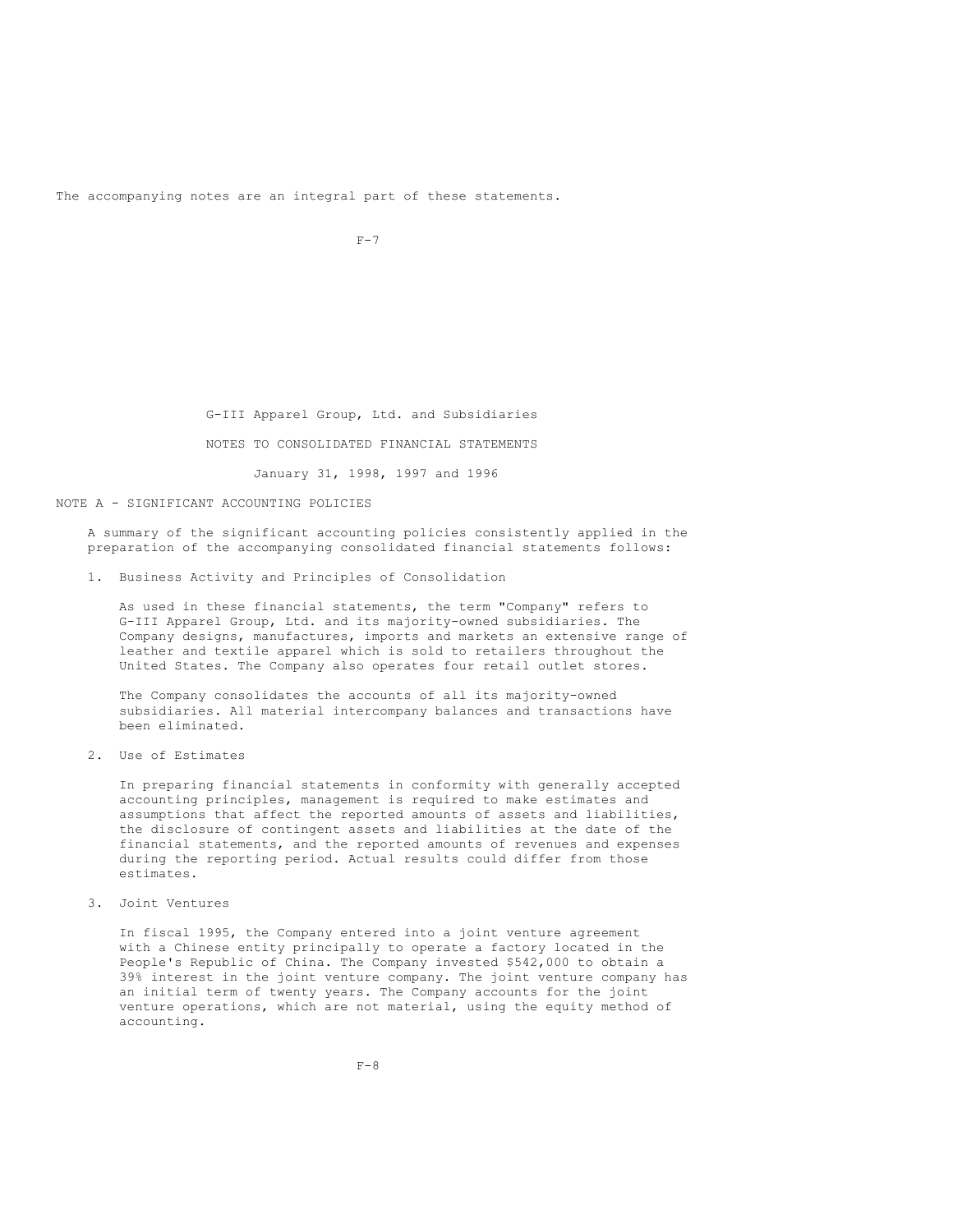G-III Apparel Group, Ltd. and Subsidiaries NOTES TO CONSOLIDATED FINANCIAL STATEMENTS (CONTINUED)

January 31, 1998, 1997 and 1996

#### NOTE A (CONTINUED)

In 1997, the Company formed a joint venture with Black Entertainment Television, Inc. ("BET") to produce a BET-branded clothing and accessory line. The joint venture agreement provides for the Company and BET each to make an initial capital contribution in the amount of \$1,000,000. In addition, the agreement provides for the Company and BET each to make an additional capital contribution up to \$1,000,000. As of January 31, 1998, BET and the Company have each contributed \$750,000 to this joint venture. The Company has a 50.1% ownership interest in the joint venture and includes the results of the joint venture less the share of the minority interest in its consolidated financial statements.

4. Revenue Recognition

Sales are recognized when merchandise is shipped.

5. Inventories

Inventories are stated at the lower of cost (determined by the first-in, first-out method) or market.

6. Depreciation and Amortization

Depreciation and amortization are provided by straight-line methods in amounts sufficient to relate the cost of depreciable assets to operations over their estimated service lives.

The following are the estimated lives of the Company's fixed assets:

| Machinery and equipment  | 5 to 7 years |
|--------------------------|--------------|
| Transportation equipment | 5 years      |
| Furniture and fixtures   | 5 years      |
| Computer equipment       | 2 to 5 years |
| Building                 | 20 years     |

Leasehold improvements are amortized over the lives of the respective leases or the service lives of the improvements, whichever is shorter.

 $F-Q$ 

G-III Apparel Group, Ltd. and Subsidiaries

NOTES TO CONSOLIDATED FINANCIAL STATEMENTS (CONTINUED)

January 31, 1998, 1997 and 1996

NOTE A (CONTINUED)

The Company annually evaluates the carrying value of its long-lived assets to determine whether changes have occurred that would suggest that the carrying amount of such assets may not be recoverable based on the estimated future undiscounted cash flows of the businesses to which the assets relate. Any impairment loss would be equal to the amount by which the carrying value of the assets exceeded its fair value.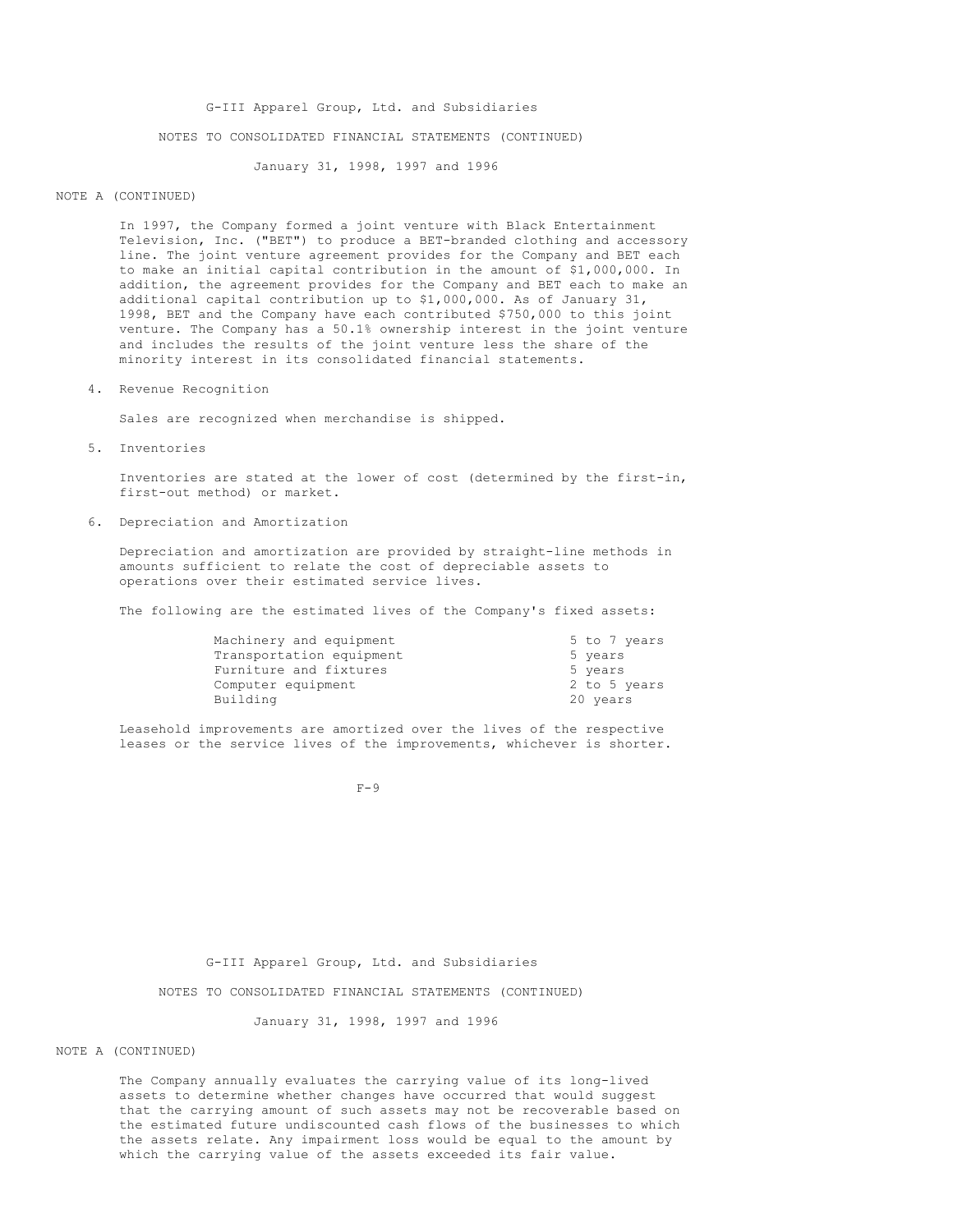#### 7. Income Taxes

Deferred income tax assets reflect the tax effects of temporary differences between the carrying amounts of assets and liabilities for financial reporting purposes and the amounts used for income tax purposes.

8. Cash Equivalents

The Company considers all highly liquid debt instruments purchased with a maturity of three months or less to be cash equivalents.

9. Net Income (Loss) Per Common Share

In 1998, the Company adopted the provisions of SFAS No. 128, "Earnings Per Share." This statement establishes new standards for computing and presenting earnings per share ("EPS") and applies to entities with publicly held common stock or potential common stock. This statement replaces the presentation of primary EPS with a presentation of basic EPS. It requires dual presentation of basic and diluted EPS on the face of the statement of operations for all entities with complex capital structures and requires a reconciliation of the numerators and denominators of the basic and diluted EPS computations. This statement also requires a restatement of all prior period EPS data presented.

Basic earnings per share amounts have been computed using the weighted average number of common shares outstanding during each year. Diluted earnings per share amounts have been computed using the weighted average number of common shares and the dilutive potential common shares outstanding during the year.

 $F-10$ 

G-III Apparel Group, Ltd. and Subsidiaries

NOTES TO CONSOLIDATED FINANCIAL STATEMENTS (CONTINUED)

January 31, 1998, 1997 and 1996

NOTE A (CONTINUED)

A reconciliation between basic and diluted earnings per share is as follows:

|                              | Year ended January 31, |                  |                                          |
|------------------------------|------------------------|------------------|------------------------------------------|
|                              | 1998                   | 1997             | 1996                                     |
|                              |                        |                  | (in thousands, except per share amounts) |
| Net income (loss)            | \$2,799<br>-----       | \$3,086          | \$ (397)                                 |
| Basic EPS                    |                        |                  |                                          |
| Basic common shares          | 6,486<br>$=====$       | 6,469<br>$=====$ | 6,460<br>$======$                        |
| Basic EPS                    | \$.43<br>----          | \$.48<br>====    | \$(.06)<br>$=$ $=$ $=$ $=$               |
| Diluted EPS                  |                        |                  |                                          |
| Basic common shares          | 6,486                  | 6,469            | 6,460                                    |
| Plus impact of stock options | 565                    | 270              |                                          |
|                              | ------                 | ------           |                                          |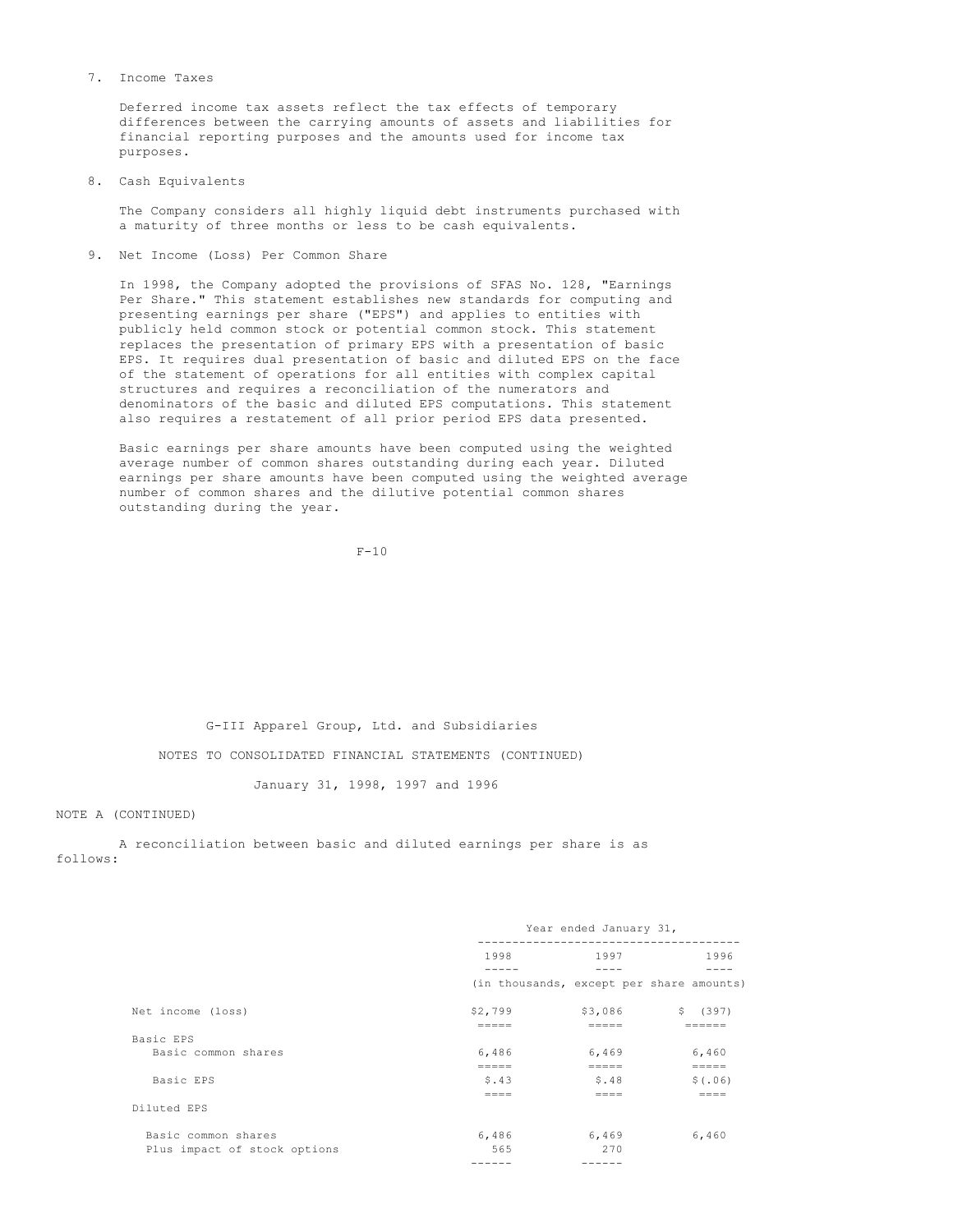| Diluted common shares | 7,051          | 6,739        | 6,460        |
|-----------------------|----------------|--------------|--------------|
|                       | -----<br>_____ | ------       | ------       |
| Diluted EPS           | \$.40          | \$.46        | \$(.06)      |
|                       | ____<br>====   | ----<br>---- | ----<br>==== |

Excluded from the above calculations are 50,000 and 849,000 of stock options which were deemed to be antidilutive for the years ended January 31, 1998 and 1996, respectively. For the year ended January 31, 1997, no stock options were deemed to be antidilutive.

## 10. Stock-Based Compensation

The Company grants stock options for a fixed number of shares to employees and directors with an exercise price equal to or greater than the fair value of the shares at the date of grant. The Company has adopted the disclosure-only provision of SFAS No. 123, "Accounting for Stock-Based Compensation," which permits the Company to account for stock option grants in accordance with APB Opinion No. 25, "Accounting for Stock Issued to Employees." Accordingly, the Company recognizes no compensation expense for the stock option grants.

 $F-11$ 

G-III Apparel Group, Ltd. and Subsidiaries

NOTES TO CONSOLIDATED FINANCIAL STATEMENTS (CONTINUED)

January 31, 1998, 1997 and 1996

#### NOTE A (CONTINUED)

11. Fair Value of Financial Instruments

Based on borrowing rates currently available to the Company for bank loans with similar terms and maturities, the fair value of the Company's short-term debt approximates the carrying value. Furthermore, the carrying value of all other financial instruments potentially subject to valuation risk (principally consisting of cash, accounts receivable and accounts payable) also approximates fair value.

12. Foreign Currency Translation

The financial statements of subsidiaries outside the United States other than Indonesia are measured using the local currency as the functional currency. Assets and liabilities are translated at the rates of exchange at the balance sheet date. The effect of this translation for the periods presented is not significant. Income and expense items are translated at average monthly rates of exchange. Gains and losses from foreign currency transactions of these subsidiaries are included in net earnings.

The financial statements of the Indonesian subsidiary use the U.S. dollar as the functional currency and have certain transactions denominated in a local currency which are remeasured as if the functional currency were the U.S. dollar. The remeasurement of local currencies into U.S. dollars creates translation adjustments which are included in net income. Exchange gains and losses in 1998, 1997 and 1996 resulting from foreign currency transactions, including those resulting from foreign currency translation losses, have not been significant and are included in the respective statements of income.

## NOTE B - NONRECURRING OR UNUSUAL CHARGES

During 1995, the Company formulated plans to close its domestic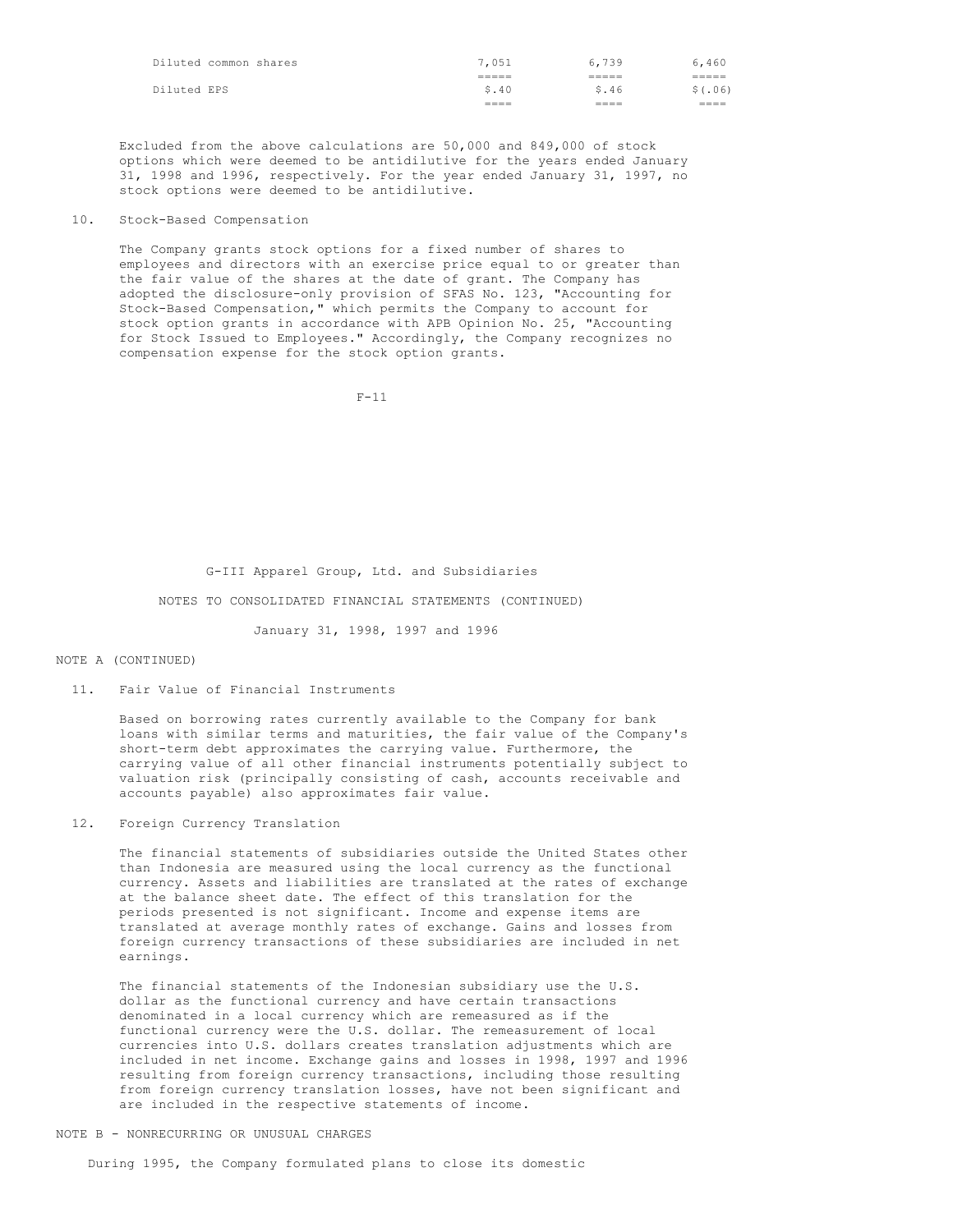manufacturing facility, to sell or liquidate a factory located in Indonesia, to reduce costs and to streamline and consolidate operations. The domestic factory was closed during 1995 with no loss of revenue. During fiscal 1998, the Company applied approximately \$1.6 million of the reserve as a reduction of the Indonesian property, plant and equipment, since the Company cannot assure any recoveries in connection with a

G-III Apparel Group, Ltd. and Subsidiaries

NOTES TO CONSOLIDATED FINANCIAL STATEMENTS (CONTINUED)

January 31, 1998, 1997 and 1996

NOTE B (CONTINUED)

disposition of the factory. In December 1997, the Company was approached by an outside third party to manufacture luggage, a new line of business for the Company, at its Indonesian factory. The Company began producing luggage in February 1998. As a result of this new line of business, the Company has discontinued its plan to close the factory. At January 31, 1998, a portion of the nonrecurring charge balance (\$462,000) relates to the uncertainty of the remaining assets in Indonesia caused by the instability of the Indonesian economy (Note O).

Based on current estimates, management believes that existing accruals are adequate to cover the items presented below.

The status of the components of the nonrecurring charge was:

|                                  | Balance at    | Current                              | BALANCE AT  |
|----------------------------------|---------------|--------------------------------------|-------------|
|                                  | January 31,   | period                               | JANUARY 31, |
|                                  | 1997          | activity                             | 1998        |
|                                  |               |                                      |             |
|                                  |               | ---- (000 ' s ) -------------------- |             |
| Closure of domestic facility     | \$2,624       | \$(2, 151)                           | \$473       |
| Uncertainty of Indonesian assets |               | 462                                  | 462         |
|                                  |               |                                      | ---         |
|                                  | \$2,624       | \$(1,689)                            | \$935       |
|                                  | -----<br>____ | .                                    | $= - -$     |

## NOTE C - INVENTORIES

Inventories consist of:

|                 |                          | Year ended January 31, |  |
|-----------------|--------------------------|------------------------|--|
|                 | 1998                     | 1997                   |  |
|                 | $---------(000's)------$ |                        |  |
| Finished goods  | \$14,137                 | \$10,382               |  |
| Work-in-process |                          | 27                     |  |
| Raw materials   | 6,094                    | 3,577                  |  |
|                 |                          |                        |  |
|                 | \$20,232                 | \$13,986               |  |
|                 | $=$ = = = = =            | $=$ = = = = =          |  |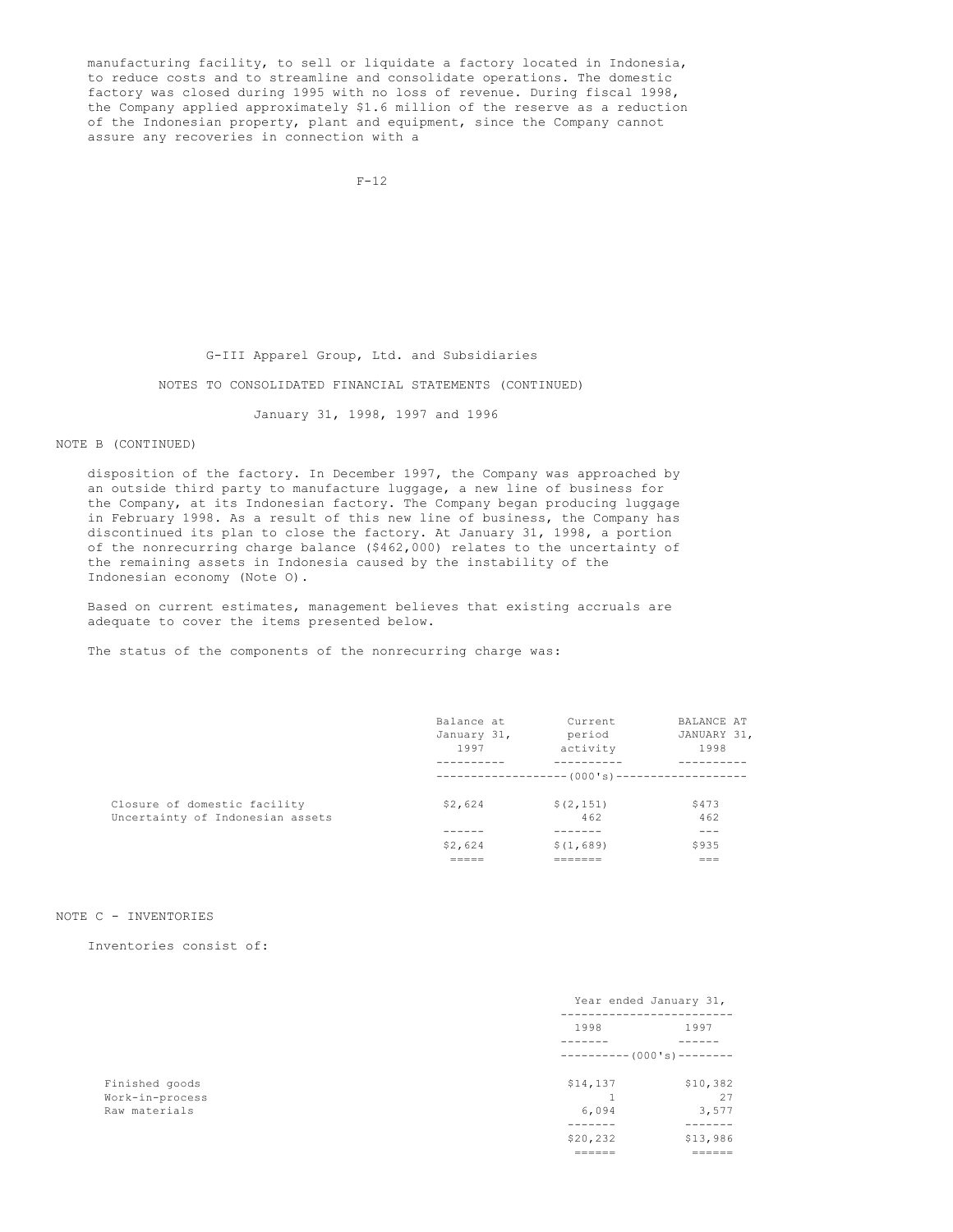# G-III Apparel Group, Ltd. and Subsidiaries

NOTES TO CONSOLIDATED FINANCIAL STATEMENTS (CONTINUED)

January 31, 1998, 1997 and 1996

## NOTE D - PROPERTY, PLANT AND EQUIPMENT

Property, plant and equipment at cost consist of:

|                                                                                                           | Year ended January 31,  |                          |
|-----------------------------------------------------------------------------------------------------------|-------------------------|--------------------------|
|                                                                                                           |                         | 1998 1997                |
|                                                                                                           |                         | $---------(000's)------$ |
| Machinery and equipment                                                                                   |                         | $$1,348$ $$1,283$        |
| Leasehold improvements                                                                                    |                         | 4,253 3,527              |
| Transportation equipment                                                                                  | 97                      | 187                      |
| Furniture and fixtures                                                                                    | 1,295                   | 1,325                    |
| Computer equipment                                                                                        | 3,535                   | 2,691                    |
| Land and building (net of write-down of Indonesian                                                        |                         |                          |
| factory; Note B)                                                                                          | 25                      | 1,803                    |
| Property under capital leases (Note F)                                                                    |                         |                          |
| Land                                                                                                      | 55                      | 55                       |
| Building                                                                                                  | 185                     | 185                      |
| Computer equipment                                                                                        | 52                      | 245                      |
| Machinery and equipment                                                                                   |                         | 190                      |
| Leasehold improvement                                                                                     | 650                     | 1,150                    |
|                                                                                                           | ---------<br>11,495     | ______________<br>12,641 |
| Less accumulated depreciation and amortization<br>(including \$620,000 and<br>\$756,000 on property under |                         |                          |
| capital leases at January 31, 1998 and                                                                    |                         |                          |
| 1997, respectively)                                                                                       |                         | 8,064 7,611              |
|                                                                                                           |                         | $$3,431$ $$5,030$        |
|                                                                                                           | $=$ $=$ $=$ $=$ $=$ $=$ | ________                 |

## NOTE E - NOTES PAYABLE

Notes payable represent foreign notes payable by PT Balihides, the Company's Indonesian subsidiary. These notes payable represent borrowings under a line of credit of approximately \$3.5 million with an Indonesian bank. This is supported by a \$2 million stand-by letter of credit issued under the Company's domestic line of credit.

F-13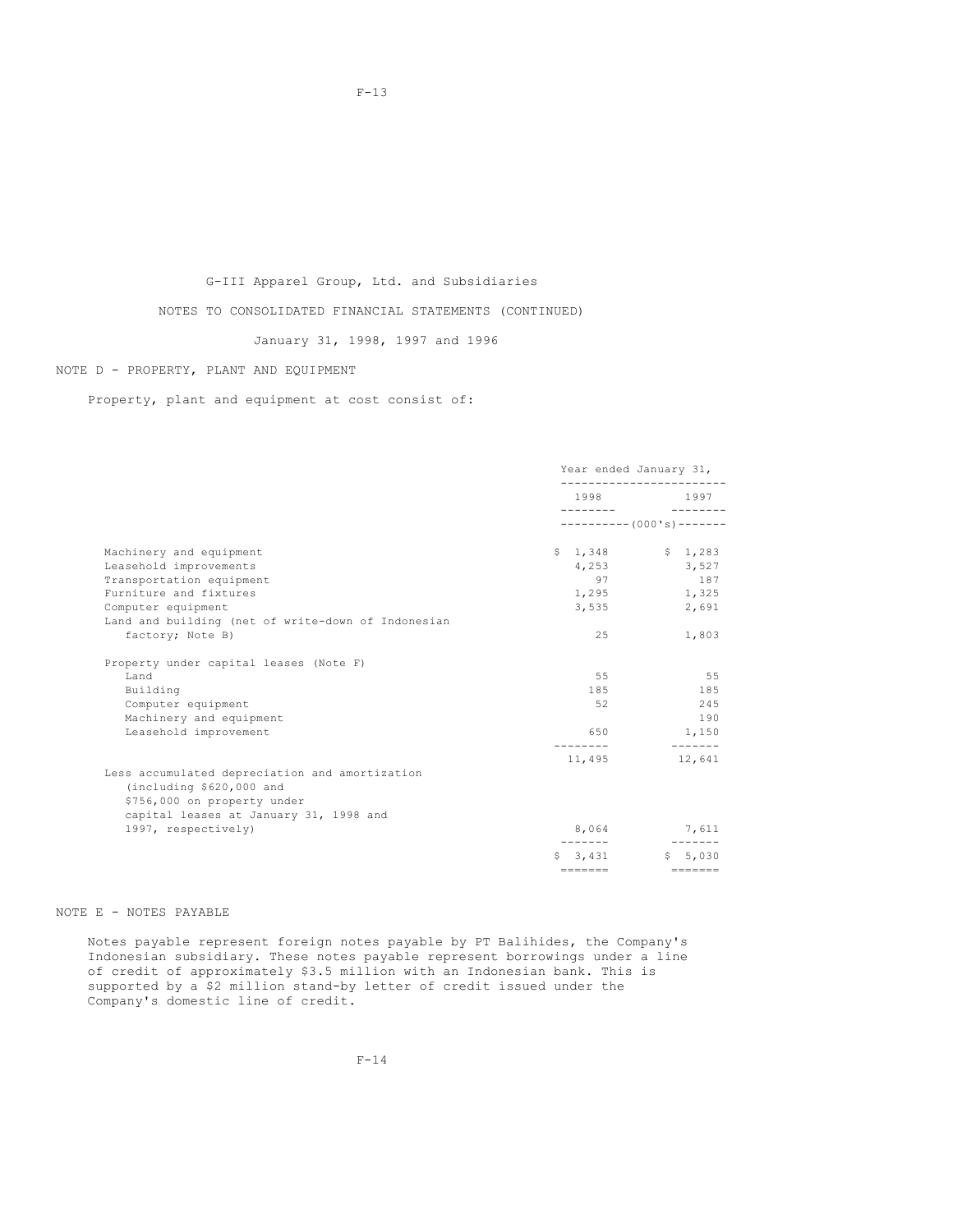G-III Apparel Group, Ltd. and Subsidiaries NOTES TO CONSOLIDATED FINANCIAL STATEMENTS (CONTINUED)

January 31, 1998, 1997 and 1996

## NOTE E (CONTINUED)

The Company has a domestic loan agreement with three banks which expires on May 31, 1999. The agreement provides for \$52,000,000 in borrowings through October 30, 1998, and \$40,000,000 through May 31, 1999. A maximum of \$40 million from May 31, 1998 to November 14, 1998 and \$30 million from November 15, 1998 to May 30, 1999 during each year of this agreement is available for direct borrowings, bankers' acceptances and the unused balance for letters of credit. All amounts available for borrowing are subject to borrowing base formulas.

All borrowings under the agreement are payable on demand and bear interest at the option of the Company at either the prevailing prime rate (8.5% at April 13, 1998) or LIBOR plus 250 basis points (8.16% at April 13, 1998) and are collateralized by the assets of the Company. The loan agreement requires the Company, among other covenants, to maintain certain earnings and tangible net worth levels, and prohibits the payment of cash dividends.

The weighted average interest rates were 8.5% and 10.03% as of January 31, 1998 and 1997, respectively.

At January 31, 1998 and 1997, the Company was contingently liable under letters of credit in the amount of approximately \$6,800,000 and \$4,800,000, respectively.

## NOTE F - CAPITAL LEASE OBLIGATIONS

In September 1986, the New York City Industrial Development Agency ("Agency") issued \$1,442,000 of floating rate Industrial Development Revenue Bonds to a commercial bank for the purpose of acquiring and renovating real property located at 345 West 37th Street in New York. The bonds bear interest at 92% of the bank's prime rate, which was 8.5% at January 31, 1998 plus 1.48% per annum. Simultaneously, the Agency leased the property to 345 West 37th Corp. ("345 West"), a company under the management and control of two principal stockholders, for 15 years. 345 West, in turn, subleased the property to G-III Leather Fashions, Inc. ("G-III"), a subsidiary of

 $F-15$ 

G-III Apparel Group, Ltd. and Subsidiaries

NOTES TO CONSOLIDATED FINANCIAL STATEMENTS (CONTINUED)

January 31, 1998, 1997 and 1996

## NOTE F (CONTINUED)

the Company, on the same terms. Concurrent with the execution of the lease and sublease agreements, 345 West and G-III entered into lease guarantee agreements whereby they jointly and severally guaranteed the payments and obligations under the lease and the payment of principal and interest on the bonds. In addition, the two principal stockholders of the Company have personally guaranteed the debt. The accompanying financial statements reflect the above lease between G-III and 345 West as a capitalized lease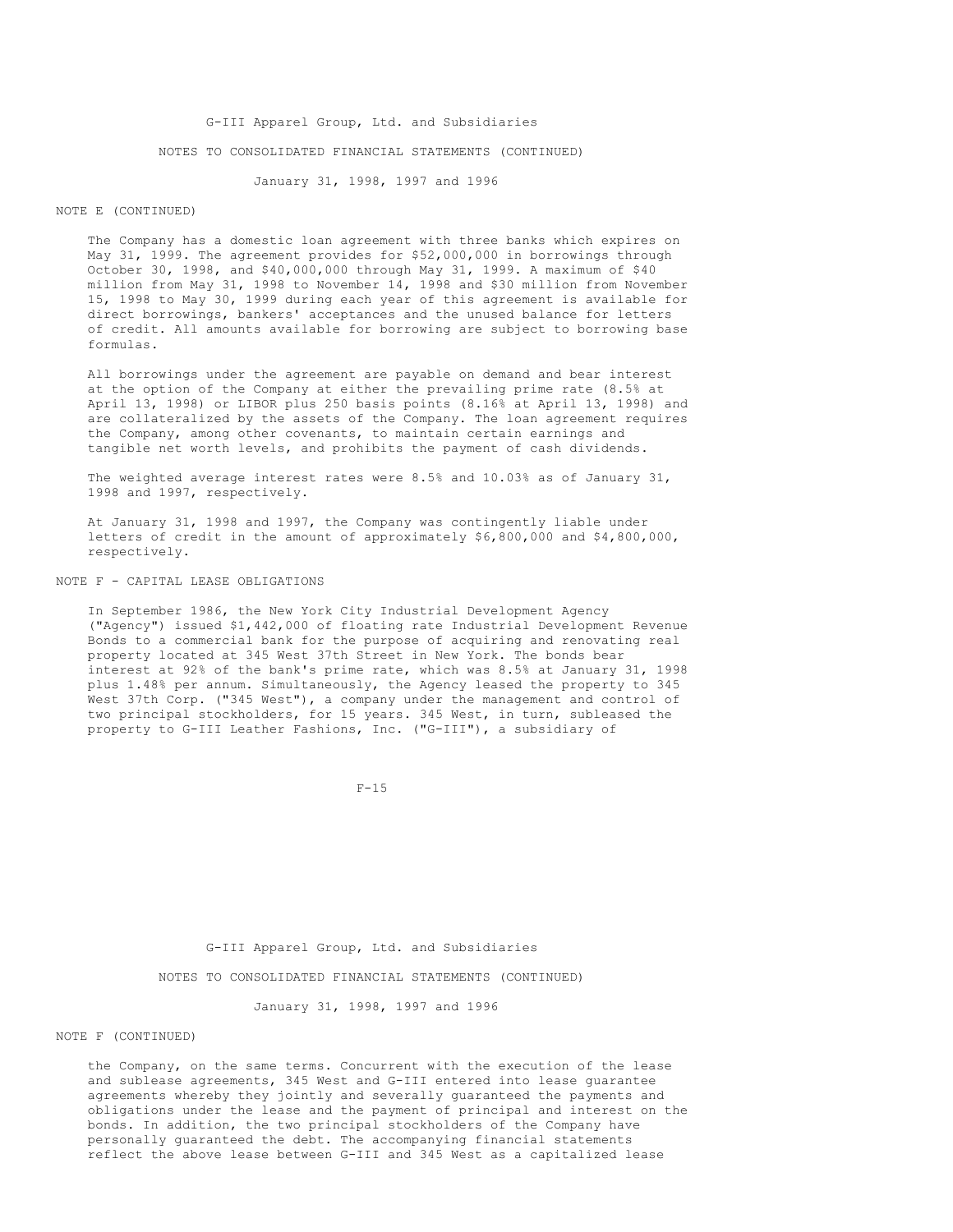(Note K).

In fiscal 1995, the Company entered into several agreements for the sale and leaseback of the renovations of its showroom and warehouse and the computer system installed for the retail stores. The assets were sold for \$1,548,000 (the book value of the assets). The sales and leaseback transactions have been accounted for as a capital lease, wherein the property remains on the books and will continue to be depreciated. A financing obligation representing the proceeds has been recorded. The Company has the option to purchase these assets at the end of the leases.

In addition, certain equipment leases have been treated as capital leases. The present values of minimum future obligations are calculated based on interest rates at the inception of the leases. The following schedule sets forth the future minimum lease payments under capital leases at January 31, 1998:

|                                                         | (000's)                   |
|---------------------------------------------------------|---------------------------|
| Year ending January 31,<br>1999<br>2000<br>2001<br>2002 | \$292<br>188<br>119<br>75 |
| Net minimum lease payments                              | 674                       |
| Less amount representing interest                       | 66                        |
| Present values of minimum lease payments                | \$608<br>$=====$          |
| Current portion<br>Noncurrent portion                   | \$256<br>352              |
|                                                         | \$608                     |

F-16

 $=$  $=$  $=$  $=$ 

G-III Apparel Group, Ltd. and Subsidiaries

NOTES TO CONSOLIDATED FINANCIAL STATEMENTS (CONTINUED)

January 31, 1998, 1997 and 1996

NOTE G - INCOME TAXES

Income taxes are provided for under Statement of Financial Accounting Standards No. 109, "Accounting for Income Taxes."

The income tax provision (benefit) is comprised of the following:

|                | Year ended January 31, |                                            |         |  |
|----------------|------------------------|--------------------------------------------|---------|--|
|                | 1998                   | 1997                                       | 1996    |  |
|                |                        |                                            |         |  |
|                |                        | ------------------ (000's)---------------- |         |  |
|                |                        |                                            |         |  |
|                | \$1,044                | \$2,370                                    | \$(271) |  |
| State and city | 68                     | 73                                         | 164     |  |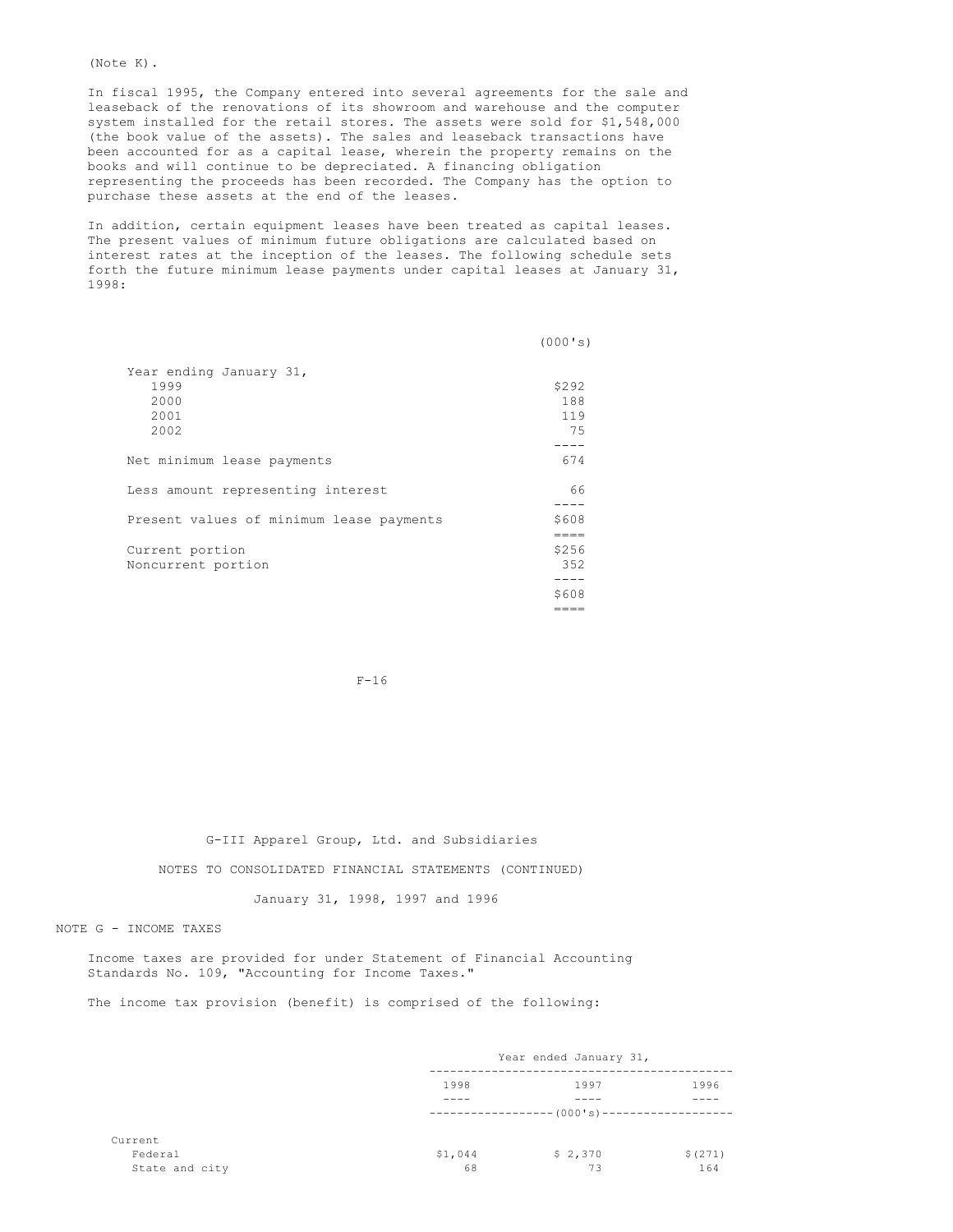| Foreign                             | 88               | 76        | 196     |
|-------------------------------------|------------------|-----------|---------|
|                                     |                  |           |         |
|                                     | 1,200            | 2,519     | 89      |
| Deferred                            | (294)            | (1, 634)  |         |
|                                     |                  |           |         |
|                                     | 906<br>Ŝ.        | 885<br>Š. | 89      |
|                                     | ------<br>______ | --------  | _____   |
| Earnings (loss) before income taxes |                  |           |         |
| United States                       | \$3,358          | \$4,912   | \$(775) |
| Non-United States                   | 347              | (941)     | 467     |

F-17

G-III Apparel Group, Ltd. and Subsidiaries

NOTES TO CONSOLIDATED FINANCIAL STATEMENTS (CONTINUED)

January 31, 1998, 1997 and 1996

## NOTE G (CONTINUED)

The significant components of the Company's deferred tax asset at January 31, 1998 and 1997 are summarized as follows:

|                                              | 1998                      | 1997    |  |
|----------------------------------------------|---------------------------|---------|--|
|                                              |                           |         |  |
|                                              | $----------(000's)------$ |         |  |
| Provision for bad debts and sales allowances | 237<br>S.                 | \$1,076 |  |
| Depreciation                                 | 1,320                     | 1,099   |  |
| Inventory write-downs                        | 345                       | 271     |  |
| Nonrecurring charges                         | 1,058                     | 1,083   |  |
| Straight-line lease                          | 168                       | 223     |  |
| Other                                        | (3)                       | (13)    |  |
|                                              | 3,125                     | 3,739   |  |
| Deferred tax asset valuation allowance       |                           | (388)   |  |
|                                              |                           |         |  |
|                                              | \$3,125                   | \$3,351 |  |
|                                              | -------                   | ======  |  |

During the years ended January 31, 1998 and 1997, the valuation allowance decreased by approximately \$388,000 and \$912,000, respectively. Due to changes in economic circumstances, the Company has assessed its past earnings history and trends and has evaluated its anticipated profitability over the period of years in which the temporary differences are expected to become tax deductions. Management has reduced the allowance to an amount at which it believes sufficient taxable income will be generated to realize the net deferred tax assets. The Company has state and local net operating loss carryforwards of \$2,500,000, which will be available to offset its earnings during the carryforward period. If not used, these carryforwards begin to expire in 2010.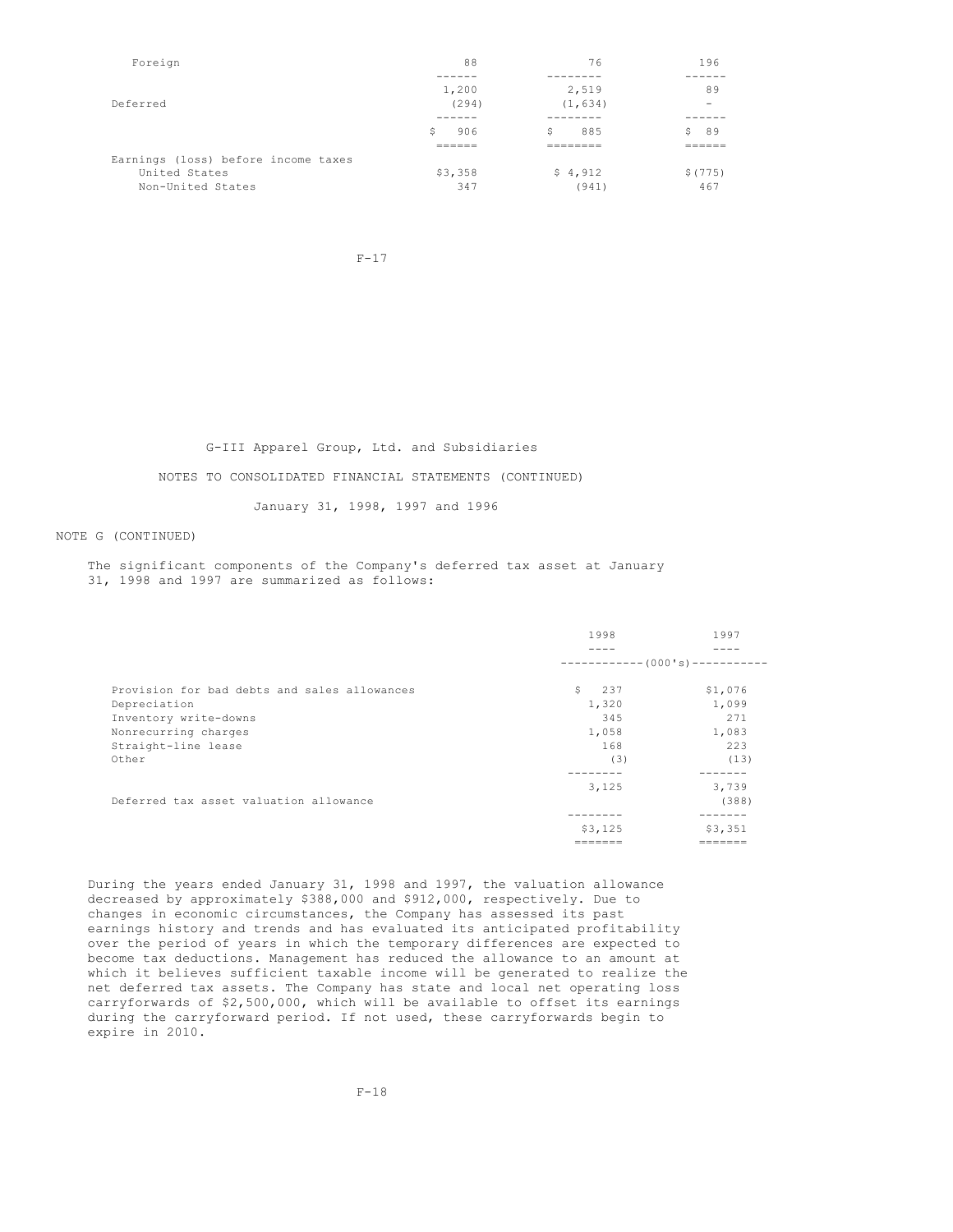#### G-III Apparel Group, Ltd. and Subsidiaries

## NOTES TO CONSOLIDATED FINANCIAL STATEMENTS (CONTINUED)

January 31, 1998, 1997 and 1996

## NOTE G (CONTINUED)

#### The following is a reconciliation of the statutory Federal income tax rate to the effective rate reported in the financial statements:

|                                                 | YEAR ENDED    | JANUARY 31, 1998<br>-------------------- | Year ended | January 31, 1997<br>------------------- | ----------------- | Year ended<br>January 31, 1996 |
|-------------------------------------------------|---------------|------------------------------------------|------------|-----------------------------------------|-------------------|--------------------------------|
|                                                 |               | PERCENT<br>OF                            |            | Percent<br>of                           |                   | Percent<br>of                  |
|                                                 | AMOUNT        | INCOME                                   | Amount     | income                                  | Amount            | income                         |
|                                                 | ------        | ------                                   | ------     | ------                                  | ------            |                                |
|                                                 | (000'S)       |                                          | (000's)    |                                         | (000's)           |                                |
| Provision (benefit) for Federal income taxes at |               |                                          |            |                                         |                   |                                |
| the statutory rate                              | \$1,263       | 34.0%                                    | \$1.350    | 34.0%                                   | \$(105)           | $(34.0)$ $%$                   |
| State and city income taxes, net of Federal     |               |                                          |            |                                         |                   |                                |
| income tax benefit                              | 45            | 1.2                                      | 48         | 1.2                                     | 98                | 31.8                           |
| Effect of foreign taxable operations            | (34)          | (.9)                                     | 397        | 10.0                                    | 37                | 12.0                           |
| Valuation allowance for deferred taxes          | (388)         | (10.4)                                   | (912)      | (22.9)                                  | (90)              | (29.2)                         |
| Effect of tax examination                       |               |                                          |            |                                         | 154               | 50.0                           |
| Other, net                                      | 20            | . 6                                      | $\hat{ }$  |                                         | (5)               | (1.7)                          |
|                                                 |               |                                          |            |                                         |                   |                                |
| Actual provision (benefit) for income taxes     | 906<br>s.     | 24.5%                                    | 885<br>S.  | 22.3%                                   | 89<br>S.          | 28.9%                          |
|                                                 | $- - - - - -$ | $=$                                      |            | $= = = =$                               | -----             | $=$ = = = =                    |

 $F-19$ 

#### G-III Apparel Group, Ltd. and Subsidiaries

#### NOTES TO CONSOLIDATED FINANCIAL STATEMENTS (CONTINUED)

## January 31, 1998, 1997 and 1996

## NOTE H - COMMITMENTS AND CONTINGENCIES

The Company currently leases warehousing, executive and sales facilities, and transportation equipment. Leases with provisions for increasing rents have been expensed and accrued for on a straight-line basis over the life of the lease. Future minimum rental payments for operating leases having noncancellable lease periods in excess of one year as of January 31, 1998 are:

|                         | Sublease                                         |         |         |  |
|-------------------------|--------------------------------------------------|---------|---------|--|
|                         | Gross                                            | income  | Net     |  |
|                         |                                                  |         |         |  |
|                         | ------------------ (000 's) -------------------- |         |         |  |
| Year ending January 31, |                                                  |         |         |  |
| 1999                    | \$1,598                                          | \$ (81) | \$1,517 |  |
| 2000                    | 946                                              | (90)    | 856     |  |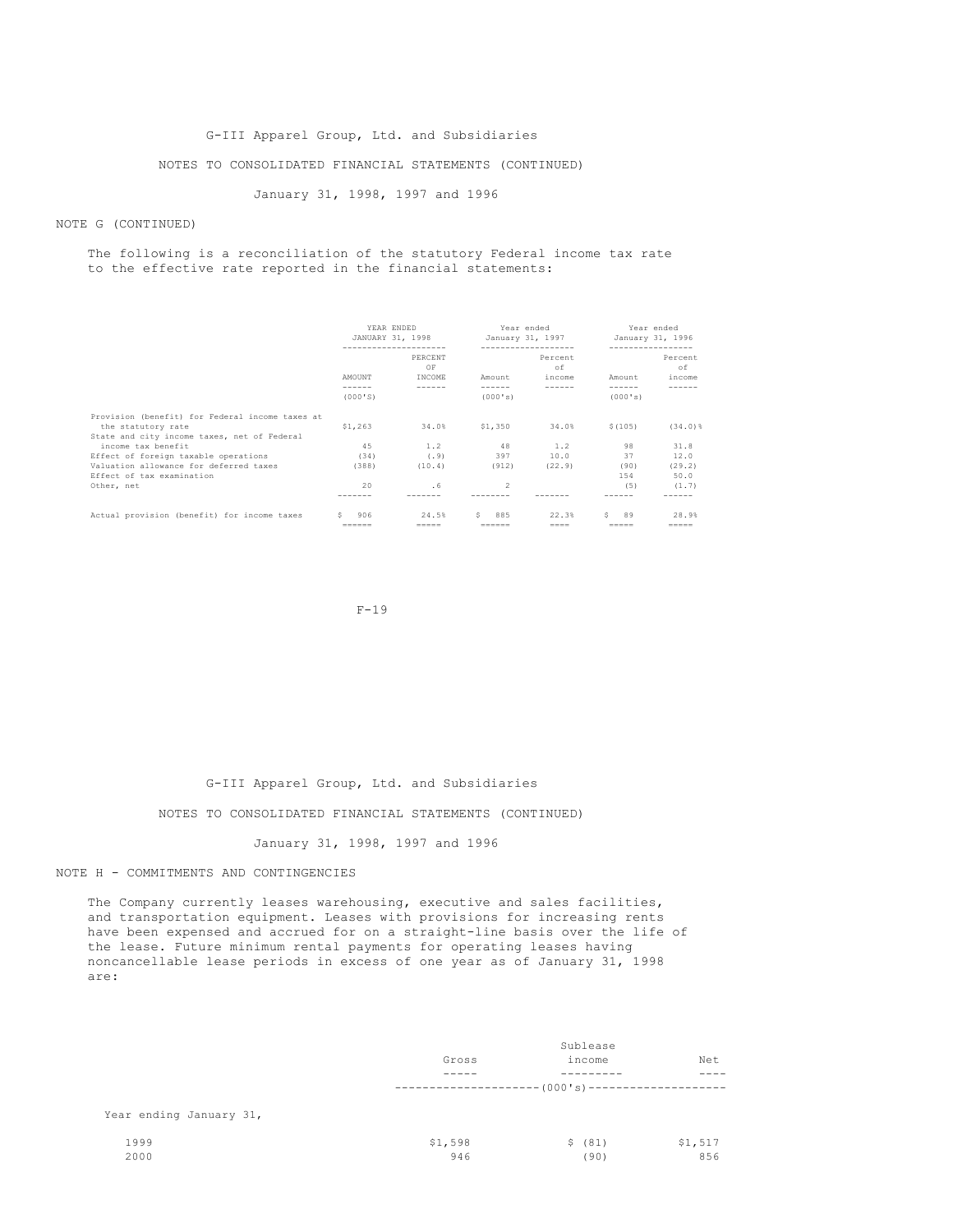| 2001<br>2002<br>2003 | 624<br>600<br>600 | (100)<br>(42)<br>(44) | 524<br>558<br>556 |
|----------------------|-------------------|-----------------------|-------------------|
|                      | ------            | ------                | ------            |
|                      |                   |                       |                   |
|                      | \$4,368           | \$ (357)              | \$4,011           |
|                      | ------<br>------  | _____<br>=====        | ------<br>======  |

Rent expense on the above operating leases (including amounts leased from 345 West - Note K) for the years ended January 31, 1998, 1997 and 1996 was approximately \$1,624,000, \$1,570,000 and \$1,513,000, respectively, net of sublease income of \$744,000, \$702,000, and \$57,000, respectively.

In April 1988, 345 West received a loan from the New York Job Development Authority ("Authority") to assist 345 West in its renovation of the 345 West property. The loan is for a period of 15 years and is presently repayable in monthly installments of \$11,000, which includes interest at a variable rate (8.25% at January 31, 1998). The loan is financed by long-term bonds issued by the Authority. G-III and the two principal stockholders of the Company have signed corporate and personal guarantees for this loan. The outstanding principal of this debt was approximately \$572,000 and \$654,000 as of January 31, 1998 and 1997, respectively. In conjunction with the closure of this domestic facility (described in Note B), the Company has reflected \$473,000 and \$541,000 of the balance of the loan as an accrued nonrecurring charge at January 31, 1998 and 1997, respectively.

F-20

G-III Apparel Group, Ltd. and Subsidiaries NOTES TO CONSOLIDATED FINANCIAL STATEMENTS (CONTINUED)

January 31, 1998, 1997 and 1996

## NOTE H (CONTINUED)

The Company has entered into royalty agreements that provide for royalty payments from 6% to 9% of net sales of licensed products. The Company incurred royalty expense (included in cost of goods sold) of approximately \$3,188,000, \$2,585,000 and \$575,000 for the years ended January 31, 1998, 1997 and 1996, respectively. Based on minimum sales requirements, future minimum royalty payments required under these agreements are:

| Year ending January 31, | Amount                                |
|-------------------------|---------------------------------------|
|                         |                                       |
| 1999<br>2000<br>2001    | \$1,869,000<br>1,118,000<br>1,290,000 |
|                         | \$4,277,000                           |
|                         |                                       |

The Company has an employment agreement with its chief executive officer which expires on January 31, 1999. The agreement shall automatically be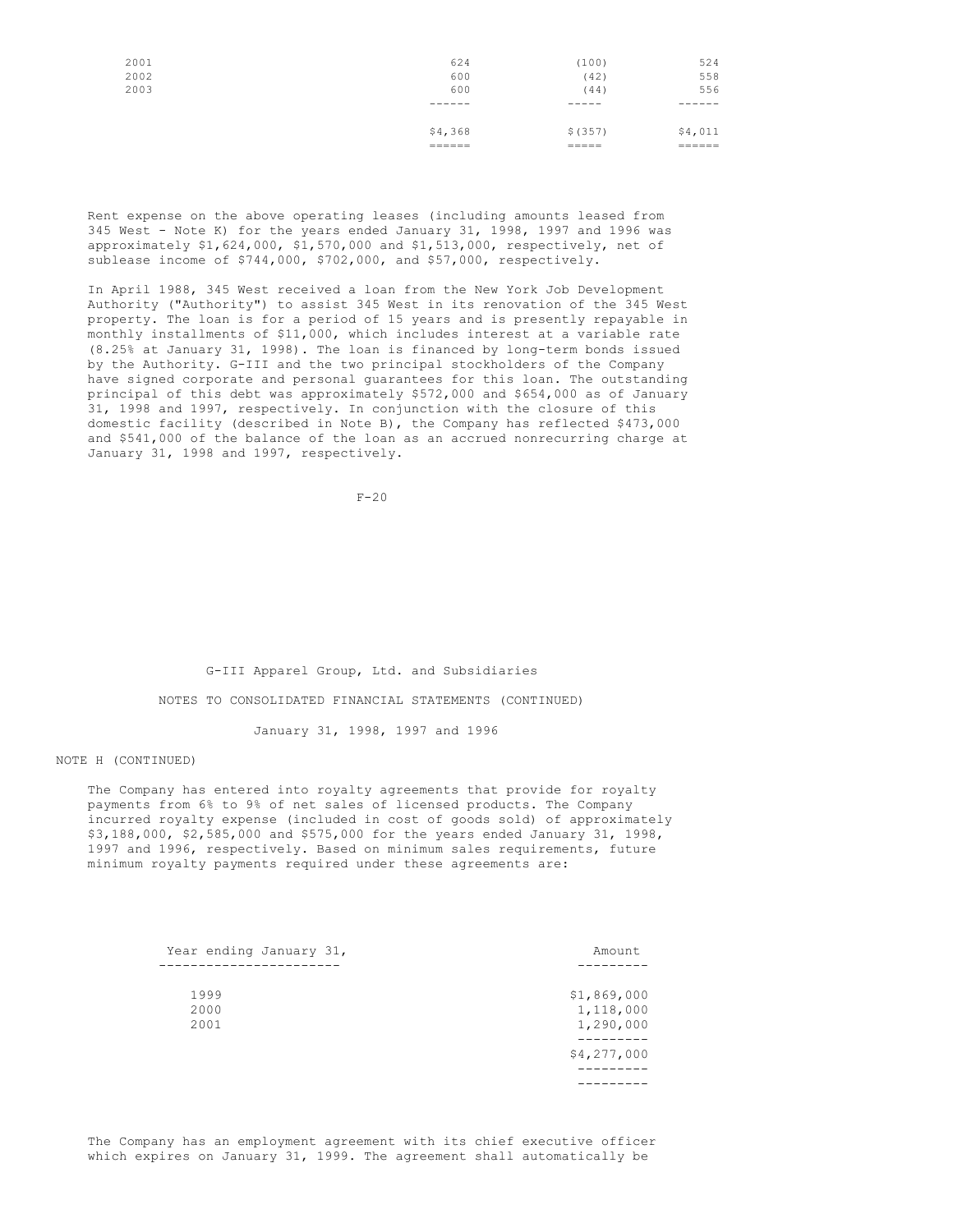renewed for successive one-year terms, unless either party shall give the other not less than 90 days' prior written notice of intent not to renew. The agreement provides for a base salary and bonus payments that vary between 3% and 6% of pretax income in excess of \$2 million. If, after a change in control of the Company, as defined in the agreement, the chief executive officer's employment is terminated: (i) by the Company without cause, or (ii) by him because of a material breach of the agreement by the Company, then the chief executive officer has the right to receive an amount equal to 2.99 times his base salary and bonus. The agreement also provides for supplemental pension payments of \$50,000 per year provided that the Company achieves net income, as defined, in excess of \$1,500,000.

#### NOTE I - STOCKHOLDERS' EQUITY

Certain agreements entered into by the Company in connection with loans by the Agency and Authority relating to the building located at 345 West 37th Street in New York City and the bank agreements, prohibit the payment of cash dividends without consent.

F-21

G-III Apparel Group, Ltd. and Subsidiaries

NOTES TO CONSOLIDATED FINANCIAL STATEMENTS (CONTINUED)

January 31, 1998, 1997 and 1996

## NOTE I (CONTINUED)

#### Stock Options

The Company's stock plans authorize the granting of 1,630,000 options to executive and key employees and 31,500 to directors of the Company. It is the Company's policy to grant stock options at prices not less than the fair market value on the date of the grant. Option terms, vesting and exercise periods vary, except that the term of an option may not exceed ten years.

The Company has adopted the disclosure-only provisions of SFAS No. 123, "Accounting for Stock Based Compensation." Accordingly, no compensation cost has been recognized for the stock options granted to employees and directors. Had compensation cost been determined based on the fair value at the grant date for stock option awards in 1998, 1997 and 1996 consistent with the provisions of SFAS No. 123, the Company's net income and earnings per share for the year ended January 31, 1998 would have decreased by \$230,000 and \$.03 per share, respectively. Net income and earnings per share for the year ended January 31, 1997 would have been decreased by approximately \$262,000 or \$.04 per share, respectively. Net loss would have been increased by approximately \$19,000 and the net loss per share would remain unchanged for the year ended January 31, 1996. During the initial phase-in period of SFAS No. 123, such compensation may not be representative of the future effects of applying this statement.

The weighted average fair value at date of grant for options granted during 1998, 1997 and 1996 was \$3.19, \$1.93 and \$1.55 per option, respectively. The fair value of each option at date of grant was estimated using the Black-Scholes option pricing model with the following weighted average assumptions for grants in 1998, 1997 and 1996, respectively:

|                                 | 1998  | 1997  | 1996  |
|---------------------------------|-------|-------|-------|
|                                 |       |       |       |
| Expected stock price volatility | 68.9% | 70.9% | 76.1% |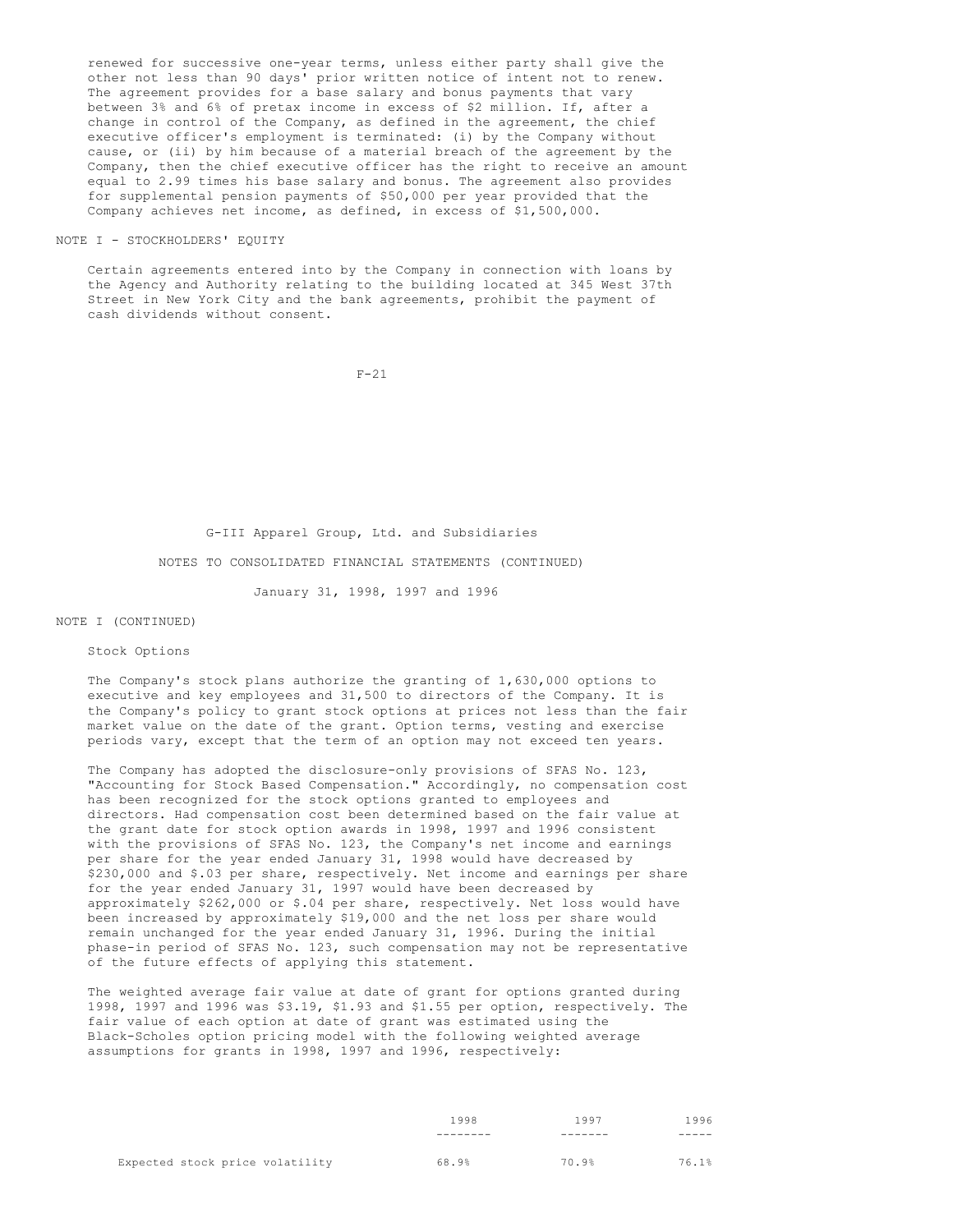| Expected lives of options |         |         |         |
|---------------------------|---------|---------|---------|
| Directors and officers    | 7 YEARS | 7 years | 7 years |
| Employees                 | 6 YEARS | 6 years | 6 years |
| Risk-free interest rate   | 6.6%    | 5.6%    | 6.6%    |
| Expected dividend yield   | 0 %     | 0 %     | 0 응     |

F-22

G-III Apparel Group, Ltd. and Subsidiaries

NOTES TO CONSOLIDATED FINANCIAL STATEMENTS (CONTINUED)

January 31, 1998, 1997 and 1996

# NOTE I (CONTINUED)

Information regarding these option plans for 1998, 1997 and 1996 is as follows:

|                                                                                      | 1998                |                                 |                                                                  | 1997<br>-------------------                                                                                                 |                                                                  | 1996                            |  |
|--------------------------------------------------------------------------------------|---------------------|---------------------------------|------------------------------------------------------------------|-----------------------------------------------------------------------------------------------------------------------------|------------------------------------------------------------------|---------------------------------|--|
|                                                                                      |                     | WEIGHTED<br>AVERAGE<br>EXERCISE |                                                                  | Weighted<br>average<br>exercise<br>SHARES PRICE Shares price Shares price                                                   |                                                                  | Weighted<br>average<br>exercise |  |
| Options<br>outstanding at<br>beginning of year 989,465 \$2.15 888,320 \$2.05 810,125 |                     |                                 |                                                                  |                                                                                                                             |                                                                  | \$2.00                          |  |
| Exercised<br>Granted<br>Cancelled or<br>forfeited                                    |                     |                                 |                                                                  | $(38, 565)$ 2.00 $(7, 020)$ 2.00 $(6, 455)$ 2.00<br>199,000 4.54 137,000 2.64<br>$(16,880)$ 2.54 $(28,835)$ 2.00 $(15,350)$ | 100,000                                                          | 2.53<br>2.00                    |  |
| Options<br>outstanding at<br>end of year 1,133,020 2.56 989,465 2.15 888,320         | $=$ = = = = = = = = |                                 | $= \qquad \qquad = \qquad = \qquad = \qquad =$                   |                                                                                                                             | $\qquad \qquad \equiv \equiv \equiv \equiv \equiv \equiv \equiv$ | 2.05                            |  |
| Exercisable                                                                          | 889,120             |                                 | $\qquad \qquad \equiv \equiv \equiv \equiv \equiv \equiv \equiv$ | 2.24 735.252 2.14 452.785                                                                                                   | $\qquad \qquad \equiv \equiv \equiv \equiv \equiv \equiv \equiv$ | 2.00                            |  |

The following table summarizes information about stock options outstanding:

|                     |                | Weighted    |          | Number      |          |
|---------------------|----------------|-------------|----------|-------------|----------|
|                     | Number out-    | average     | Weighted | exercisable | Weighted |
|                     | standing as of | remaining   | average  | as of       | average  |
| Range of            | January 31,    | contractual | exercise | January 31, | exercise |
| exercise prices     | 1998           | life        | price    | 1998        | price    |
|                     |                |             |          |             |          |
| $$1.625$ to $$3.00$ | 934,020        | 6.4 years   | \$2.14   | 839,120     | \$2.14   |
| \$3.01 to \$5.875   | 199,000        | 9.3 years   | 4.54     | 50,000      | 4.00     |
|                     |                |             |          |             |          |
|                     | 1,133,020      | 6.9 years   | 2.56     | 889,120     | 2.24     |
|                     |                |             |          |             |          |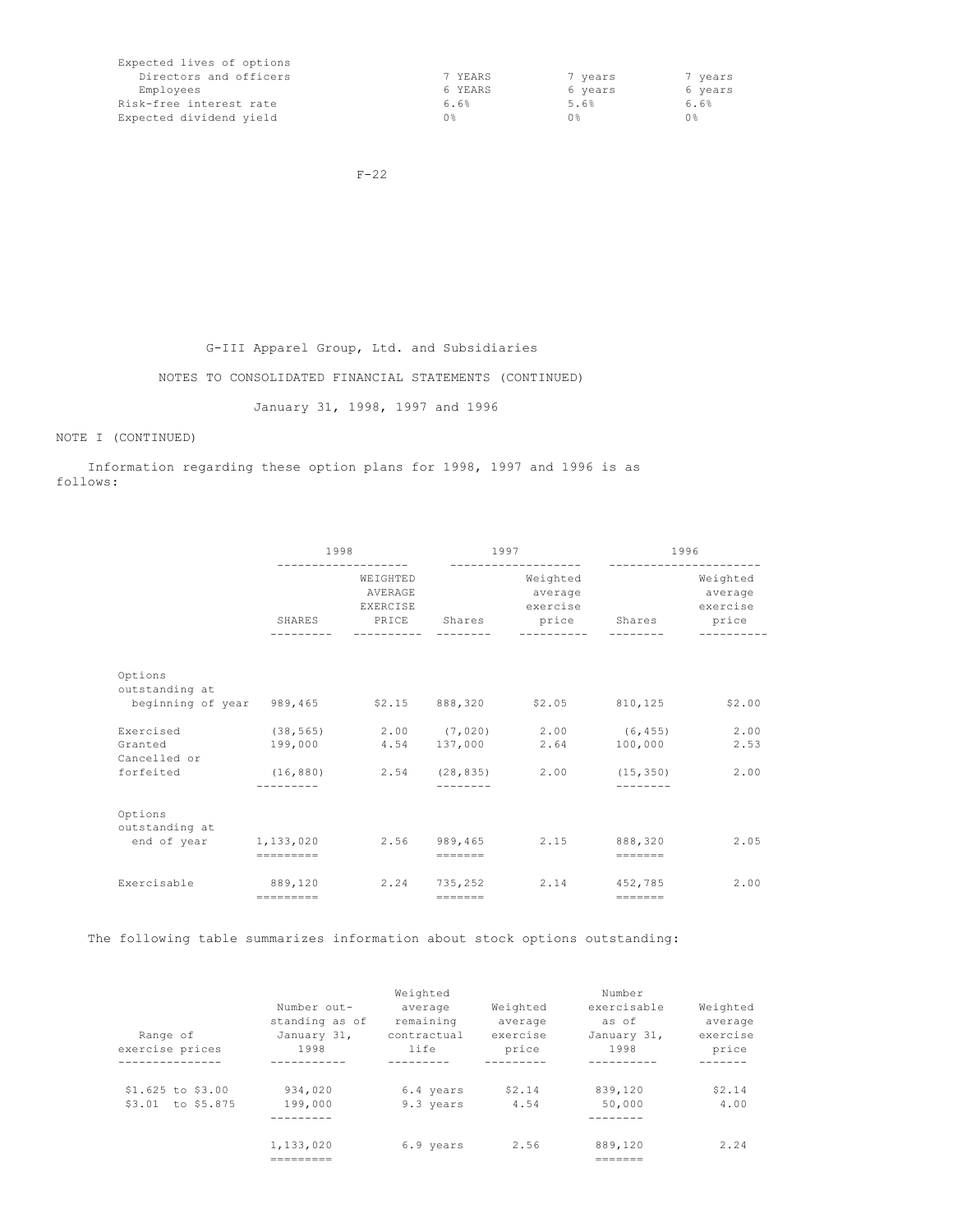## G-III Apparel Group, Ltd. and Subsidiaries

#### NOTES TO CONSOLIDATED FINANCIAL STATEMENTS (CONTINUED)

January 31, 1998, 1997 and 1996

## NOTE J - MAJOR VENDORS AND CUSTOMERS

For the years ended January 31, 1998, 1997 and 1996, the Company purchased 12%, 11% and 13%, respectively, of total purchases through one buying agent. The Company believes that alternative foreign leather apparel manufacturers are readily available and that the loss of any manufacturer or the buying agent would not materially adversely affect the Company's operations.

For the years ended January 31, 1998 and 1997, one customer accounted for 17.1% and 12.8%, respectively, of the Company's net sales. For the year ended January 31, 1996, no customer accounted for more than 10% of the Company's net sales. The Company estimates an allowance for doubtful accounts based on the creditworthiness of its customers as well as general economic conditions. Consequently, an adverse change in those factors could affect the Company's estimate.

## NOTE K - RELATED PARTY TRANSACTIONS

During the years ended January 31, 1998, 1997 and 1996, G-III leased space from 345 West (Notes F and H). Operating expenses paid by G-III to 345 West during the years ended January 31, 1998, 1997 and 1996, amounted to approximately \$229,000, \$182,000 and \$173,000, respectively.

An executive and an outside director of the Company own approximately 20% and 3%, respectively, of equity interest on a fully diluted basis in Wilsons the Leather Experts Inc. ("Wilsons"), a customer of the Company. During the years ended January 31, 1998 and 1997, Wilsons accounted for approximately \$6,913,000 and \$6,741,000, respectively, of the Company's net sales. Accounts receivable from Wilsons at January 31, 1998 and 1997 were approximately \$286,000 and \$775,000, respectively.

## NOTE L - PENSION PLANS

The Company maintains a 401(k) profit-sharing plan and trust for nonunion employees. The Company matches 50% of employee contributions up to 3% of the participant's compensation. The Company's matching contributions amounted to approximately \$137,000, \$120,000 and \$108,000, for the years ended January 31, 1998, 1997 and 1996, respectively.

 $F-23$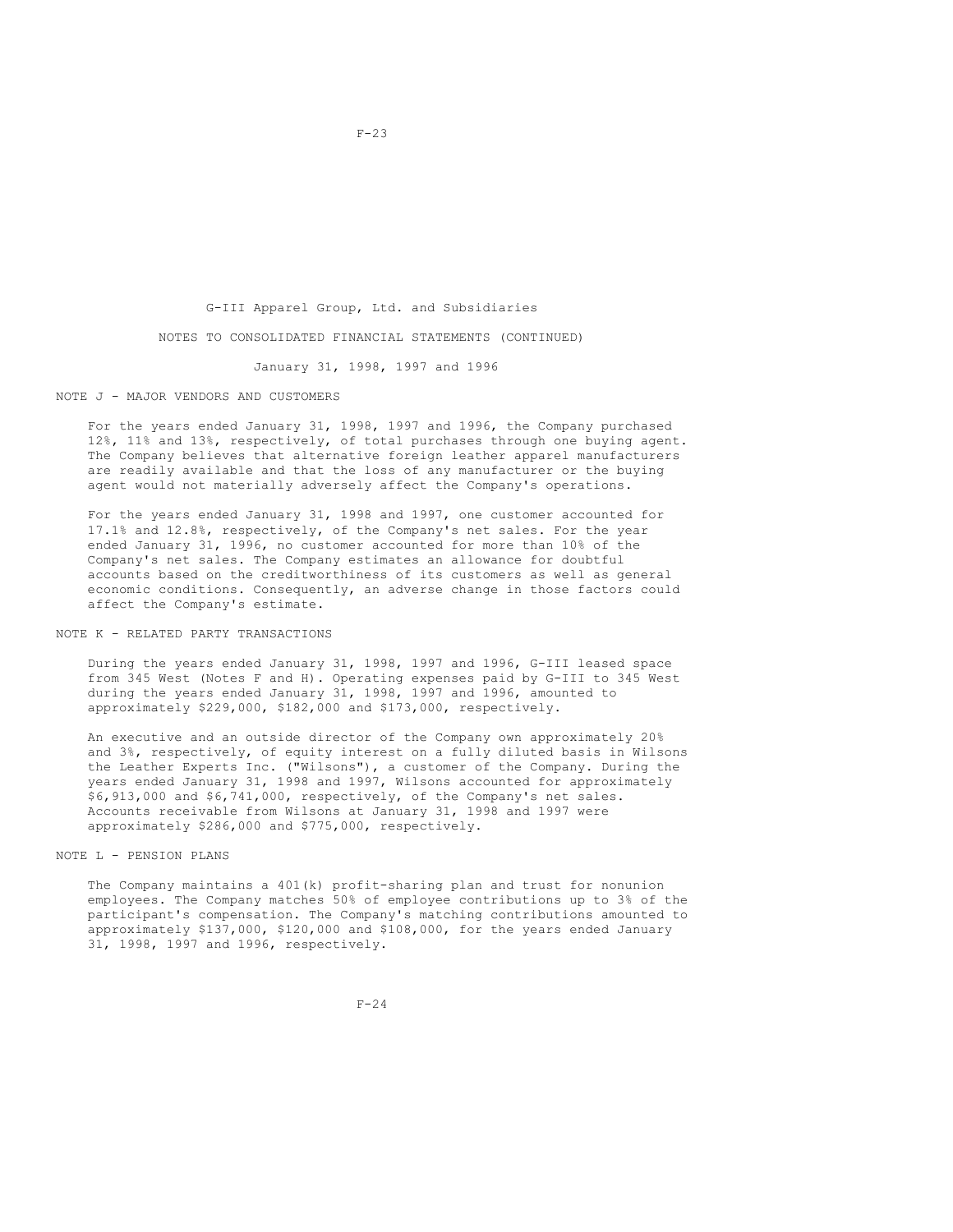## NOTES TO CONSOLIDATED FINANCIAL STATEMENTS (CONTINUED)

January 31, 1998, 1997 and 1996

## NOTE L (CONTINUED)

G-III contributed approximately \$45,000, \$37,000 and \$39,000 for the years ended January 31, 1998, 1997 and 1996, respectively, to a multi-employer pension plan for employees covered by a collective bargaining agreement. This plan is not administered by G-III and contributions are determined in accordance with the provisions of a negotiated labor contract. Information with respect to G-III's proportionate share of the excess, if any, of the actuarial computed value by vested benefits over the total of the pension plan's new assets is not available from the plan's administrator.

## NOTE M - QUARTERLY FINANCIAL DATA (UNAUDITED)

Summarized quarterly financial data in thousands except per share numbers for the fiscal years ended January 31, 1998 and 1997 are as follows:

|                                    | <b>OUARTER ENDED</b> |                            |                     |                     |
|------------------------------------|----------------------|----------------------------|---------------------|---------------------|
|                                    | 1997                 | APRIL 30, JULY 31,<br>1997 | OCTOBER 31,<br>1997 | JANUARY 31,<br>1998 |
|                                    |                      |                            |                     |                     |
| JANUARY 31, 1998                   |                      |                            |                     |                     |
| NET SALES                          | \$6,531              | \$33,109                   | \$61,125            | \$19,371            |
| GROSS PROFIT                       | 462                  | 10,366                     | 15,536              | 1,066               |
| NET INCOME (LOSS)                  | (3, 248)             | 2,444                      | 5,656               | (2, 053)            |
| NET INCOME (LOSS) PER COMMON SHARE |                      |                            |                     |                     |
| BASIC                              | \$(0.50)             | \$0.37                     | \$0.87              | \$ (0.32)           |
| DILUTED                            | (0.50)               | 0.35                       | 0.80                | (0.32)              |

|                                    | Ouarter ended     |                  |                                 |           |
|------------------------------------|-------------------|------------------|---------------------------------|-----------|
|                                    | April 30,<br>1996 | July 31,<br>1996 | October 31, January 31,<br>1996 | 1997      |
|                                    |                   |                  |                                 |           |
| January 31, 1997                   |                   |                  |                                 |           |
| Net sales                          | \$5,063           | \$26, 209        | \$65,348                        | \$21,025  |
| Gross profit                       | 152               | 9,204            | 16,349                          | 2.774     |
| Net income (loss)                  | (3, 440)          | 1,994            | 5,552                           | (1, 020)  |
| Net income (loss) per common share |                   |                  |                                 |           |
| Basic                              | \$ (0.53)         | \$0.31           | \$0.86                          | \$ (0.16) |
| Diluted                            | (0.53)            | 0.30             | 0.83                            | (0.16)    |

 $F-25$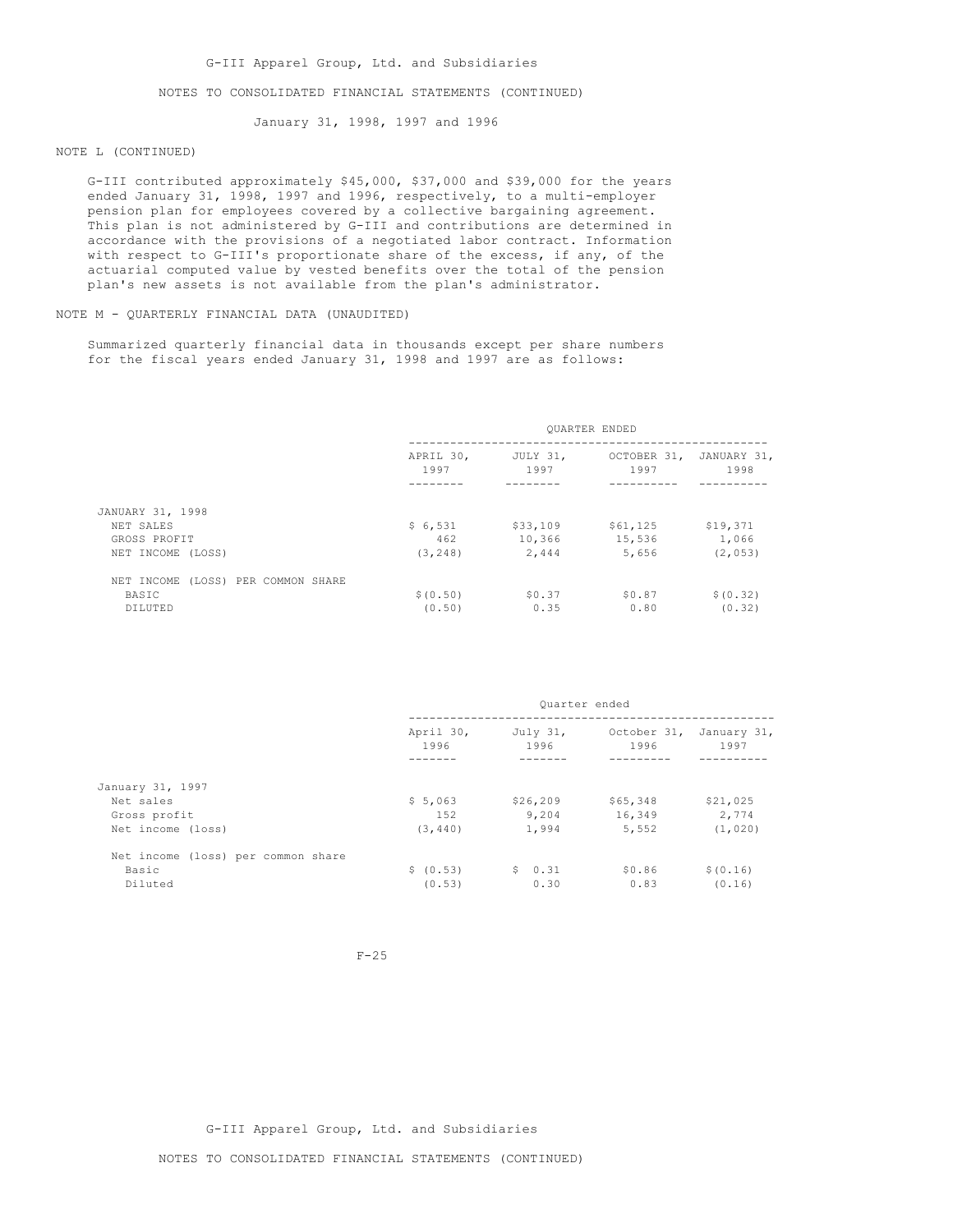#### NOTE M (CONTINUED)

In the fourth quarter of 1997, the Company recorded a deferred tax benefit and tax benefits attributable to the utilization of state net operating loss carryforwards in the amount of \$912,000. Other fluctuations are primarily the result of the seasonality of the Company's business.

NOTE N - FUTURE EFFECTS OF RECENTLY ISSUED ACCOUNTING PRONOUNCEMENTS

## Comprehensive Income

In June 1997, the FASB issued SFAS No. 130, "Reporting Comprehensive Income," which will be effective for the Company's financial statements issued for the fiscal year ending January 31, 1999. This statement establishes standards for reporting and display of comprehensive income and its components (revenues, expenses, gains and losses). Components of comprehensive income are net earnings and all other changes that are currently reflected in stockholders' investment. This statement requires that an enterprise: (a) classify items of other comprehensive income by their nature in a financial statement and (b) display the accumulated balance of other comprehensive income separately from retained earnings and additional paid-in capital in the equity section of a statement of financial position. This is a disclosure-only effect and will not have an impact on the financial statements of the Company.

#### Segment Information

In June 1997, the FASB issued SFAS No. 131, "Disclosures About Segments of an Enterprise and Related Information," which will be effective for the Company's financial statements for the fiscal year ending January 31, 1999. This statement establishes standards for reporting information about segments in annual and interim financial statements. This statement introduces a new model for segment reporting, called the "management approach." The management approach is based on the way the chief operating decision-maker organizes segments within a Company for making operating decisions and assessing performance. Reportable segments are based on products and services, geography, legal structure and management structure. The Company does not believe that this statement will have a significant impact on the consolidated financial statements.

 $F-26$ 

G-III Apparel Group, Ltd. and Subsidiaries

NOTES TO CONSOLIDATED FINANCIAL STATEMENTS (CONTINUED)

January 31, 1998, 1997 and 1996

#### NOTE O - EFFECT OF INDONESIAN ECONOMY

Many Asia/Pacific countries, including Indonesia, are experiencing an economic crisis mainly resulting from currency devaluation in the region, the principal consequences of which have been an extreme lack of liquidity and highly volatile exchange and interest rates. The crisis has also involved declining prices in shares listed on the Indonesian Stock Exchanges, tightening of available credit, stoppage or postponement of certain construction projects, and a growing oversupply of real property.

Resolution of the economic crisis is dependent on the fiscal and monetary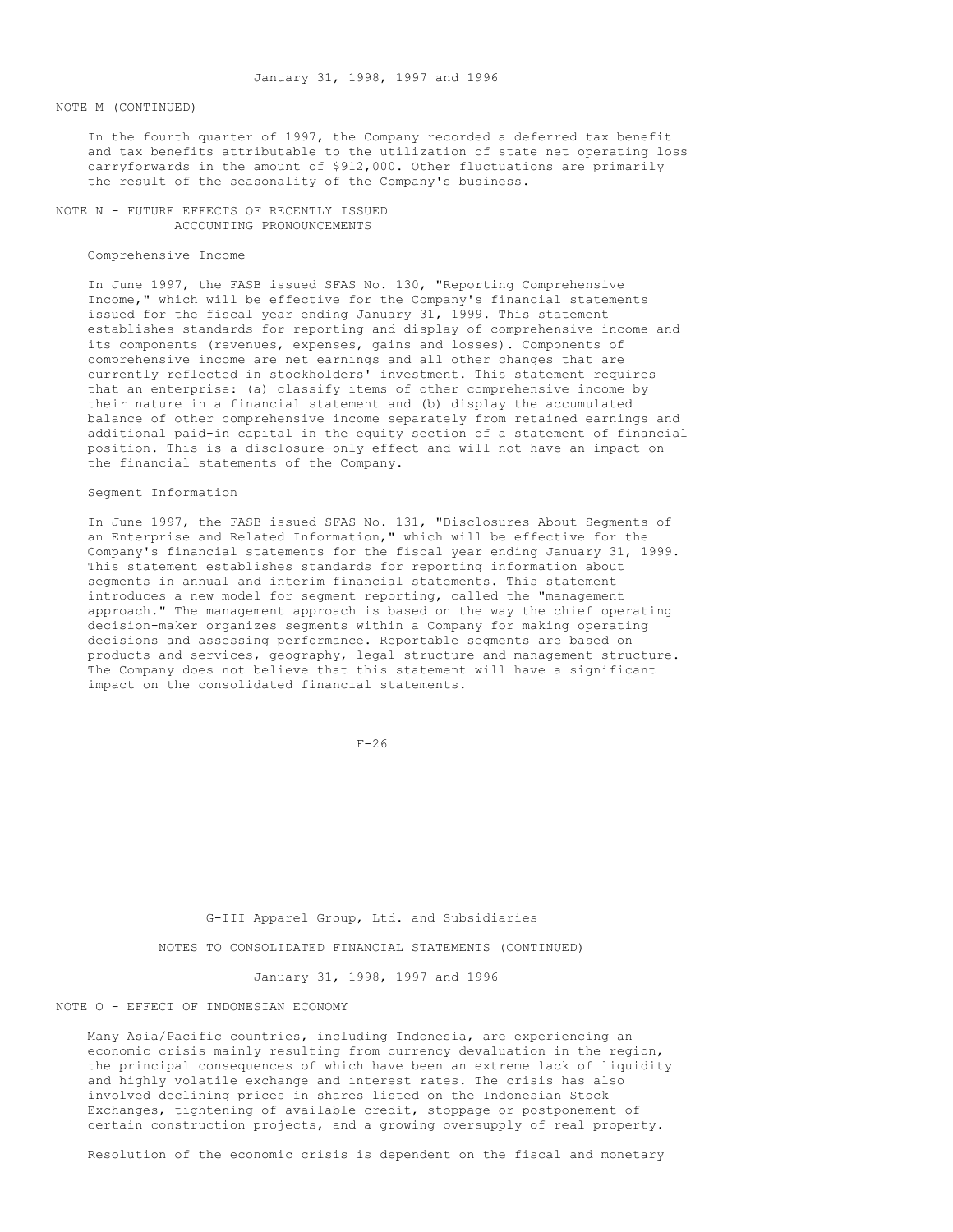measures that will be taken by the government, actions which are beyond the Company's control, to achieve economic recovery. It is not possible to determine the future effect a continuation of the economic crisis may have on the Company's liquidity and earnings, including the effect flowing through from the Company's suppliers. The Company believes it has adequate sources of alternative financing and suppliers. The Company has written off a substantial portion of the value of the assets located in Indonesia in connection with the 1995 restructuring (Note B). The Company believes that it has adequately provided for any potential future losses in connection with the instability of the Indonesian economy, in all material respects.

 $F-27$ 

## G-III Apparel Group, Ltd. and Subsidiaries

## SCHEDULE II - VALUATION AND QUALIFYING ACCOUNTS

| Column A                                                                                                                        | Column B                                                                    | Column C                                                                                                                                                                                                                                                                                                                                                                                                 |                                        | Column D                                                                                                                                                                                                                                                                                                                                                                                               | Column E                                                                                                                                                                                                                                                                                                                                                                                        |
|---------------------------------------------------------------------------------------------------------------------------------|-----------------------------------------------------------------------------|----------------------------------------------------------------------------------------------------------------------------------------------------------------------------------------------------------------------------------------------------------------------------------------------------------------------------------------------------------------------------------------------------------|----------------------------------------|--------------------------------------------------------------------------------------------------------------------------------------------------------------------------------------------------------------------------------------------------------------------------------------------------------------------------------------------------------------------------------------------------------|-------------------------------------------------------------------------------------------------------------------------------------------------------------------------------------------------------------------------------------------------------------------------------------------------------------------------------------------------------------------------------------------------|
| --------                                                                                                                        | ---------                                                                   | $- - - - - - - -$<br>Additions                                                                                                                                                                                                                                                                                                                                                                           |                                        | ---------                                                                                                                                                                                                                                                                                                                                                                                              | ---------                                                                                                                                                                                                                                                                                                                                                                                       |
| Description                                                                                                                     | Balance at<br>beginning<br>of period                                        | ----------------------------<br>(1)<br>Charged to<br>costs and<br>expenses                                                                                                                                                                                                                                                                                                                               | (2)<br>Charged<br>to other<br>accounts | Deductions<br>(a)                                                                                                                                                                                                                                                                                                                                                                                      | Balance at<br>end of<br>period                                                                                                                                                                                                                                                                                                                                                                  |
| -----------                                                                                                                     | ----------                                                                  | --------                                                                                                                                                                                                                                                                                                                                                                                                 | ---------                              | ----------                                                                                                                                                                                                                                                                                                                                                                                             |                                                                                                                                                                                                                                                                                                                                                                                                 |
| YEAR ENDED JANUARY 31, 1998<br>DEDUCTED FROM ASSET ACCOUNTS<br>ALLOWANCE FOR DOUBTFUL ACCOUNTS<br>ALLOWANCE FOR SALES DISCOUNTS | \$1,894<br>800<br>------                                                    | \$177<br>2,169                                                                                                                                                                                                                                                                                                                                                                                           |                                        | \$1,386<br>2,407                                                                                                                                                                                                                                                                                                                                                                                       | \$685<br>562                                                                                                                                                                                                                                                                                                                                                                                    |
|                                                                                                                                 | \$2,694<br>$\qquad \qquad \equiv \equiv \equiv \equiv \equiv \equiv \equiv$ | \$2,346<br>$= = = = = = =$                                                                                                                                                                                                                                                                                                                                                                               |                                        | \$3,793<br>======                                                                                                                                                                                                                                                                                                                                                                                      | \$1,247<br>$=$ = = = = = =                                                                                                                                                                                                                                                                                                                                                                      |
| Year ended January 31, 1997<br>Deducted from asset accounts                                                                     |                                                                             |                                                                                                                                                                                                                                                                                                                                                                                                          |                                        |                                                                                                                                                                                                                                                                                                                                                                                                        |                                                                                                                                                                                                                                                                                                                                                                                                 |
| Allowance for doubtful accounts                                                                                                 | \$1,712                                                                     | \$ 216                                                                                                                                                                                                                                                                                                                                                                                                   |                                        | $S \qquad 34$                                                                                                                                                                                                                                                                                                                                                                                          | \$1,894                                                                                                                                                                                                                                                                                                                                                                                         |
| Allowance for sales discounts                                                                                                   | 1,057                                                                       | 2,222                                                                                                                                                                                                                                                                                                                                                                                                    |                                        | 2,479                                                                                                                                                                                                                                                                                                                                                                                                  | 800                                                                                                                                                                                                                                                                                                                                                                                             |
|                                                                                                                                 | ------                                                                      | ------                                                                                                                                                                                                                                                                                                                                                                                                   |                                        | ------                                                                                                                                                                                                                                                                                                                                                                                                 | ------                                                                                                                                                                                                                                                                                                                                                                                          |
|                                                                                                                                 | \$2,769                                                                     | \$2,438                                                                                                                                                                                                                                                                                                                                                                                                  |                                        | \$2,513                                                                                                                                                                                                                                                                                                                                                                                                | \$2,694                                                                                                                                                                                                                                                                                                                                                                                         |
|                                                                                                                                 | $=$                                                                         | $= = = = = = =$                                                                                                                                                                                                                                                                                                                                                                                          |                                        | $\qquad \qquad \equiv \equiv \equiv \equiv \equiv \equiv \equiv$                                                                                                                                                                                                                                                                                                                                       | $\qquad \qquad \equiv \equiv \equiv \equiv \equiv \equiv \equiv$                                                                                                                                                                                                                                                                                                                                |
| Year ended January 31, 1996<br>Deducted from asset accounts                                                                     |                                                                             |                                                                                                                                                                                                                                                                                                                                                                                                          |                                        |                                                                                                                                                                                                                                                                                                                                                                                                        |                                                                                                                                                                                                                                                                                                                                                                                                 |
| Allowance for doubtful accounts                                                                                                 | \$785                                                                       | \$1,644                                                                                                                                                                                                                                                                                                                                                                                                  |                                        | \$ 717                                                                                                                                                                                                                                                                                                                                                                                                 | \$1,712                                                                                                                                                                                                                                                                                                                                                                                         |
| Allowance for sales discounts                                                                                                   | 1,070                                                                       | 2,556                                                                                                                                                                                                                                                                                                                                                                                                    |                                        | 2,569                                                                                                                                                                                                                                                                                                                                                                                                  | 1,057                                                                                                                                                                                                                                                                                                                                                                                           |
|                                                                                                                                 | ------                                                                      |                                                                                                                                                                                                                                                                                                                                                                                                          |                                        | ------                                                                                                                                                                                                                                                                                                                                                                                                 | $- - - - - -$                                                                                                                                                                                                                                                                                                                                                                                   |
|                                                                                                                                 | \$1,855                                                                     | \$4,200                                                                                                                                                                                                                                                                                                                                                                                                  |                                        | \$3,286                                                                                                                                                                                                                                                                                                                                                                                                | \$2,769                                                                                                                                                                                                                                                                                                                                                                                         |
|                                                                                                                                 | $=$ $=$ $=$ $=$ $=$ $=$                                                     | $\qquad \qquad \dfrac{1}{1} \left( \frac{1}{1} + \frac{1}{1} + \frac{1}{1} + \frac{1}{1} + \frac{1}{1} + \frac{1}{1} + \frac{1}{1} + \frac{1}{1} + \frac{1}{1} + \frac{1}{1} + \frac{1}{1} + \frac{1}{1} + \frac{1}{1} + \frac{1}{1} + \frac{1}{1} + \frac{1}{1} + \frac{1}{1} + \frac{1}{1} + \frac{1}{1} + \frac{1}{1} + \frac{1}{1} + \frac{1}{1} + \frac{1}{1} + \frac{1}{1} + \frac{1}{1} + \frac{$ |                                        | $\qquad \qquad \overline{\qquad \qquad }==-\frac{1}{2}=\frac{1}{2}=\frac{1}{2}=\frac{1}{2}=\frac{1}{2}=\frac{1}{2}=\frac{1}{2}=\frac{1}{2}=\frac{1}{2}=\frac{1}{2}=\frac{1}{2}=\frac{1}{2}=\frac{1}{2}=\frac{1}{2}=\frac{1}{2}=\frac{1}{2}=\frac{1}{2}=\frac{1}{2}=\frac{1}{2}=\frac{1}{2}=\frac{1}{2}=\frac{1}{2}=\frac{1}{2}=\frac{1}{2}=\frac{1}{2}=\frac{1}{2}=\frac{1}{2}=\frac{1}{2}=\frac{1}{2$ | $\qquad \qquad \dfrac{1}{1} \frac{1}{1} \frac{1}{1} \frac{1}{1} \frac{1}{1} \frac{1}{1} \frac{1}{1} \frac{1}{1} \frac{1}{1} \frac{1}{1} \frac{1}{1} \frac{1}{1} \frac{1}{1} \frac{1}{1} \frac{1}{1} \frac{1}{1} \frac{1}{1} \frac{1}{1} \frac{1}{1} \frac{1}{1} \frac{1}{1} \frac{1}{1} \frac{1}{1} \frac{1}{1} \frac{1}{1} \frac{1}{1} \frac{1}{1} \frac{1}{1} \frac{1}{1} \frac{1}{1} \frac{$ |

(a) Accounts written off as uncollectible, net of recoveries.

 $S-1$ 

#### STATEMENT OF DIFFERENCES ------------------------

The trademark symbol shall be expressed as............................ 'tm'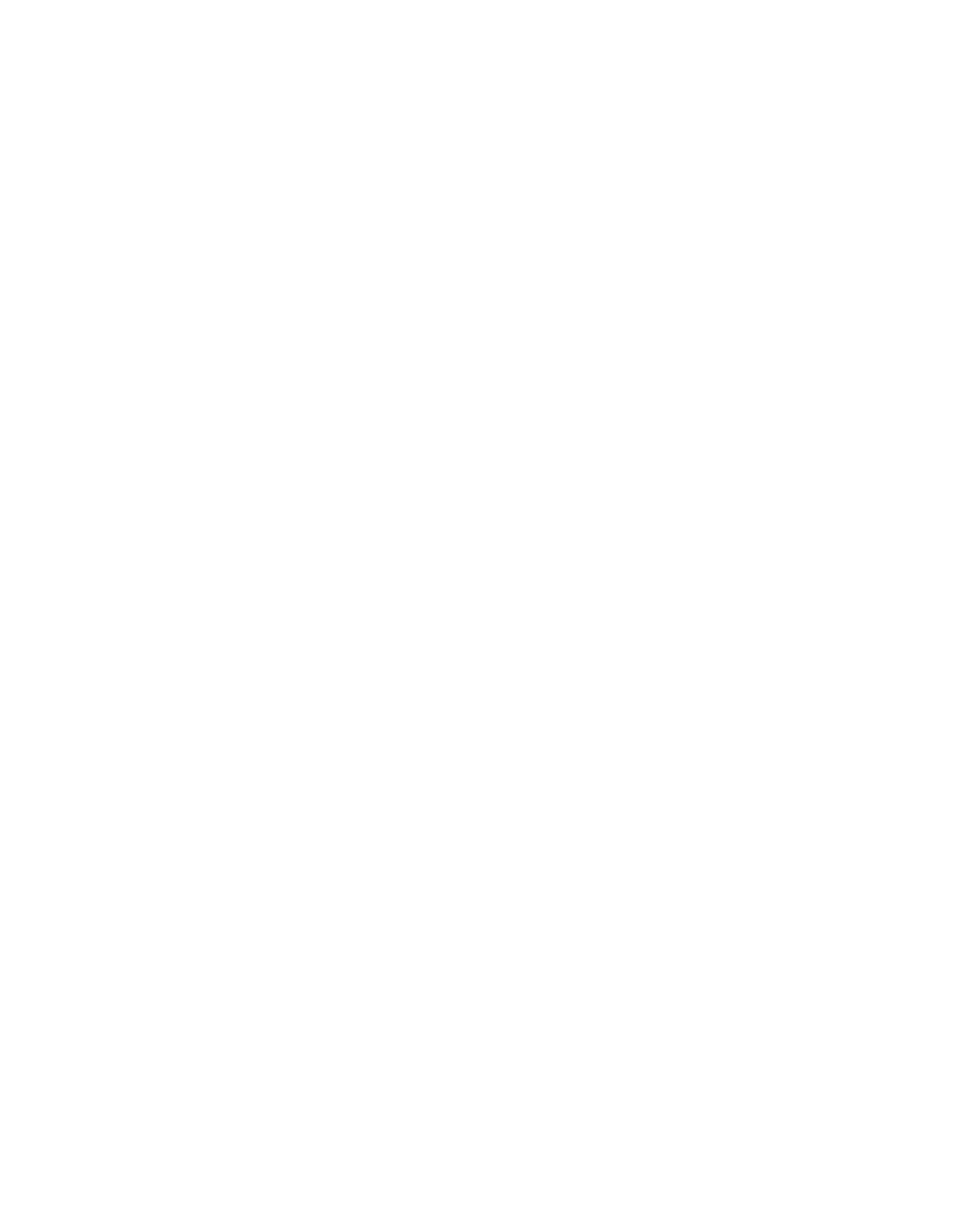# EXHIBIT 21

# SUBSIDIARIES OF THE COMPANY

(as of January 31, 1998)

G-III Leather Fashions, Inc. a New York corporation Siena Leather, Ltd., a New York corporation Global International Trading Company, a Korean corporation G-III Hong Kong Ltd., a Hong Kong corporation Wee Beez International Trading Co., a Hong Kong corporation Indawa Holding Corp., a Delaware corporation P.T. Tatabuana Raya, an Indonesian corporation P.T. Hwakang Indawa (51%), an Indonesian corporation Global Apparel Sourcing, Ltd., a Delaware corporation G-III Retail Outlets, Inc., a Delaware corporation G-III Apparel Manufacturing, Inc., a Tennessee corporation BET Design Studio, LLC, a Delaware limited liability company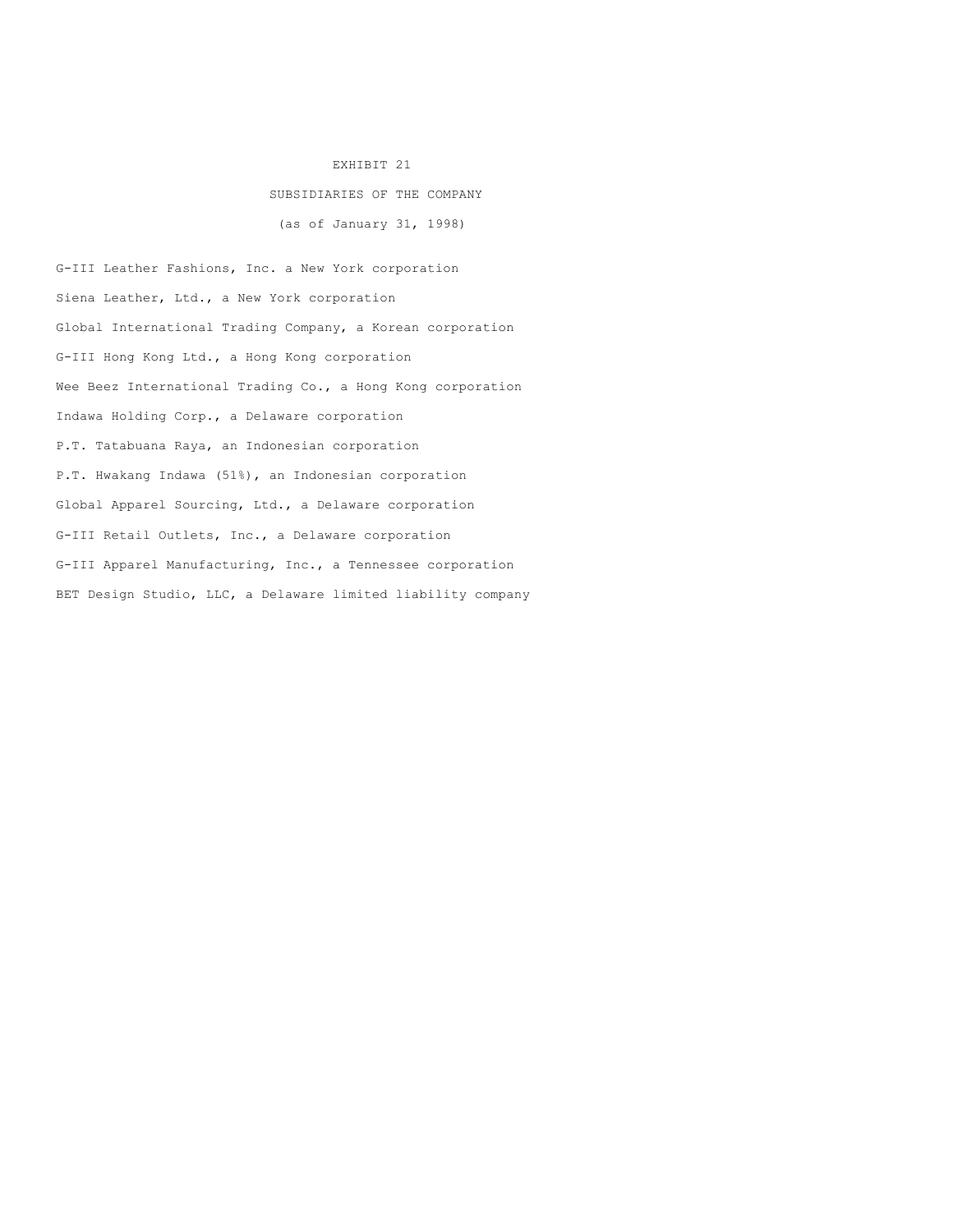## CONSENT OF INDEPENDENT CERTIFIED PUBLIC ACCOUNTANTS

We have issued our report dated April 13, 1998 accompanying the consolidated financial statements included in the Annual Report of G-III Apparel Group, Ltd. on Form 10-K for the year ended January 31, 1998. We hereby consent to the incorporation by reference of said report in the Registration Statement of G-III Apparel Group, Ltd. on Form S-8 (Registration Nos. 33-45460; 33-45461; 33-81066) and to the use of our name as it appears under the caption "Experts."

GRANT THORNTON LLP

New York, New York April 13, 1998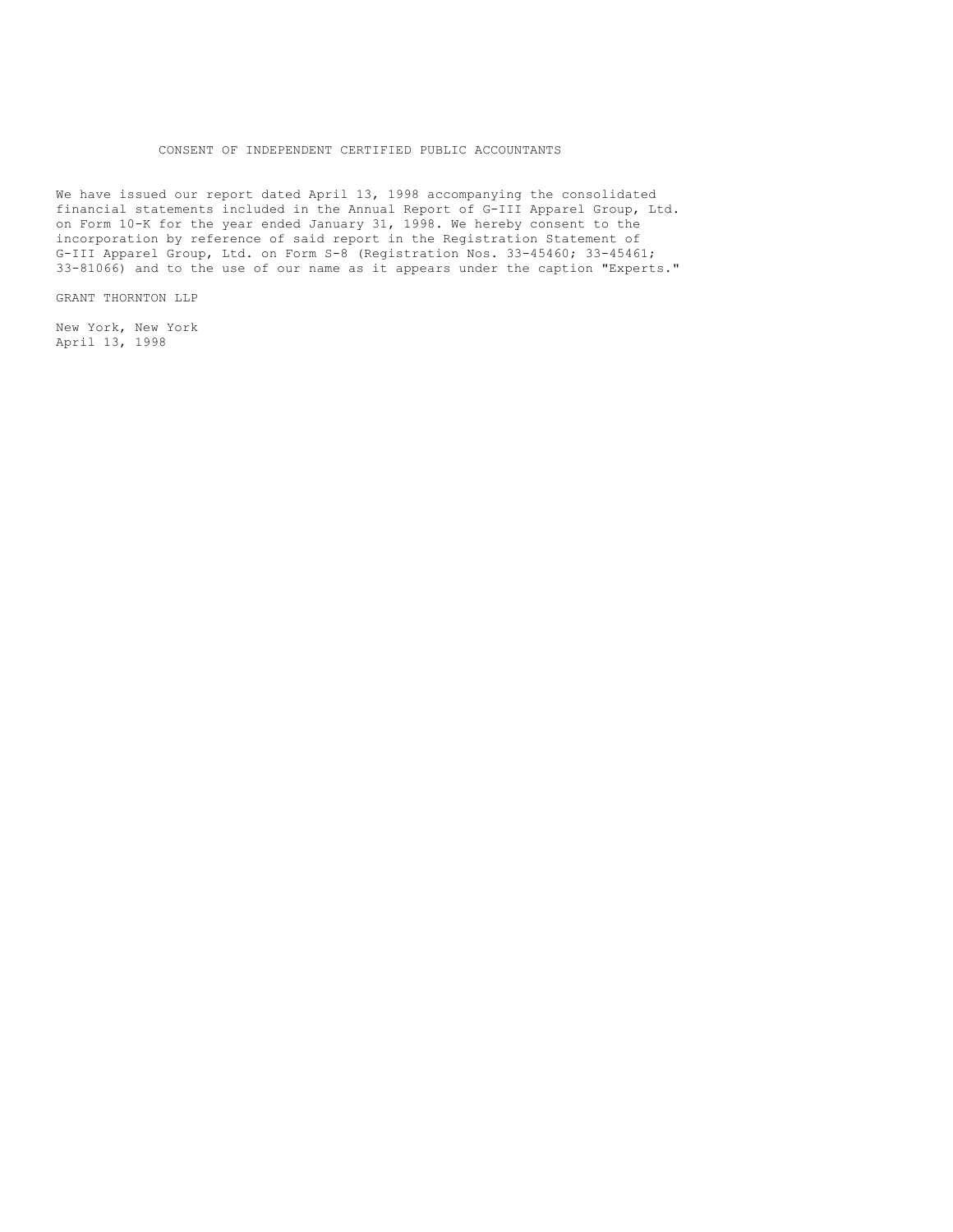| <article></article>                                       | 5            |
|-----------------------------------------------------------|--------------|
| <multiplier></multiplier>                                 | 1,000        |
|                                                           |              |
|                                                           |              |
| <period-type></period-type>                               | 12-MOS       |
| <fiscal-year-end></fiscal-year-end>                       | JAN-31-1998  |
| <period-start></period-start>                             | $FEB-1-1997$ |
| <period-end></period-end>                                 | JAN-31-1998  |
| $<$ CASH $>$                                              | 5,842        |
| <securities></securities>                                 | $\Omega$     |
| <receivables></receivables>                               | 12,664       |
| <allowances></allowances>                                 | (1, 247)     |
| <inventory></inventory>                                   | 20,232       |
| <current-assets></current-assets>                         | 39,249       |
| $<$ PP&E>                                                 | 11,495       |
| <depreciation></depreciation>                             | (8, 064)     |
| <total-assets></total-assets>                             | 46,746       |
| <current-liabilities></current-liabilities>               | 10,010       |
| <bonds></bonds>                                           | 0            |
| <common></common>                                         | 65           |
| <preferred-mandatory></preferred-mandatory>               | 0            |
| <preferred></preferred>                                   | $\Omega$     |
| <other-se></other-se>                                     | 35,621       |
| <total-liability-and-equity></total-liability-and-equity> | 46,746       |
| $<$ SALES $>$                                             | 120,136      |
| <total-revenues></total-revenues>                         | 120,136      |
| $<$ CGS $>$                                               | 92,706       |
| <total-costs></total-costs>                               | 92,706       |
| <other-expenses></other-expenses>                         | 0            |
| <loss-provision></loss-provision>                         | $\Omega$     |
| <interest-expense></interest-expense>                     | 1,534        |
| <income-pretax></income-pretax>                           | 3,705        |
| <income-tax></income-tax>                                 | 906          |
| <income-continuing></income-continuing>                   | 2,799        |
| <discontinued></discontinued>                             | 0            |
| <extraordinary></extraordinary>                           | 0            |
| $<$ CHANGES $>$                                           | $\Omega$     |
| <net-income></net-income>                                 | 2,799        |
| <eps-primary></eps-primary>                               | 0.43         |
| <eps-diluted></eps-diluted>                               | 0.40         |